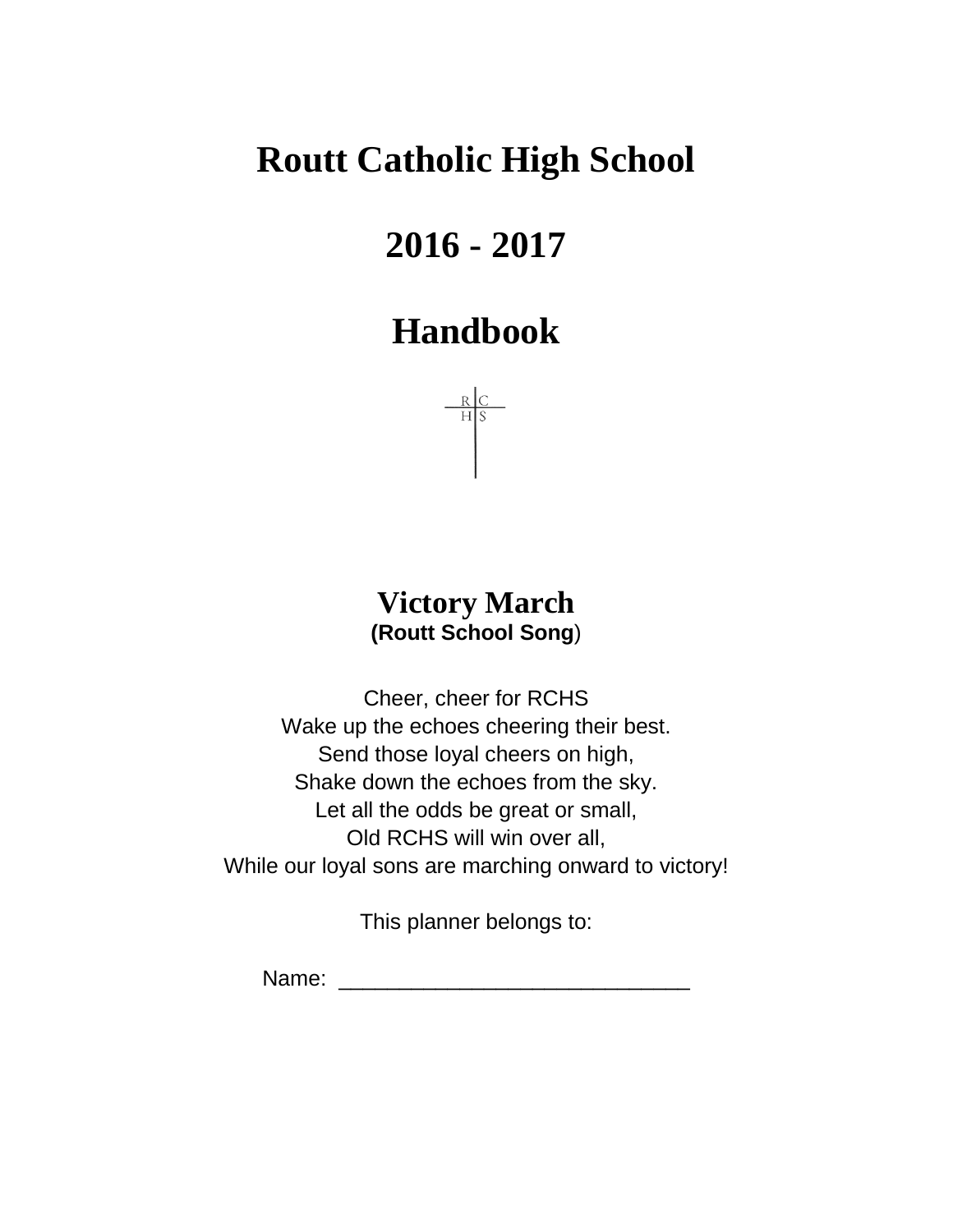## **TABLE OF CONTENTS**

| SCHOOL POLICIES & REGULATIONS6-18            |  |
|----------------------------------------------|--|
|                                              |  |
|                                              |  |
|                                              |  |
|                                              |  |
|                                              |  |
|                                              |  |
|                                              |  |
|                                              |  |
|                                              |  |
|                                              |  |
|                                              |  |
|                                              |  |
|                                              |  |
|                                              |  |
|                                              |  |
|                                              |  |
|                                              |  |
|                                              |  |
|                                              |  |
|                                              |  |
|                                              |  |
|                                              |  |
|                                              |  |
|                                              |  |
|                                              |  |
|                                              |  |
|                                              |  |
|                                              |  |
|                                              |  |
|                                              |  |
|                                              |  |
|                                              |  |
|                                              |  |
|                                              |  |
|                                              |  |
|                                              |  |
|                                              |  |
|                                              |  |
| College Days & School-Sponsored Activities21 |  |
|                                              |  |
|                                              |  |
|                                              |  |
|                                              |  |
|                                              |  |
|                                              |  |
|                                              |  |
|                                              |  |
|                                              |  |
| Discipline Philosophy/Policy Statement 24    |  |
|                                              |  |
|                                              |  |
|                                              |  |
|                                              |  |
|                                              |  |
|                                              |  |
|                                              |  |
|                                              |  |
| Extracurricular Activity Transportation 10   |  |
|                                              |  |
|                                              |  |
|                                              |  |
|                                              |  |
|                                              |  |
|                                              |  |
|                                              |  |
|                                              |  |
|                                              |  |
|                                              |  |
|                                              |  |
|                                              |  |
|                                              |  |
|                                              |  |
|                                              |  |
|                                              |  |
|                                              |  |
|                                              |  |

| Infectious & Chronic Communicable Diseases  20                                                                                                  |  |
|-------------------------------------------------------------------------------------------------------------------------------------------------|--|
| Internet Use (see Technology/Internet Policy)  18                                                                                               |  |
|                                                                                                                                                 |  |
|                                                                                                                                                 |  |
|                                                                                                                                                 |  |
| Make-up Work for Excused Absences  19                                                                                                           |  |
|                                                                                                                                                 |  |
|                                                                                                                                                 |  |
|                                                                                                                                                 |  |
|                                                                                                                                                 |  |
|                                                                                                                                                 |  |
|                                                                                                                                                 |  |
|                                                                                                                                                 |  |
|                                                                                                                                                 |  |
|                                                                                                                                                 |  |
|                                                                                                                                                 |  |
| Off-Campus Courses (high school & college level)  14                                                                                            |  |
|                                                                                                                                                 |  |
|                                                                                                                                                 |  |
|                                                                                                                                                 |  |
|                                                                                                                                                 |  |
|                                                                                                                                                 |  |
|                                                                                                                                                 |  |
|                                                                                                                                                 |  |
|                                                                                                                                                 |  |
|                                                                                                                                                 |  |
|                                                                                                                                                 |  |
|                                                                                                                                                 |  |
|                                                                                                                                                 |  |
|                                                                                                                                                 |  |
|                                                                                                                                                 |  |
|                                                                                                                                                 |  |
|                                                                                                                                                 |  |
|                                                                                                                                                 |  |
|                                                                                                                                                 |  |
|                                                                                                                                                 |  |
|                                                                                                                                                 |  |
|                                                                                                                                                 |  |
|                                                                                                                                                 |  |
|                                                                                                                                                 |  |
|                                                                                                                                                 |  |
|                                                                                                                                                 |  |
|                                                                                                                                                 |  |
|                                                                                                                                                 |  |
|                                                                                                                                                 |  |
|                                                                                                                                                 |  |
|                                                                                                                                                 |  |
|                                                                                                                                                 |  |
|                                                                                                                                                 |  |
|                                                                                                                                                 |  |
|                                                                                                                                                 |  |
|                                                                                                                                                 |  |
|                                                                                                                                                 |  |
|                                                                                                                                                 |  |
|                                                                                                                                                 |  |
|                                                                                                                                                 |  |
|                                                                                                                                                 |  |
|                                                                                                                                                 |  |
|                                                                                                                                                 |  |
|                                                                                                                                                 |  |
| Sexual Harassment/Violence Policy29-30<br>Sportsmanship - Athletic & Extracurricular Activity30<br>Tuition & Fees, Tuition Assistance, etc.  40 |  |
|                                                                                                                                                 |  |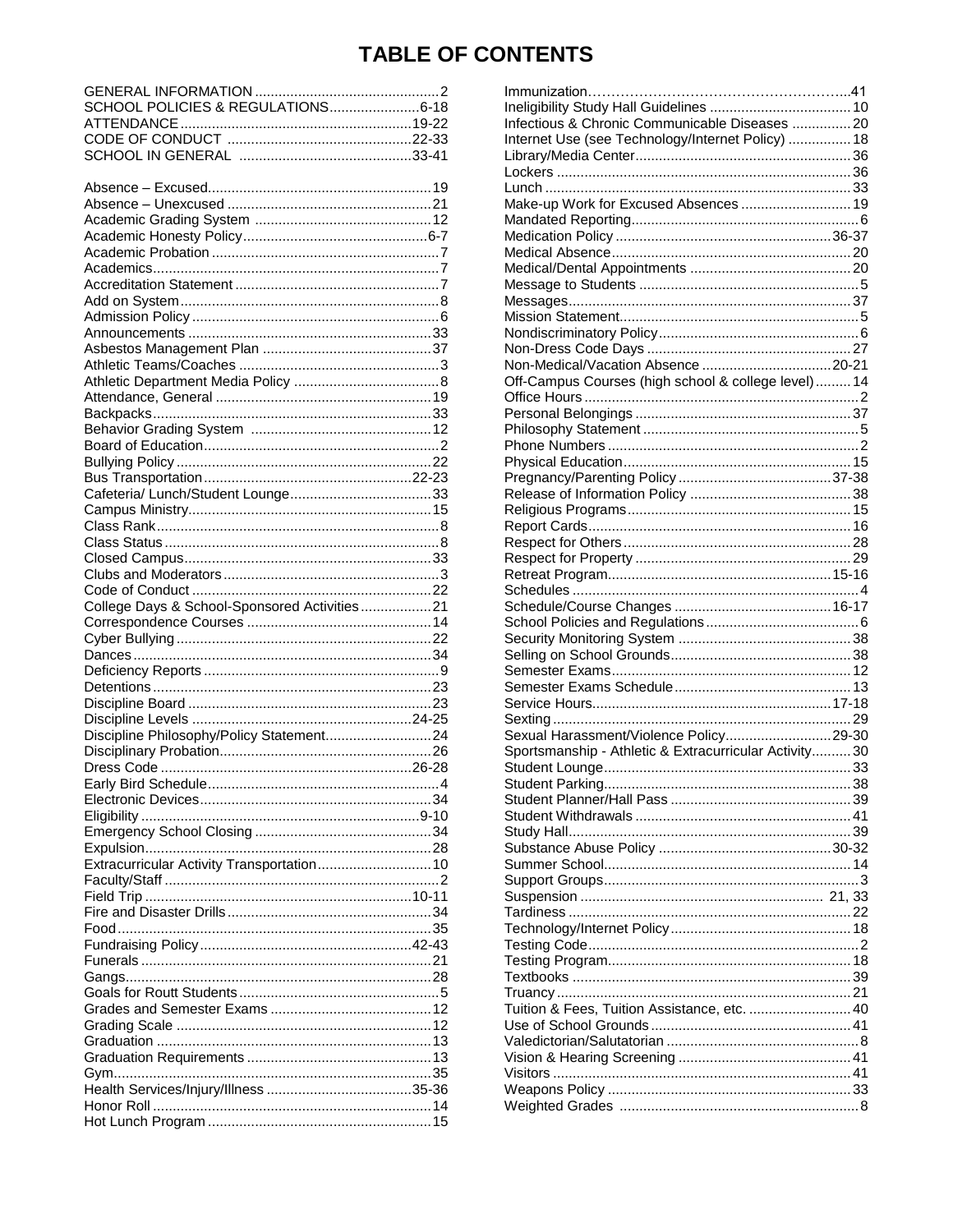## GENERAL INFORMATION

| <b>SCHOOL TESTING CODE  142 355</b>        |  |
|--------------------------------------------|--|
| <b>OFFICE HOURS</b> 7:30 a.m. to 4:30 p.m. |  |

**PHONE NUMBERS**

## **School**.......................................... 243-8563 Main Office..........................................Ext. 1 Principal..............................................Ext. 2 Bookkeeping .......................................Ext. 3 Guidance Counselor ...........................Ext. 4 Athletic Director...................................Ext. 5 Development Office ............................Ext. 6 **FAX** .............................................. 243-3138

## **BOARD OF EDUCATION**

Mrs. Sandy Bordenkircher, Secretary Mrs. JoAnn Chumley Mr. Andy Coop Ms. Katie Doyle, Treasurer Mr. Jeff Haley Ms Sue Hall Mr. Michael Hollahan Mrs. Brenda Lawless, President Ms Joyce Nelson Mrs. Lana Shea Ms. Rebecca Ward, Vice President Mr. Richard Whalen III Mr. Cory Winters Rev. Tom Meyer Ms Brandi Borries, Bishop's Rep.

Routt Web Address = www.routtcatholic.com Like us on Facebook at: www.facebook.com/RouttCatholicHighSchool See Routt Website for E-mail Addresses

#### **FACULTY/STAFF**

Mr. Nick Roscetti, *Principal* Mrs. Holly Dawson, *Admin Assistant* Mrs. Dana Bergschneider, *Admin Assistant* Mrs. Amy Nickel, *Bookkeeper* Mrs. Paula Herget, *Guidance Counselor* Mrs. Betty Kuvinka, *Development Director* Mr. Matthew Martin, *Technology Coordinator* Mrs. Michelle Hoots, *Food Service Director* Mr. Karl McGlasson, *Custodian* Mrs. Dee Arendt, *P.E., Health, & Study Skills* Mr. Merle Beddingfield, *Mathematics* Mrs. Patricia Boldt, *Science, Mathematics* TBA, *Theology* Mrs. Janet Chipman, *English*  Mrs. Leslie Denny, *Spanish* Mrs. Linda Dunseth, *Art* Mrs. Lisa Hall, *Social Studies* Mr. Paul Herring, *Calculus, Tutor* Mrs. Betsy Kennedy, *Librarian & Tutor* TBA, *English* Mr. Scott Maruna, *Science, Math, & Drama/Theatre* Mrs.Tracy Ptacek*, Business, Yearbook, & School Website* Mr. Mark Rood, *Theology & Director of Campus Ministry* Mrs. Cleta TerHark, *English, Spanish*  Mr. Heath Wilson, *Dean, Athletic Director, Transportation Director, & P.E.* Mr. Dave Shaffer, *Band*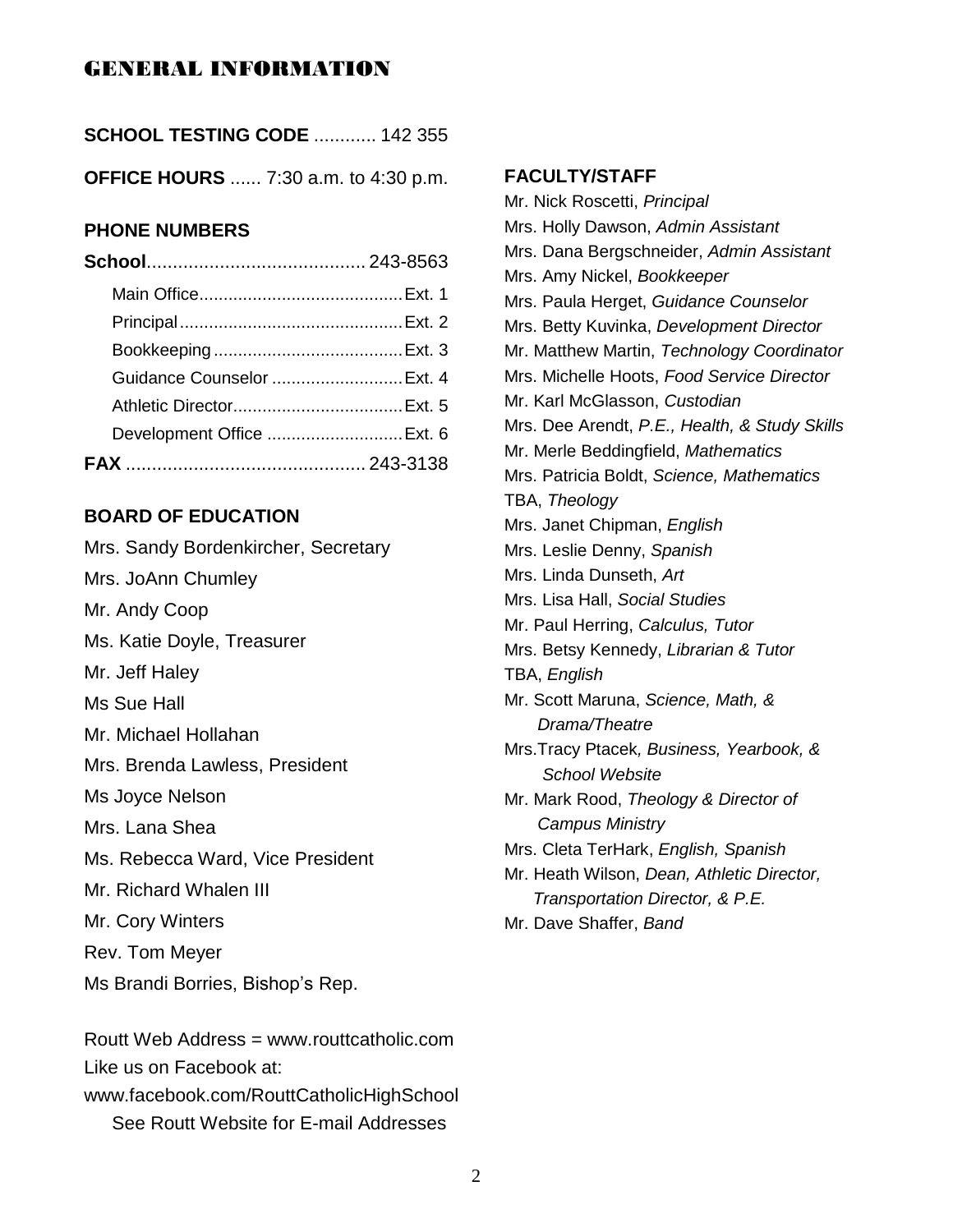## **SUPPORT GROUPS**

Athletic Boosters Alumni Association Fine Arts Boosters Routt Education Foundation

Please contact Routt Catholic High School for more information about these groups.

## **CLUBS AND MODERATORS**

| Agriculture Club Mr. Merle Beddingfield        |  |
|------------------------------------------------|--|
| Art ClubMrs. Linda Dunseth                     |  |
| Book ClubMrs. Cleta TerHark                    |  |
| Campus Ministry Club  Mr. Mark Rood            |  |
| Catholic Athletes for ChristMr. Trevor Huffman |  |
| Chess Club  Mr. Merle Beddingfield             |  |
| National Honor Society Mr. Merle Beddingfield  |  |
| National English Honor Society                 |  |
|                                                |  |
| Routt Recycles Mr. Scott Maruna                |  |
| Student Ambassadors  Mrs. Betty Kuvinka        |  |
| Student Government  Mr. Scott Maruna           |  |

## **TEAMS AND COACHES**

| Cross CountryMrs. Michelle Hoots      |
|---------------------------------------|
| Boys' Basketball  Mr. Will Whalen     |
| Boys' Swimming  Mrs. Dee Arendt       |
| Baseball Mr. Bobby Lonergan           |
| Boys' TrackMrs. Debbie Howard         |
| Scholastic BowlMr. Merle Beddingfield |
|                                       |

| Girls' Swimming Mrs. Dee Arendt            |  |
|--------------------------------------------|--|
| Competitive Cheerleading Ms Christy Buhlig |  |
| Sideline Cheerleading  Mrs. Cindy Holloway |  |
|                                            |  |
| Girls' Basketball  Mr. Joe Eilering        |  |
| Girls' Bowling  Mr. Pat Gibson             |  |
|                                            |  |
| Girls' TrackMrs. Dee Arendt                |  |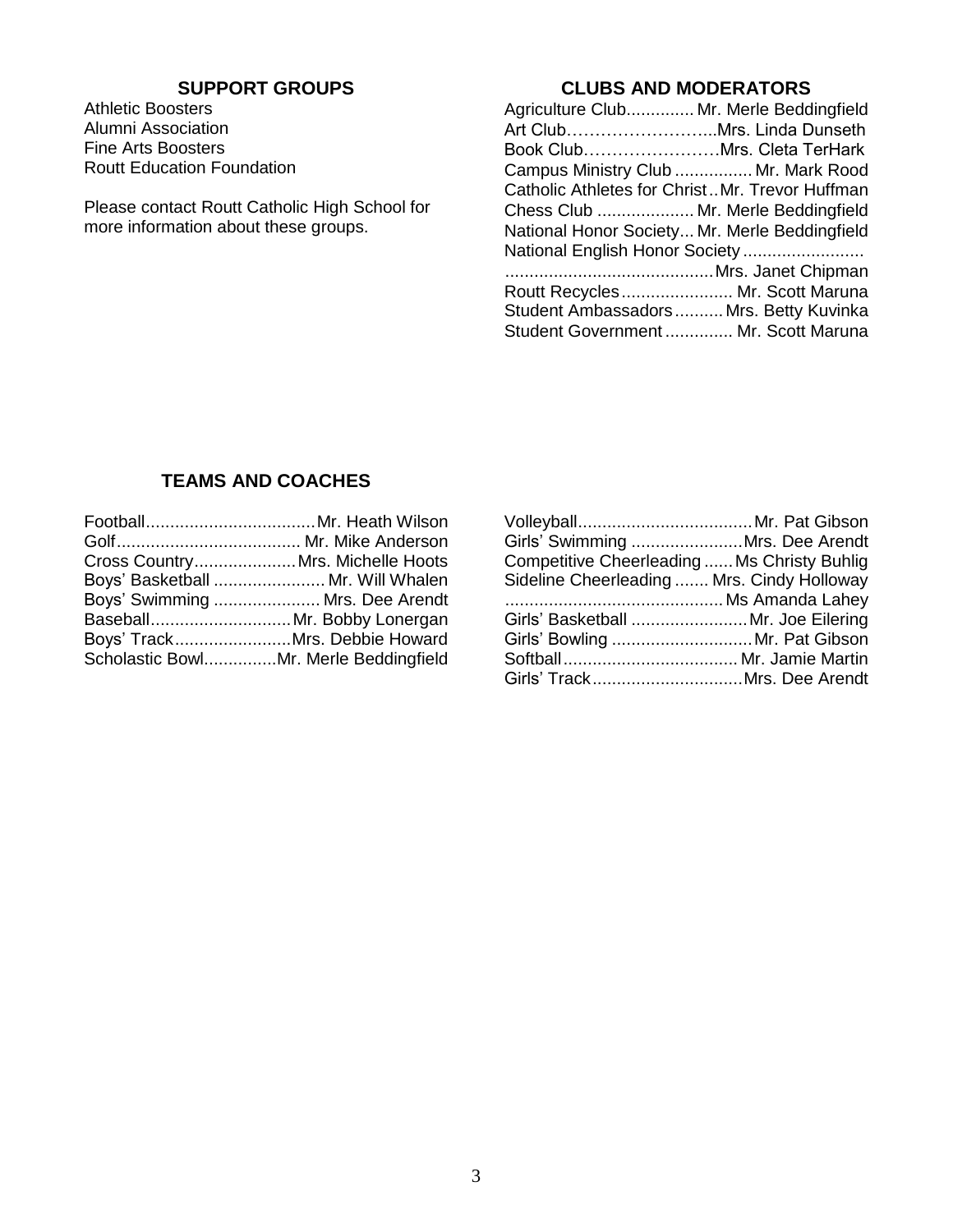| <b>SCHEDULES</b> |                    |                 |                          |  |  |
|------------------|--------------------|-----------------|--------------------------|--|--|
| <b>Period</b>    | <b>Regular Day</b> | <b>Half-Day</b> | 8:17-9:05 Mass Day       |  |  |
| $\mathbf 1$      | 8:12-8:56          | $8:12 - 8:38$   | $9:10 - 9:46$            |  |  |
| $\overline{2}$   | 8:59-9:42          | 8:41-9:07       | $9:49 - 10:25$           |  |  |
| $\mathbf{3}$     | $9:45-10:29$       | $9:10 - 9:36$   | 10:28 - 11:04            |  |  |
| $\boldsymbol{4}$ | 10:32-11:15        | 9:39-10:05      | $11:07 - 11:43$          |  |  |
| 5                | 11:18-12:01        | 10:08-10:34     | 11:43 - 12:08 Lunch      |  |  |
| Lunch            | 12:01-12:26        | <b>None</b>     | 12:11 - 12:47 5th period |  |  |
| 6                | 12:30-1:13         | 10:37-11:03     | 12:50 - 1:26             |  |  |
| $\overline{7}$   | $1:16 - 1:59$      | 11:06-11:32     | $1:29 - 2:05$            |  |  |
| 8                | $2:02 - 2:45$      | 11:35-12:01     | $2:08 - 2:45$            |  |  |

| <b>Period</b>    | 2:00 Dismissal | <b>Activity Day</b>    |
|------------------|----------------|------------------------|
| 1                | 8:12-8:49      | $8:12 - 8:51$          |
| $\overline{2}$   | 8:52-9:29      | 8:54-9:33              |
| $\overline{3}$   | 9:32-10:09     | 9:36-10:15             |
| $\boldsymbol{4}$ | 10:12-10:49    | 10:18-10:58            |
| 5                | 10:52-11:29    | 11:01-11:41            |
| 6                | 11:32-12:09    | 11:41-12:06 Lunch      |
| Lunch            | 12:09-12:34    | 12:09-12:49            |
|                  |                | 6 <sup>th</sup> period |
| 7                | 12:37-1:17     | 12:52-1:32             |
| 8                | 1:20-2:00      | 1:35-2:15              |

## **EARLY-BIRD SCHEDULE:**

Early-bird classes begin at 7:15 a.m. and end at 7:58 a.m. 11<sup>th</sup> and 12<sup>th</sup> grade students taking early bird classes may be dismissed from school following  $7<sup>th</sup>$  period at 1:59 p.m.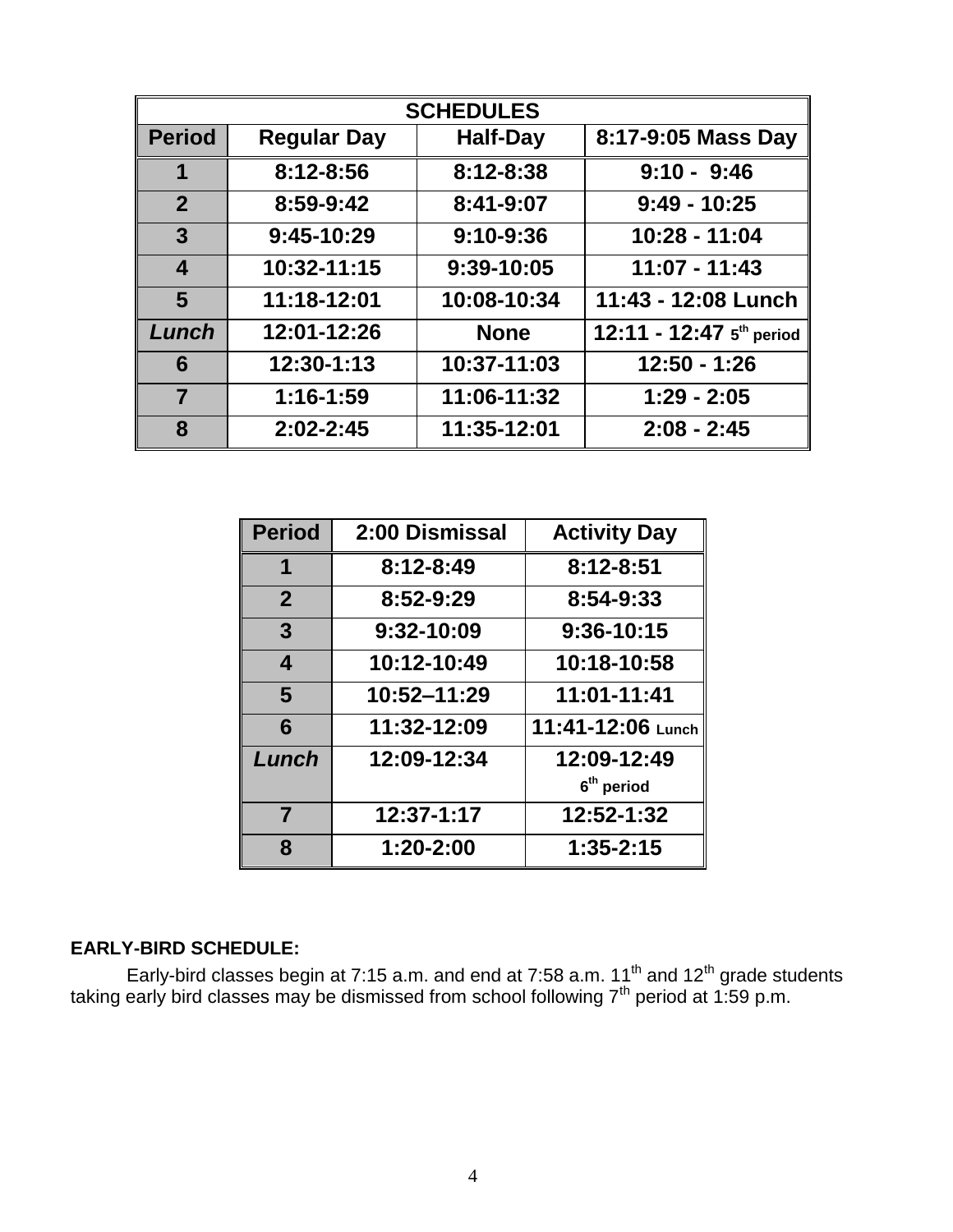## **MESSAGE TO THE STUDENTS OF ROUTT CATHOLIC HIGH SCHOOL**

This handbook has been prepared to acquaint you with the opportunities presented by Routt Catholic High School and the various policies and procedures by which these opportunities are governed. These policies have been designed through the joint effort of students, parents, faculty, and administration to help ensure the best possible educational environment for all students. Parents and students are reminded that this handbook is a guide and cannot contain all school regulations regarding the students at RCHS. The character and quality of the school depend on the gifts each student and faculty member brings to this faith community. A tradition of excellence and a future of hope can be created through working cooperatively. If you have any questions about any section of the RCHS Handbook, please call the high school office at 243- 8563. Thank you very much for your cooperation in seeing that your child adheres to the rules and regulations as set forth in this handbook.

**"The Routt Board of Directors and administration reserve the right to amend items in this handbook when it is deemed necessary and in the best interest of the school and/or students at Routt Catholic High School. If such an amendment to the handbook is put in place during the school year; Routt officials will inform students and parents through an all school mailing, posting on the Routt website, and multiple postings in the Routt daily announcements."**

## **PHILOSOPHY STATEMENT**

The life and message of Jesus Christ forms the foundation of Routt Catholic High School. We strive to instill in our students, through liturgy, worship, community, and example, the living message of the Gospel. We strive to develop the intellectual, spiritual, and physical potential of each individual, as gifted by God. The affirmation and development of these gifts generate a responsible sharing of them in service to all of God's people, both now and in the future.

## **MISSION STATEMENT**

**Routt Catholic High School provides a faith-based environment which promotes spiritual growth, academic achievement, physical health, and community service in each student.**

## **GOALS FOR ROUTT STUDENTS**

Students must meet a minimum of performance objectives in each course.

- Students will be challenged to demonstrate mastery of content and skills through testing, written work, projects, and other academic demands.
- Students must participate in community service during their four years in school.
- Students will be instructed in the value and necessity of assuming responsibility for their own learning.
- Students will exercise self-discipline.
- Students will develop skills in critical thinking and decision making.
- Students will have opportunities to develop resources within themselves for the profitable use of leisure time.
- Students will have an opportunity to enjoy a sense of accomplishment in what they do.
- Students will be given opportunities to develop qualities of honesty and integrity.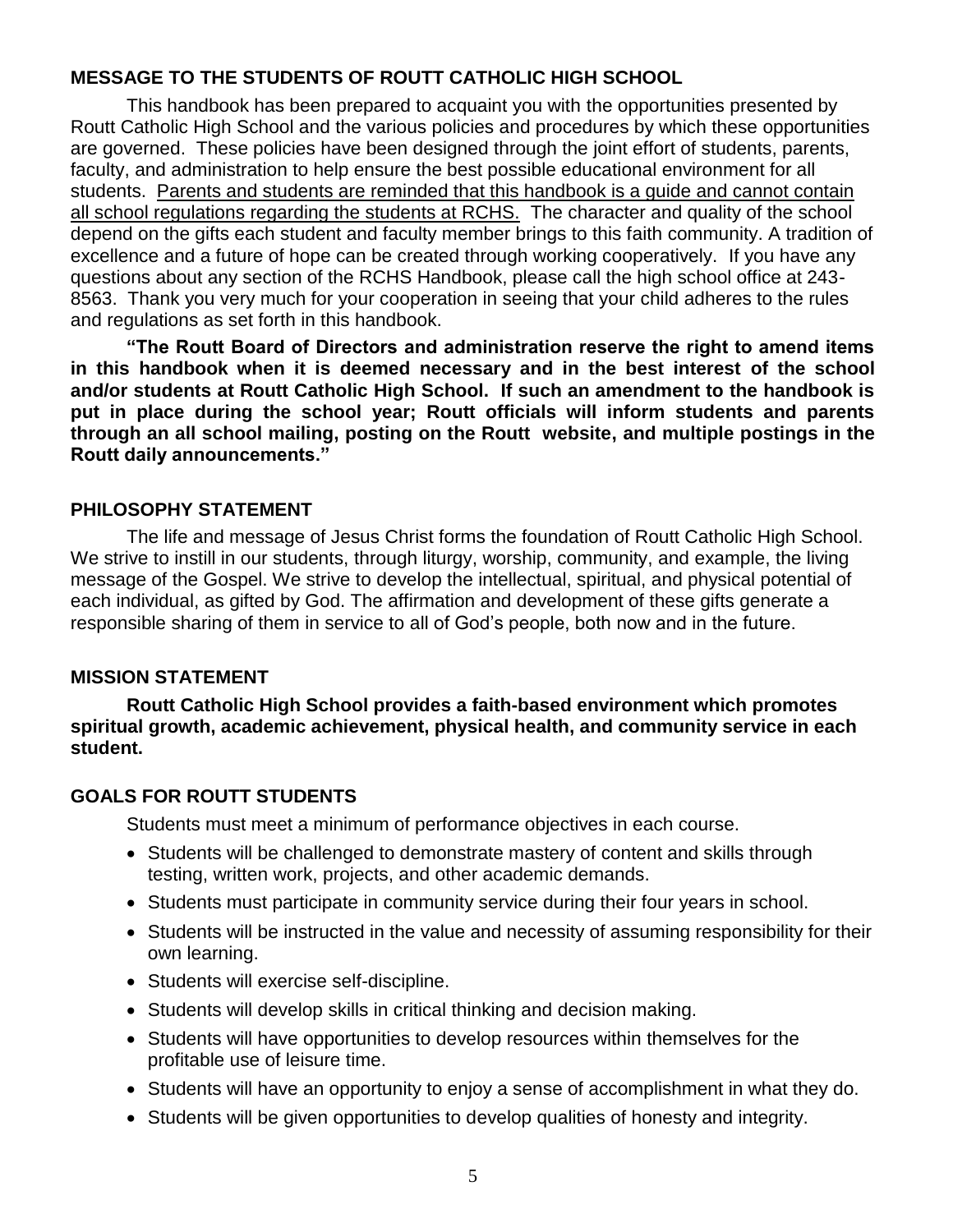• Students will experience a Christ-like atmosphere and learn how they can contribute to it.

#### **ADMISSION POLICY**

RCHS admits qualified students without regard to race, sex, religion or ethnic origin. Routt Catholic High School is dedicated to serving the spiritual and educational needs of Christian students who demonstrate a commitment to Routt's mission, goals, and religious values, and who best benefit from its academic program. Routt seeks a student body which will benefit from and contribute to academic excellence within a community of faith.

Before admission to Routt, potential freshmen take a placement exam. This standard indicator and the information gathered from parents, teachers, and grade school transcripts are used to plan the student's academic program. If the information gathered indicates that Routt does not have the educational program which best serves the needs of the student, the student will not be accepted.

Transfer students in good standing from other high schools are considered for admission at the beginning of a semester unless the family is moving into the Jacksonville area or at the discretion of the school principal. A screening process is used to assure that the student's former school record and reason for transfer are consistent with Routt's mission and goals. When a student is accepted, the high school transcripts are used to plan the student's academic program at Routt. Students must be living with their parent(s) or legal guardian(s).

## **SCHOOL POLICIES AND REGULATIONS**

An annual review and approval of these policies by the Routt Board will be on or before the May Board of Directors meeting.

#### **Nondiscriminatory Policy**

Routt Catholic High School admits students of any race, color, sex or national and ethnic origin to all rights, privileges, programs and activities generally accorded or made available to students at the school. It does not discriminate on the basis of race, color, sex, or national and ethnic origin in the administration of its educational policies, admissions policies, tuition assistance, scholarships and loan programs, and athletic and school-administered programs.

#### **Mandated Reporting**

According to the Abused and Neglected Child Reporting Act, school principals, teachers, and all staff members are mandated to report **suspicion** of abuse or neglect to the Department of Children and Family Services.

#### **Academic Honesty Policy**

*Academic honesty* should be the goal of all students attending RCHS. Violation of this goal is deemed academic dishonesty and is defined as *any* action intended to obtain or assist in obtaining *credit for work which is not one's own*. This includes plagiarism as well as taking work from another student or person.

Plagiarism is defined as using another person's ideas, opinions, theories, visual images, and/or words without clearly acknowledging the source of that information. Credit should be given where it is due.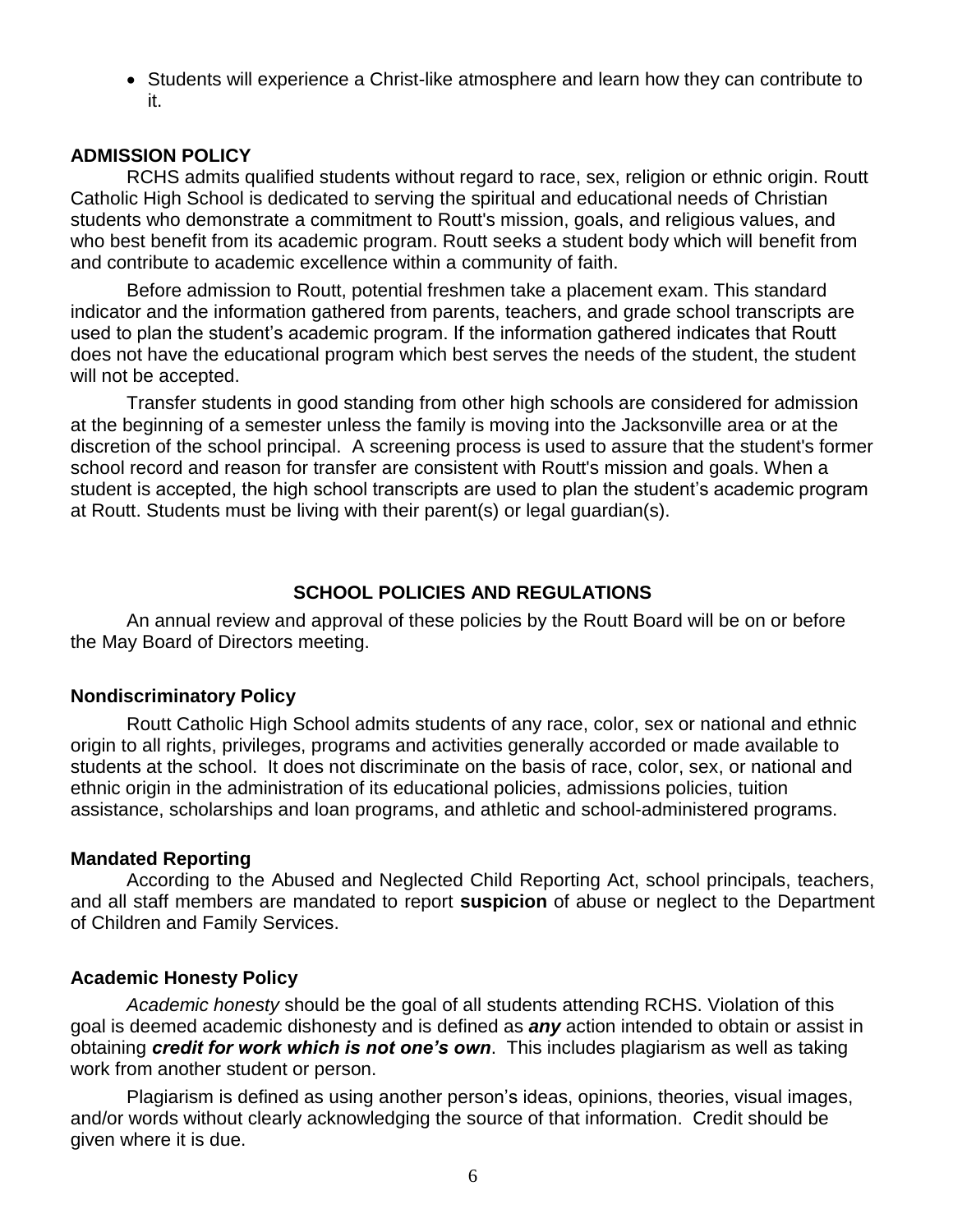Teachers are to report all incidences of *academic dishonesty* to the school principal. The teacher is to confer with the student and notify the parent or guardian. All incidents are to be recorded on the student's temporary record. The student will receive a zero for the assignment, quiz, or test.

**A second occurrence of** *academic dishonesty* **within the academic year will result in a failing** *quarter* **grade of no higher than 68 for the class of the second incident involved for that quarter in accordance with school's grading scale.** The student and parent/guardian will be required to meet with the principal, at which time a suspension may also be considered depending on the severity of the case.

Any subsequent occurrence of *academic dishonesty* will require the student, along with his/her parent/guardian, to appear before the principal and may result in expulsion.

The stealing of a test, teacher's manual, or any other academic material from a teacher or student as a first occurrence would be subject to a second occurrence penalty.

#### **Academic Probation**

Students who have failed a required course or who have a semester grade point average of 1.3 or below are placed on academic probation. During this time, the students must make special arrangements with the guidance office to insure that every effort is being made toward academic improvement. Students, who by lack of effort indicate no desire to improve, **may be dropped from the rolls**.

#### **Academics**

RCHS strives to achieve an atmosphere of academic excellence. Students are expected to work to the best of their ability, to maintain standards of academic honesty and to help maintain an atmosphere conducive to learning.

Assignments are given to assist the students' learning process in each subject area. Students are expected to develop a conscientious pattern of study and to complete assignments on time. If a student fails to turn in an assignment, the teacher may schedule a required session after school for the student to complete the work and/or penalize the grade.

Teachers provide students with a syllabus of class expectations at the beginning of the semester. Parents are encouraged to review those class expectations with their children and refer any questions to the teacher. Included on the outline is a list of movies which may be viewed in a given course. Parents are encouraged to examine this list for language, content, or presentations that they may consider objectionable or inappropriate for the age or the maturity level of their son or daughter. If parents object to their son/daughter viewing a particular movie, they should notify the teacher in writing by the end of the 2<sup>nd</sup> week of the semester. The student will be excused from the viewing. An appropriate alternative assignment may be given.

Parents are notified at mid-quarter if a student is below average, C-, in any course. Refer to the curriculum guide for credit requirements for graduation and standard student course load.

#### **Accreditation Statement**

Routt Catholic High School is accredited by the Diocese of Springfield in Illinois and the Illinois State Board of Education.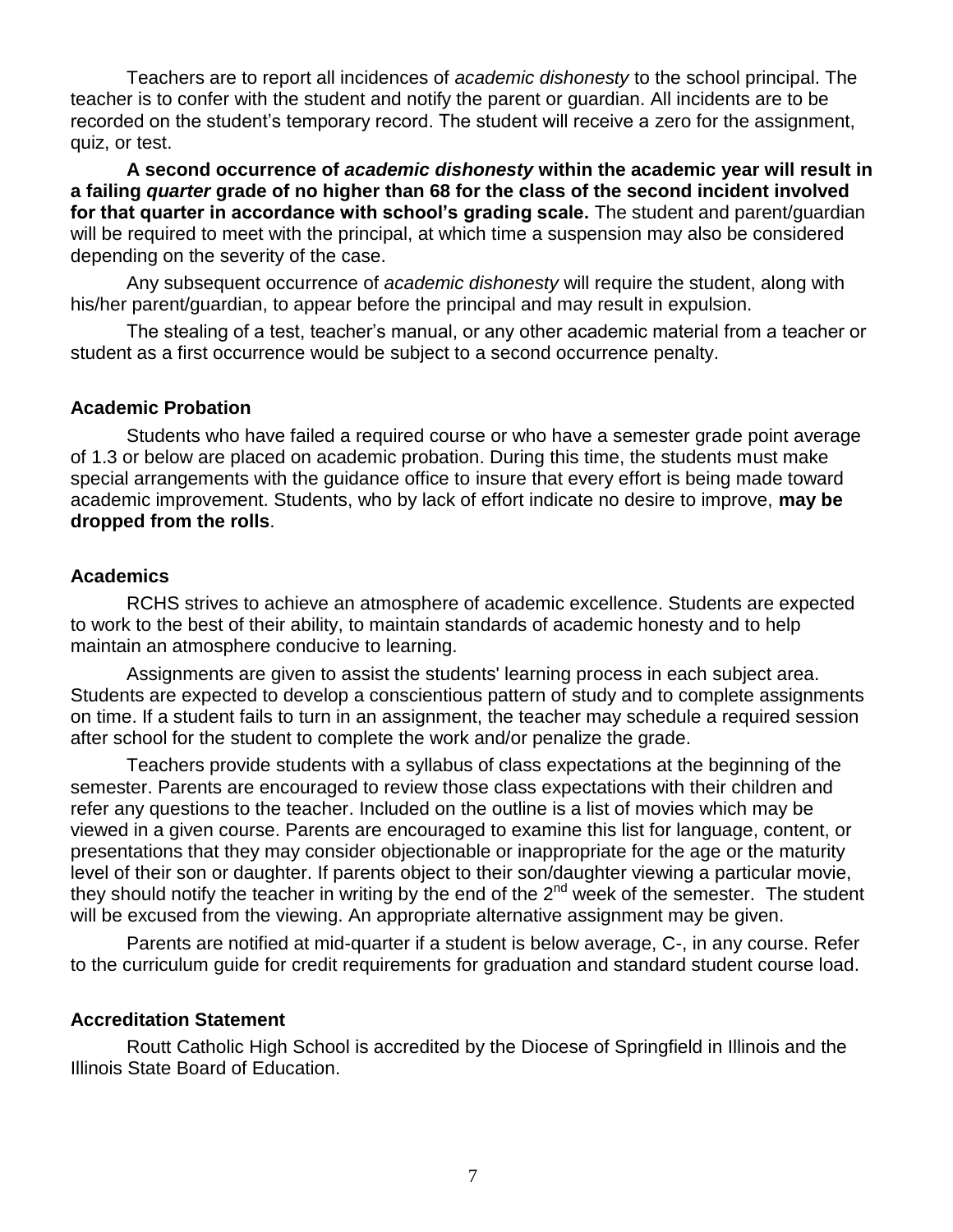## **Add-on-System with Weighted Classes**

The **Add-on-System** was implemented in the fall of 2009. Students taking more difficult courses are rewarded for their efforts with the **Add-on-System.** It eliminates problems related to the 5.0 weighted system, which penalized some students for taking a course in place of a study hall, or for taking extra un-weighted courses.

The **Add-on-System** is used to determine a student's GPA. It does not change grades. A formula will be applied for each approved weighted course taken and passed. The approved weighted courses for the **Add-on-System** are the following: Calculus, Dual-Credit Calculus, Dual Credit Trigonometry (effective 2016-17), Dual-Credit College Algebra (effective 2016-17), Physics, Honors English III, Advanced Placement English IV, Spanish IV (effective 2016-17), Dual-Credit Economics Survey when offered and Advanced Placement US History when offered.

With the **Add-on-System,** the value of an A+ is changed from a 4.4 to a 4.0.

#### How to calculate the GPA using the Add-on-System

Add-on-System Method:

- 1. Calculate GPA using the traditional 4.0 scale listed in the handbook. **All** high school grades are calculated first. (A+ will remain a 4.0)
- 2. For each year-long weighted course passed, add .045 to the GPA. Semester weighted course earns a .0225.

EXAMPLE: Semester GPA  $=$  Take the number or courses taken, in this example Student A is taking 7 courses, 2 are weighted. Total the grade point values of each of the 7 courses and get a sum (see page 11 for values). Next, divide the sum by 7 (7 courses), the quotient is the GPA, then add the Add on values to the GPA.  $EX. 4.0 + .0225 + .0225 = 4.045$  GPA

## **Athletic Department Media Policy**

Members of the media can request that our student athletes be available for post-game comments. These interviews should be pre-arranged and the coach will accompany the student athlete to the interview area.

Under no circumstances should a student athlete accept an unscheduled interview from a member of the media.

## **Class Rank and Valedictorian/Salutatorian Status**

In order to recognize valedictorian and salutatorian, class rank is determined by an **Addon-System** that negates an advantage for students taking a study hall.

Valedictorian/Salutatorian will be based on GPA's after the student has completed eight semesters of high school. To be eligible, a student must have attended RCHS for at least two consecutive years, immediately prior to second semester of the senior year. Class rank is not listed on report cards.

## **Class Status**

A student must have earned the following credits to be awarded status and assigned to home-room as a: *sophomore* - 5 credits; *junior* - 11 credits; *senior* - 18 credits. Students will be allowed/required to participate in all class activities based on this credit status.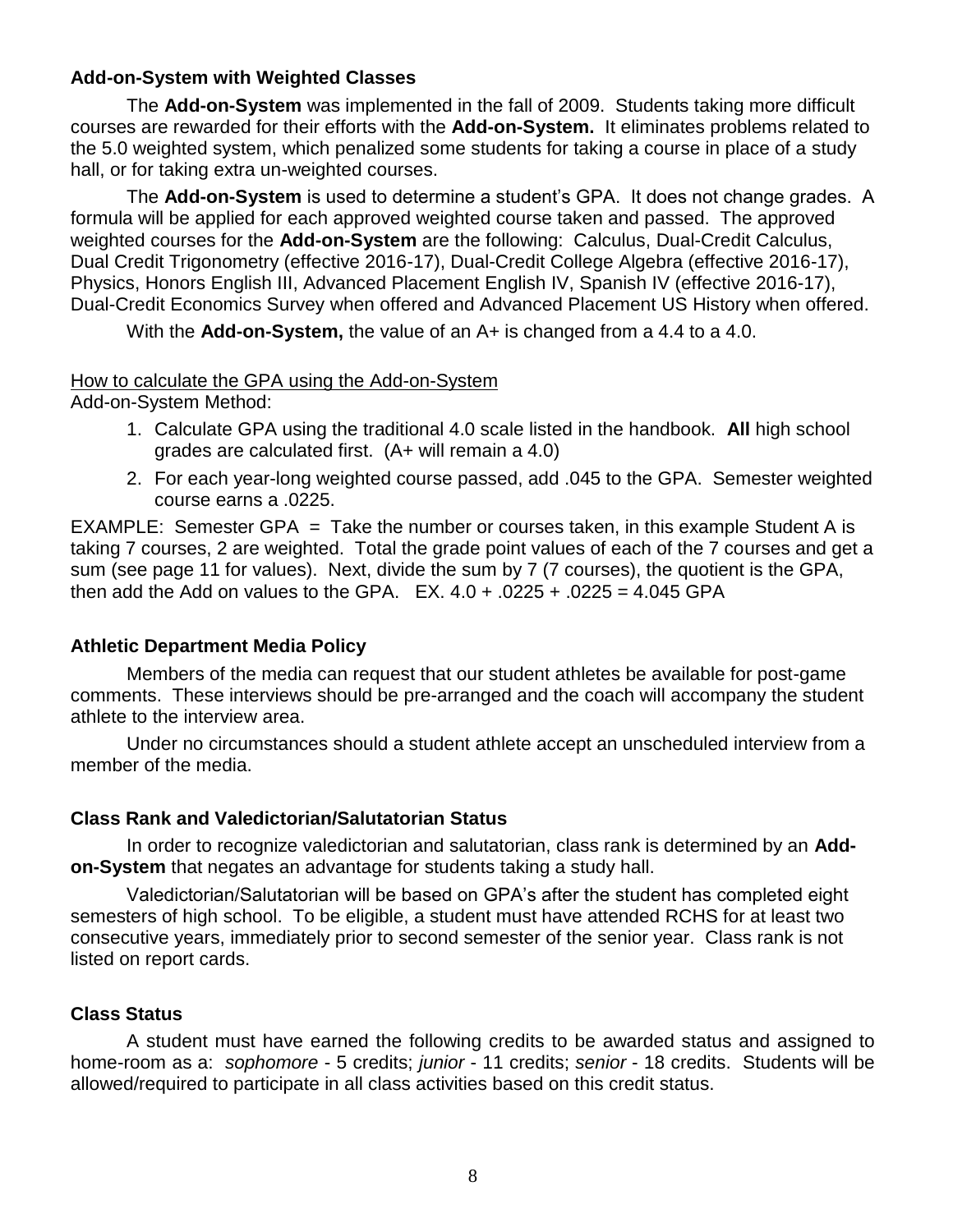## **Deficiency Reports**

A Deficiency Report may be sent to parents of students whose academic work does not meet the teacher's expectations. Notices will be sent whenever appropriate.

## **Eligibility**

Diocesan policy states: "School-sponsored athletic programs are to be guided by the general curriculum goals of the school and should in no way detract from the academic and religious goals of the school." At Routt, this policy extends to **ALL** extracurricular involvement (which includes activities such as scholastic bowl, clubs, organizations, etc.).

**Students must attend the entire last four instructional periods on the day in which they participate or attend school activities, unless approved by the administration, due to unusual circumstances.**

Because of the primary importance of academic achievement and good citizenship, students who participate in extracurricular activities are expected to be in good **academic** and **behavioral** standing. A student must be passing all academic/behavioral requirements to qualify for elections or tryouts. **The following will render a student ineligible: one "F" (academic or elective) and/or one "U" in behavior (academic, elective or study hall).** Organizations within the school, however, retain the right to set higher standards than those given above. Some of these are listed below:

IHSA Sponsored Athletics/Activities: Students must be passing *all* classes in which they are enrolled. Any student who receives an F at the weekly eligibility check will be considered ineligible for the next week. If a student fails two classes for a semester, that student will be considered ineligible for all IHSA activities for the following semester. Successful completion of summer school and/or correspondence classes may reinstate a student's eligibility.

Class/Student Council Officers: Students must have a minimum cumulative GPA of 2.45 or better; no record of disciplinary probation or suspension during the past year; and must have completed approved service hours.

National Honor Society: Students must have a minimum cumulative GPA of 3.5 and demonstrate service, character and leadership. Students may be considered ineligible as a result of academic dishonesty, any major infraction of school policy, disciplinary probation, or drug/alcohol-related instances. Students are admitted based on a vote by faculty council of 5 members. This vote evaluates student service, character and leadership.

All Other Extracurricular Activities: are governed by eligibility rules.

**When a student receives a cumulative failing grade at the weekly eligibility check, the student is rendered ineligible to play for one week.** All students who are ineligible, whether they participate in an extracurricular activity or not, must attend the after-school study hall for the week of the ineligibility. Students may practice after the study hall during the time they are ineligible unless the teacher(s) want(s) that time for additional work with students.

Eligibility will be checked on Thursday. Teachers will report to the athletic director the names of students who are failing in any subject, and the teacher will notify the student on Friday. On Friday morning, the principal or athletic director will notify the coaches of the ineligibility which begins the following Monday and lasts for one full week. If at the next weekly eligibility check the student has not raised the accumulated failing grade, s/he remains ineligible until the weekly eligibility check reflects a passing grade. The guidance counselor will coordinate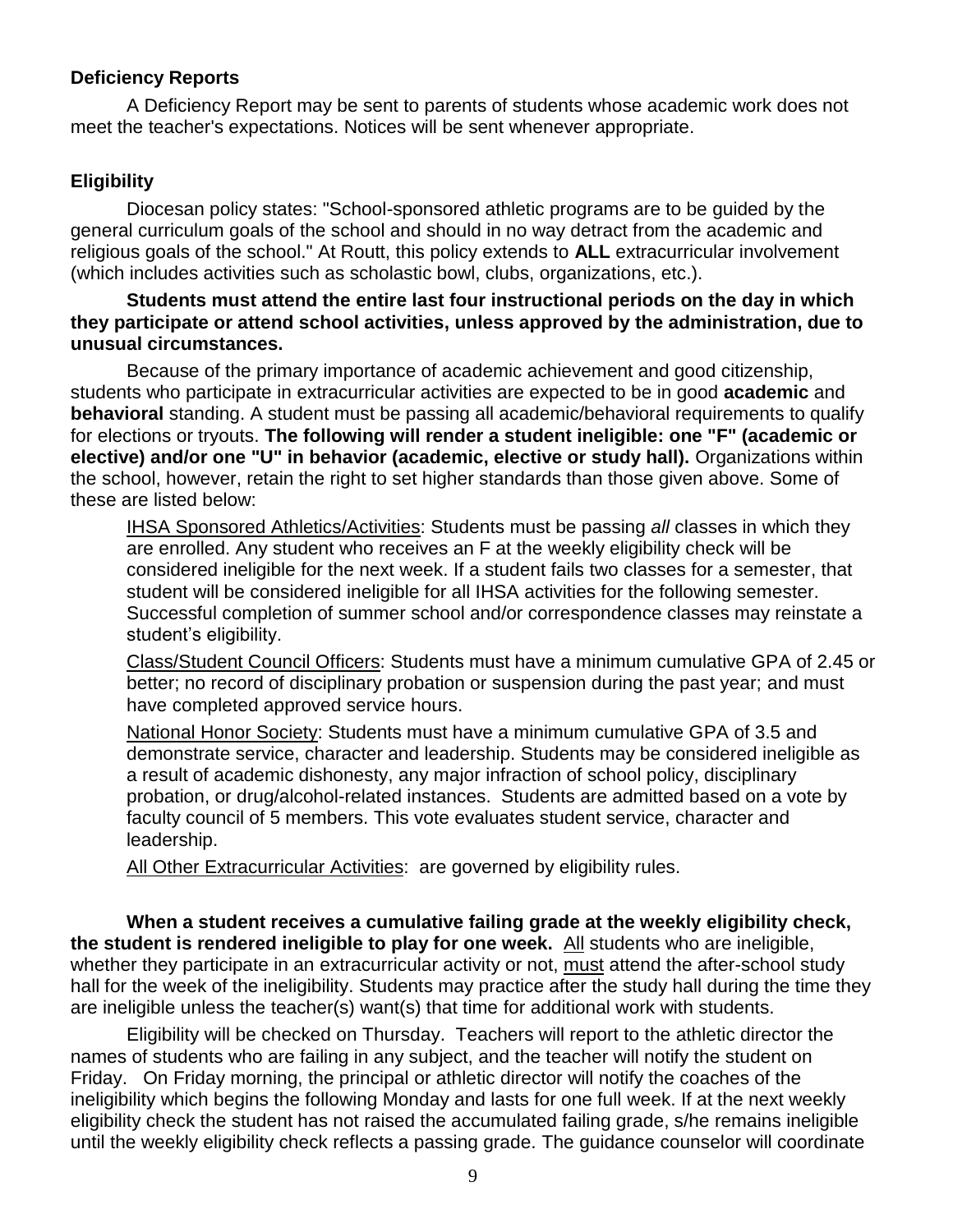and monitor the progress of any student on the ineligibility list. Students are encouraged to work with instructors to improve their standing.

## Ineligibility Study Hall Guidelines:

Students must report at 2:50 SHARP! (Students not in their seats at 2:50 will be dismissed from the study hall.)

- Students report with text and work from the subject for which they received the ineligibility. (Students reporting with no work will be dismissed.)
- Students remain silent throughout the study hall. If there is a need to talk, students must raise their hand for teacher to acknowledge. (Students failing to follow this will receive one warning and then be dismissed.)
- Any student who does not report to study hall, or is dismissed from study hall will make up the missed study hall, and another study hall will be added.

## **Extracurricular Activity (ECA) Transportation**

The athletic director shall arrange for transportation of all high school extracurricular activities (ECAs) via buses, or parent drivers of private vehicles.

High school students, coaches/sponsors are required to travel in the arranged vehicle to and from away ECAs. An exception is made for coaches/sponsors when their team is participating in a tournament and they need to arrive early or leave late from the tournament. No other transportation to/from away contests will be allowed unless the Principal gives prior approval. The Principal should receive written request from the parent/guardian one (1) day in advance for such exceptions.

A parent/guardian may transport his/her student following an away ECA provided the parent/guardian completes a written request in advance. The signature of a parent/guardian on a team sign-out sheet at the contest is considered a written request. **Students may only be signed out at contests by their parents/legal guardians**.

Students will be released to persons other than their parents/guardians only if prior written approval is received by the Principal. This will require a written request from the parent/guardian and approval from the Principal before the activity occurs. This request is highly discouraged and will only be approved with extenuating circumstances.

Rules must be followed when riding a bus as set forth by the bus driver. A student who does not follow the rules while on the bus may be suspended from riding the bus and/or suspended from participation in the activity. Bus rules include, but are not limited to: remaining in seat, maintaining minimal noise level, keeping bus clean of debris (See Bus Transportation rules on pages 22-23 of this handbook).

## **Field Trips**

Field trips are an important supplement to classroom instruction as they provide an opportunity for the teacher to enrich and extend the learning experiences of students. They serve as a means of increasing motivation and comprehension of concepts, as well as an opportunity to initiate or culminate a unit of instruction. As a general rule, curricular field trips are not at the option of the student.

Fees may be charged for field trips which are considered supplementary to Routt Catholic High School's educational program.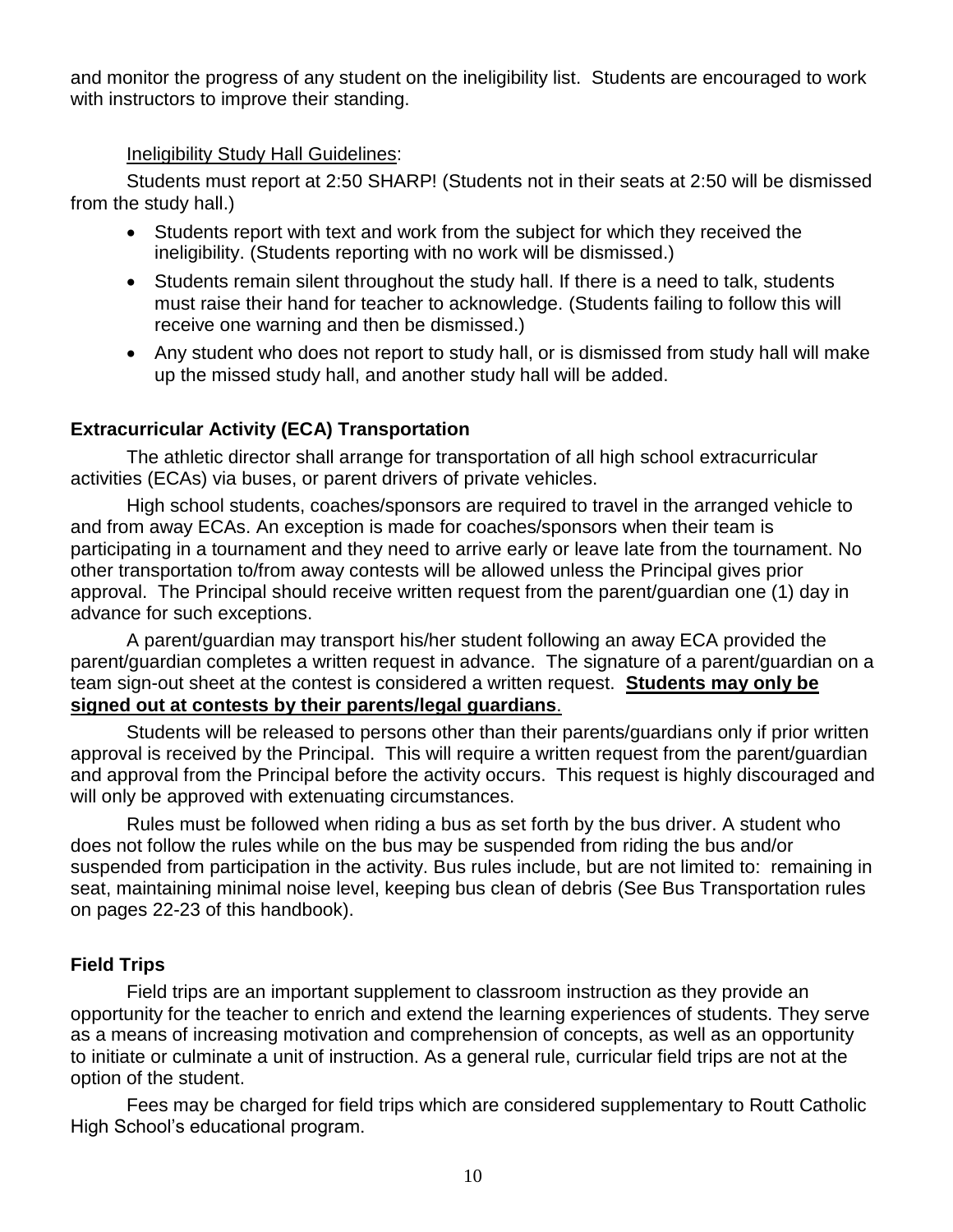No student will be allowed to participate in a field trip unless the signed parental permission slip is returned to the teacher by the assigned deadline. Verbal permission is not acceptable, nor is blanket approval sufficient.

Student responsibility for participation in a field trip will include:

- **Returning a completed, signed parental permission slip to his/her teacher by the assigned deadline;**
- **Informing all teachers (whose classes will be missed) and securing their signatures indicating receipt of notice;**
- **Making up all work which may be missed;**
- **Paying in advance the necessary fees, should there be any;**
- **Behaving appropriately on the field trip**

Supervision of the students on a field trip is the responsibility of the teacher. The staff of Routt Catholic High School is responsible for the health, safety and welfare of the students during school hours and during all school-sponsored activities. The amount of supervision necessary will be determined by the number of students, their ages, and the nature of the field trip. Teachers may need to ask parents/guardians to assist in chaperoning on field trips. A general guideline for supervision is:

One adult per 12 students on a one-day field trip.

One adult per each 8 students on an extended field trip.

Teachers must submit a student list and the names of adults assisting to the principal at least 24 hours prior to departure.

Denial of participation in a field trip is at the discretion of the principal. Reasons for this denial would include but are not limited to:

- Out-of-school suspensions;
- In-school suspensions;
- Repeated discipline referrals
- Other concerns (social probation, academic ineligibility, etc.)

Students and parents shall have the right to formally appeal the decision of the principal, in writing, to the Discipline Board. The decision of the Discipline Board shall be final *(See Discipline Board on page 23 of this handbook).*

Senior class trip will be a 24-hour daytrip only. Overnight hotel stay for senior class trip will not be allowed. Other field trip guidelines apply. The Senior class trip must be approved by the Board of Directors. Seniors who are excluded for disciplinary reasons or voluntarily withdraw from the trip after financial commitments or deposits have been made, will be held responsible to reimburse the class fund for such costs/expenses.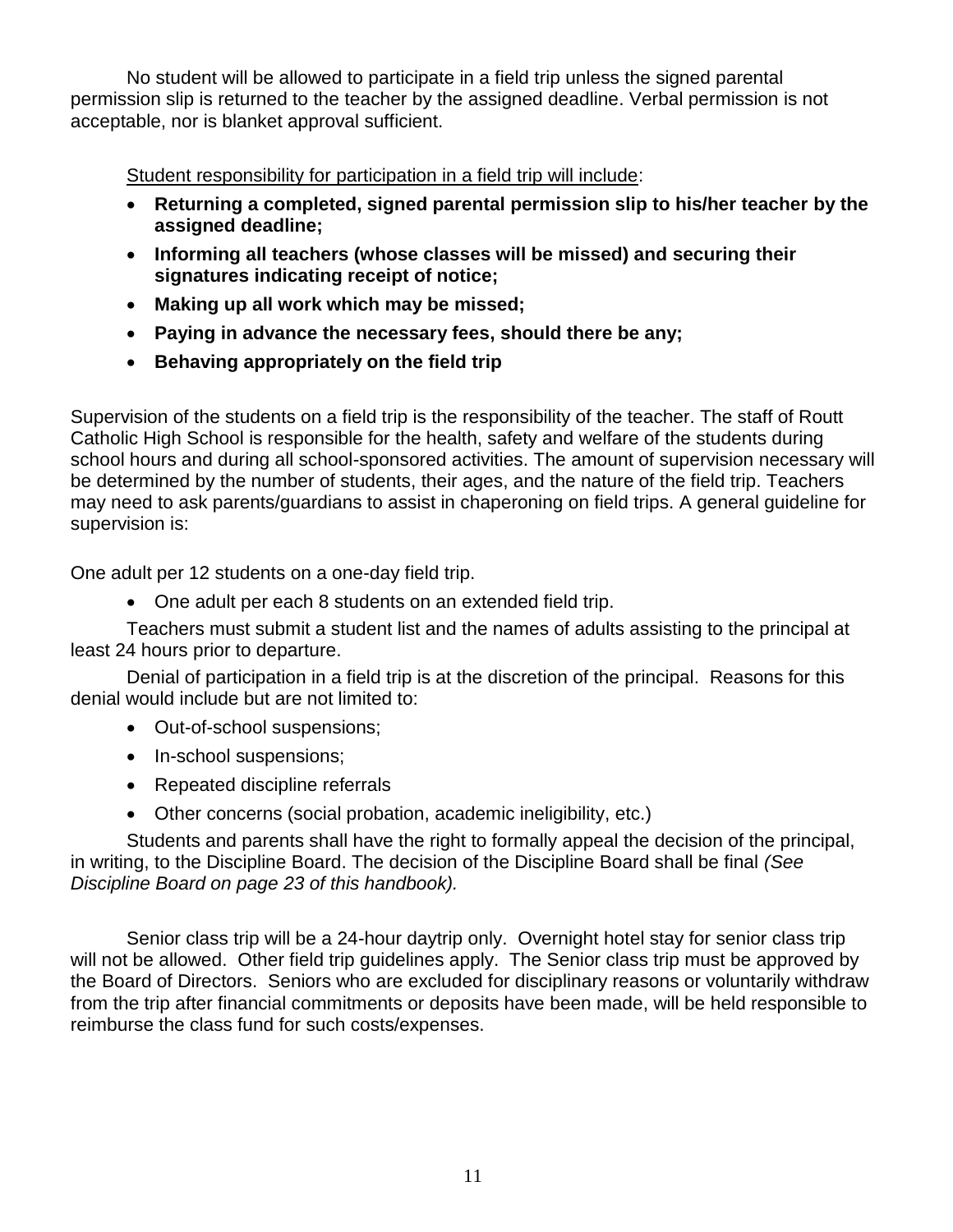## **Grades and Semester Exams**

| Grade          | Percent    | Value | ll Grade  | Percent    | Value | Grade | Percent   | Value | Grade | Percent           | Value             |
|----------------|------------|-------|-----------|------------|-------|-------|-----------|-------|-------|-------------------|-------------------|
| $A+$           | $99 - 100$ | 4.0   | $B+$      | $91 - 92$  | 3.4   | lC+   | $82 - 84$ | 2.4   | lD+   | $73 - 74$         | 1.4               |
| $\overline{A}$ | $95 - 98$  | 4.0   | B         | $187 - 90$ | 3.0   | IC    | $77 - 81$ | 2.0   | ID    | $70 - 72$         | $\vert 1.0 \vert$ |
| $A -$          | $93 - 94$  | 3.6   | <b>B-</b> | 85 - 86    | 2.6   | IC-   | $75 - 76$ | 1.6   | ID-   | 69                | .6                |
|                |            |       |           |            |       |       |           |       |       | 68 or<br>below    | $\overline{0}$    |
|                |            |       |           |            |       |       |           |       |       | <b>INCOMPLETE</b> |                   |

Grading Scale: Achievement marks are given in letters corresponding to the following percents:

Grades are determined on the basis of all the work of a particular period: daily work, assignments, class participation, and quiz and test grades. Parents have access to student grades on a daily basis by using Routt's web-based grade book, TeacherEase. Please contact the office for log-in information.

## ACADEMIC Grading System

| A | Superior                      | The student more than meets the expectations of the teacher. Given the nature of the<br>class, the work is of superior quality. The student has turned work in on time and<br>shows mastery of the subject matter. The student usually works independently. |
|---|-------------------------------|-------------------------------------------------------------------------------------------------------------------------------------------------------------------------------------------------------------------------------------------------------------|
| B | Above Average                 | The student meets the expectations of the teacher. The required work is above<br>average in quality and is turned in on time.                                                                                                                               |
| C | Average                       | The student satisfactorily completes the required work. The work is generally done on<br>time and is of average quality. The student shows achievement.                                                                                                     |
| D | Below Average, but<br>passing | The student is not doing all the assigned work or is inconsistent in doing work of<br>average quality and is dependent on others.                                                                                                                           |
|   | Failing                       | The student does not meet minimum standards required for passing. S/he consistently<br>submits unsatisfactory work or does not do all assigned work. The student shows lack<br>of interest, attention, and/or attendance.                                   |
|   | Incomplete                    | The student fails to complete essential assignments because of extenuating<br>circumstances such as sickness, death in the family, etc. All work must be completed<br>within seven school days or the grade becomes an F.                                   |

## BEHAVIOR Grading System

| Passing        | Student meets or exceeds the expectations of the teacher.     |
|----------------|---------------------------------------------------------------|
|                | Some concerns overall. Best to make contact with the teacher. |
| Unsatisfactory | Teacher/parent contact needed.                                |

## Semester Exams/Averages

The semester exam grade counts one-fifth (20%) and each quarter grade counts two-fifths (40%) of each semester grade. Semester grades are recorded on the student's permanent academic record.

Seniors **may** be exempted from the *second semester* final exam if they carry an **A-** or above average for the semester, have a grade of P in Behavior, and upon the approval of the classroom teacher.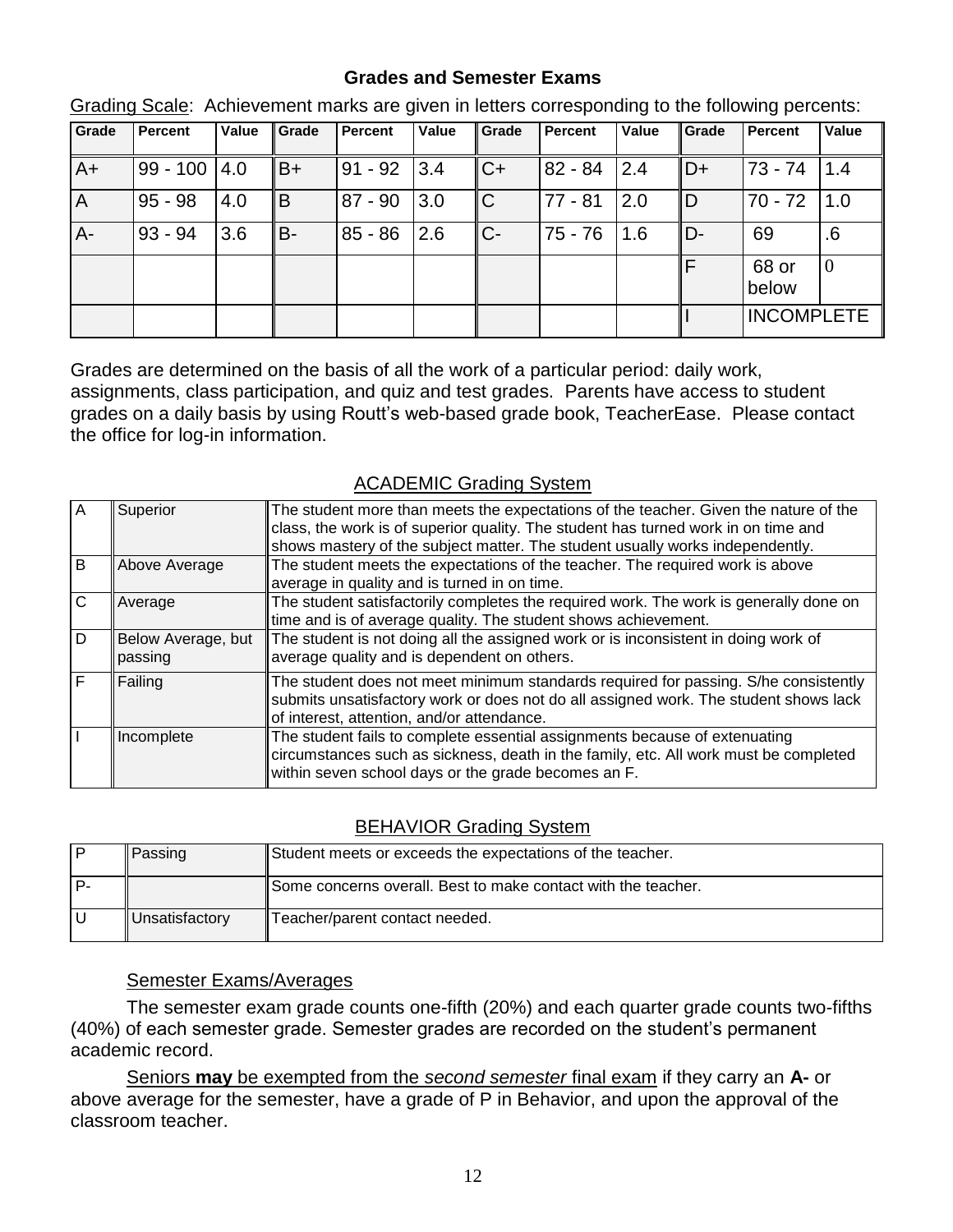## Semester Exams Schedule

The exam schedule will be determined by the school administration and posted at least two (2) weeks prior to the end of each semester. All students are expected to stay in their classrooms for the duration of the exam times**.** They must have a book to read if they finish an exam early.

## **Students will not be allowed to take semester exams early or late due to a vacation. Parents should plan vacation after the last projected emergency day of the school calendar.**

## **Graduation**

All senior makeup work must be completed and turned in to the respective teacher, and all issued detentions must be served by the May date set in the calendar for senior incompletes. Failure to do so will exclude the senior from participation in honor and graduation ceremonies. In addition to the Theology graduation requirement, students must attend the class retreats annually, or an approved substitute program like TEC (Teens Encounter Christ). Students who do not earn the required number of credits, fail a required course, do not complete the service hour requirements, or do not complete the required retreats will not take part in honor or graduation ceremonies. All financial obligations including tuition, fees, and fines must be paid before a diploma will be issued.

## Graduation Requirements

The number of credits required for graduation from RCHS is **25**. The following required courses must be included:

- 4 credits in Theology
- 4 credits in English
- ½ credit in Composition
- 3 credits in Social Studies:
	- 1 credit in U.S. History
	- 1 credit in World History
	- ½ credit in Geography
	- ½ credit in Government \*

\*(passing Constitution test required.)

3 credits in Math

1 credit Algebra I

- 1 credit Geometry
- 2 credits in Science
- 1 credit in Fine Arts (chorus, band, art, drama & theatre)
- 1 credit in Physical Education
- 1 credit in Freshman Skills (Study, Research, Computer, Grammar)
- ½ credit in Consumer Education
- ½ credit in Health
- ½ credit in Computer Applications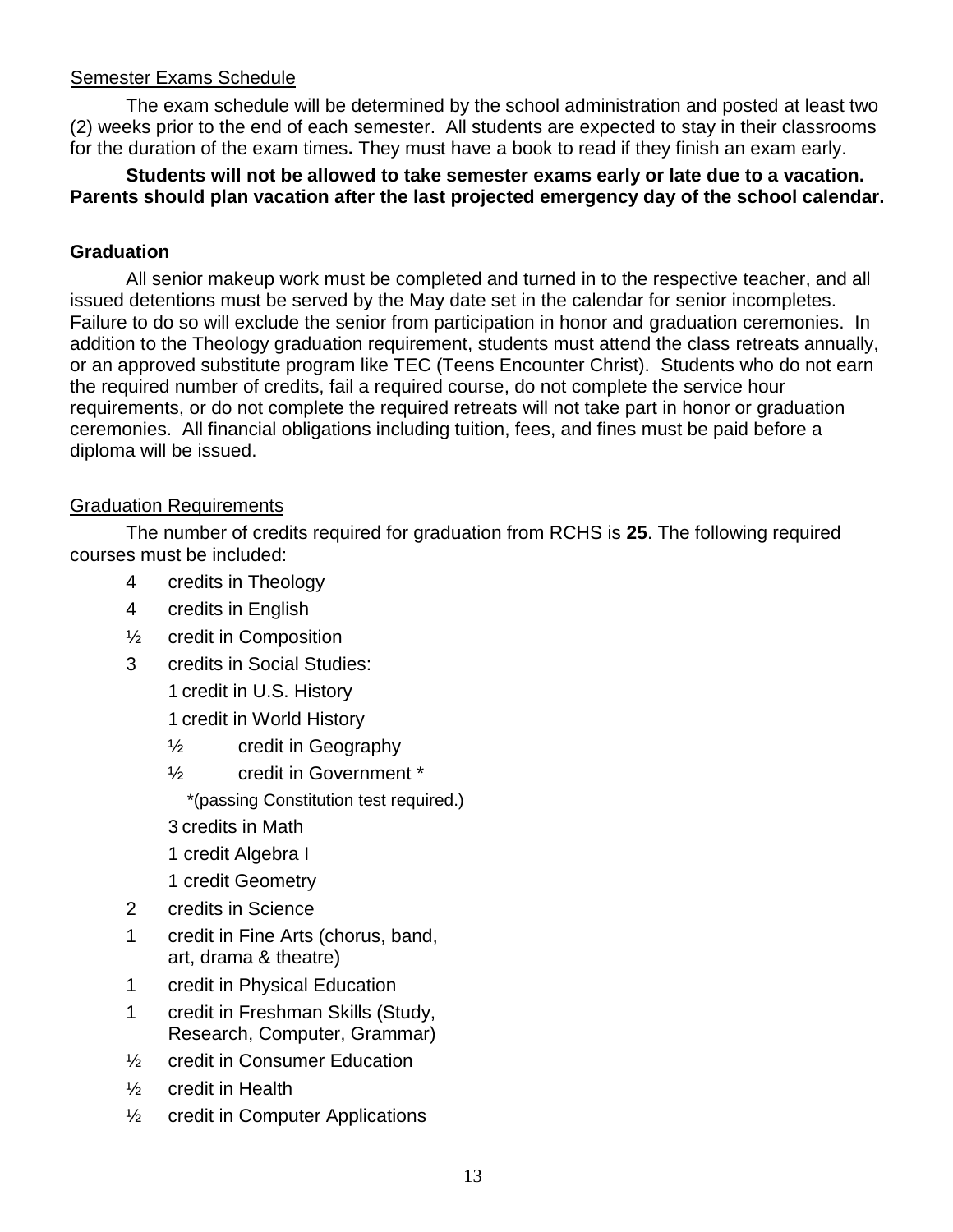## College Bound Students

College-bound students must check entrance requirements at individual colleges. Most colleges suggest the following as the minimum preparation for admission:

| English               | 4 years                  |
|-----------------------|--------------------------|
| Science               | 3 years of lab Science   |
| Math                  | 3 years                  |
| <b>Social Science</b> | 3 years                  |
| Foreign Language      | 2 years of same language |

## **Honor Roll**

High Honors: GPA 3.5 or above with no grade lower than "B-" eligible for high honors. Honors: GPA 3.0 or above with no grade lower than "C-" eligible for honors.

## **Off-Campus Courses**

## High school level courses

With the principal's approval, students are permitted to attend classes at Jacksonville High School (JHS) on condition that the courses they wish to take are *not offered* at Routt. Classes taken at JHS must be compatible with the regular schedule at RCHS.

Students may also be permitted to participate in the Morgan-Scott CEO Program for high school credit with Principal approval. Acceptance into the program is required before permission is granted.

## College level courses

The local colleges provide an excellent opportunity for students to obtain college credit in escrow. Routt students must have a 3.0 GPA and the principal's permission to enroll in these classes. Students may take classes at Illinois College, MacMurray College, and/or Lincoln Land Community College, depending on their grades, total number of high school credits, and high school GPA at the end of their fourth semester. College courses may be scheduled during the hours of a standard school day, or in the evening. The grading scale used for a College Level Course will be determined by the cooperating college.

A deposit equal to the tuition of the course may be required and will be refunded upon completion of each course.

## Correspondence and Summer School Courses

Students may make up failed classes by taking correspondence or summer school classes. A maximum of two credits will be accepted from an approved correspondence school. All correspondence tests must be administered by appropriate school personnel. Any student who wishes to receive credit toward graduation for correspondence courses in a given year must complete all course work and final exams by May 1 of that school year. All correspondence courses must be taken through an accredited provider. Students may take a maximum of two courses (1 credit) per summer session. They must pay their own summer school or correspondence tuition. **Prior approval must be given by the high school counselor and principal for students to take summer school or correspondence courses for credit.** Credit for these courses will be included in the next semester's grade report.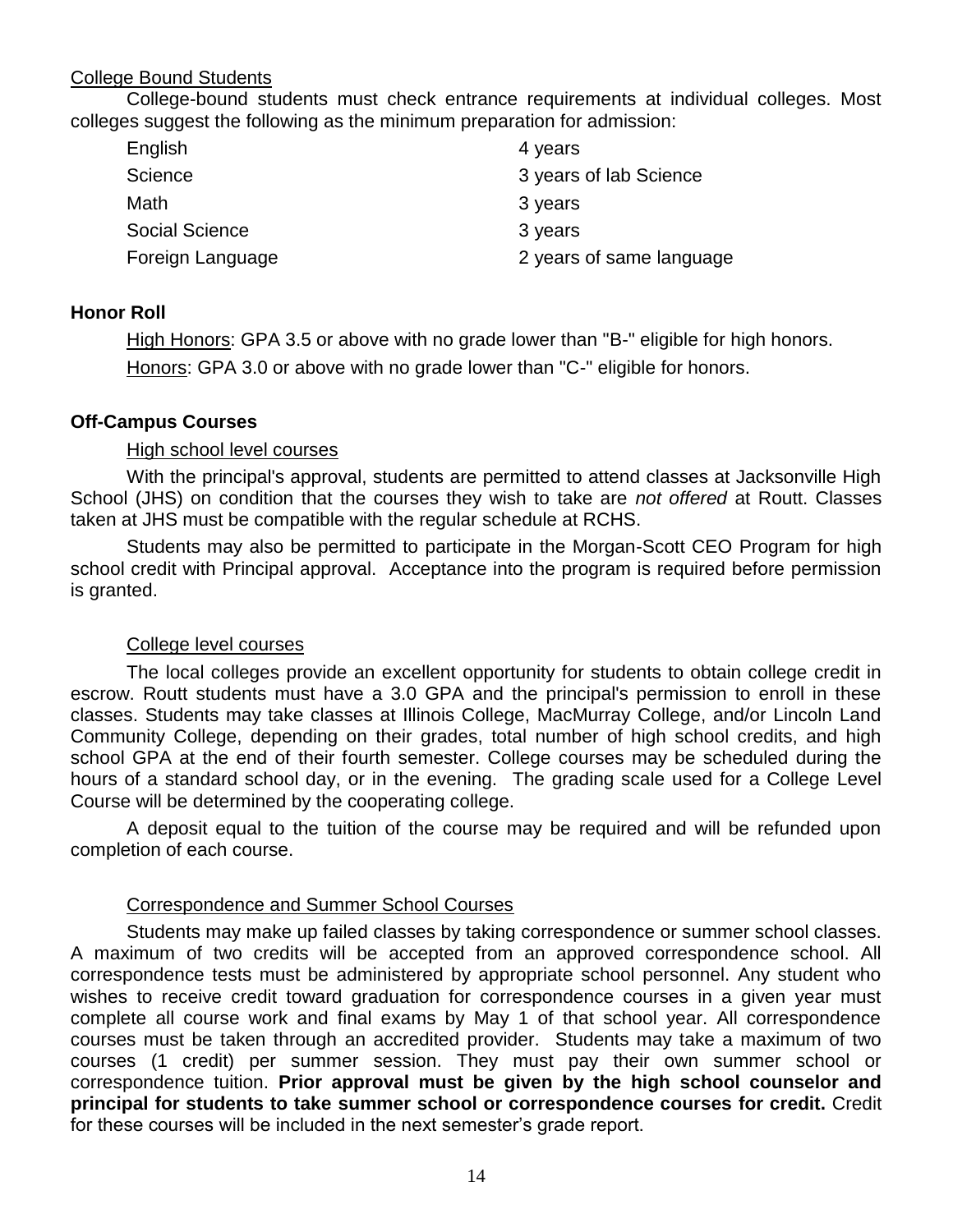## **Hot Lunch Program**

A hot lunch is available each day for students. In addition, ala carte items and/or a salad bar are also available. Students must use their lunch/ID card to purchase lunch items – no cash sales are allowed. Students are expected to have sufficient money in their lunch account to pay for the items they purchase. The student and his/her parents will be notified by e-mail, phone call and/or letter when his/her lunch account balance reaches \$0.00. Students will not be allowed to charge in excess of \$50 to their lunch account. Once a student's account exceeds \$50 in charges, the student will be served a sandwich, piece of fruit, and a carton of milk for lunch at a minimum charge.

## **Physical Education (PE)**

Students will wear teacher-defined clothing at all times during PE class. Clothing is to be kept neat and clean. Tennis shoes for PE use only are required. Students who do not dress appropriately will receive a reduction in participation credit.

Clothes and valuables left in the lockers are the student's responsibility. It is the student's responsibility to secure and lock his/her locker. Student athletes and all physical education students shall provide their own locks for their gym lockers.

Unless excused by illness, students are expected to participate in physical education classes. A statement from the student's physician must give specific reason, date and extent of exemption. Students exempted from active participation in P.E. will be assigned alternative work by the instructor. Only one PE credit will count toward GPA credit. A student can only take one PE class a semester.

#### **Religious Programs**

#### Campus Ministry

Religious experiences beyond the classroom are integral to RCHS. These experiences are coordinated by the administration, the campus minister, and the theology teachers. These experiences include but are not limited to the following: all school and class Masses, prayer services and para-liturgical services, opportunities for reconciliation, speakers, religious counseling, vocation days, service projects, etc. The all-encompassing goal is to prepare young Catholic men and women of RCHS to assume roles of service and leadership within the Catholic Church of the twenty-first century.

#### Retreat Program

Theology is not just a formal classroom study of doctrine. It encompasses a person's entire life and relationships. Because of this, religious experiences need to be provided which extend beyond the classroom. One of these experiences is that of a retreat which may take various forms. A retreat allows a person to focus upon his/her faith life removed from the scheduled responsibilities of school/work, etc. At RCHS, a time is set aside for each class to participate in an RCHS-sponsored retreat experience. The goals of this program are to develop in the students an attitude of self-worth, an appreciation for fellow human beings, awareness and understanding of the presence and action of God in their lives, and a sense of responsibility for and participation in the Catholic Church.

#### Retreat Options

• **The Senior Overnight Retreat** is generally held at Lake Williamson Christian Center in Carlinville, IL, or at a similar site. The retreat usually takes place during Lent. Students leave Routt at 8:30 a.m. and return either the same or next day. Faculty and parent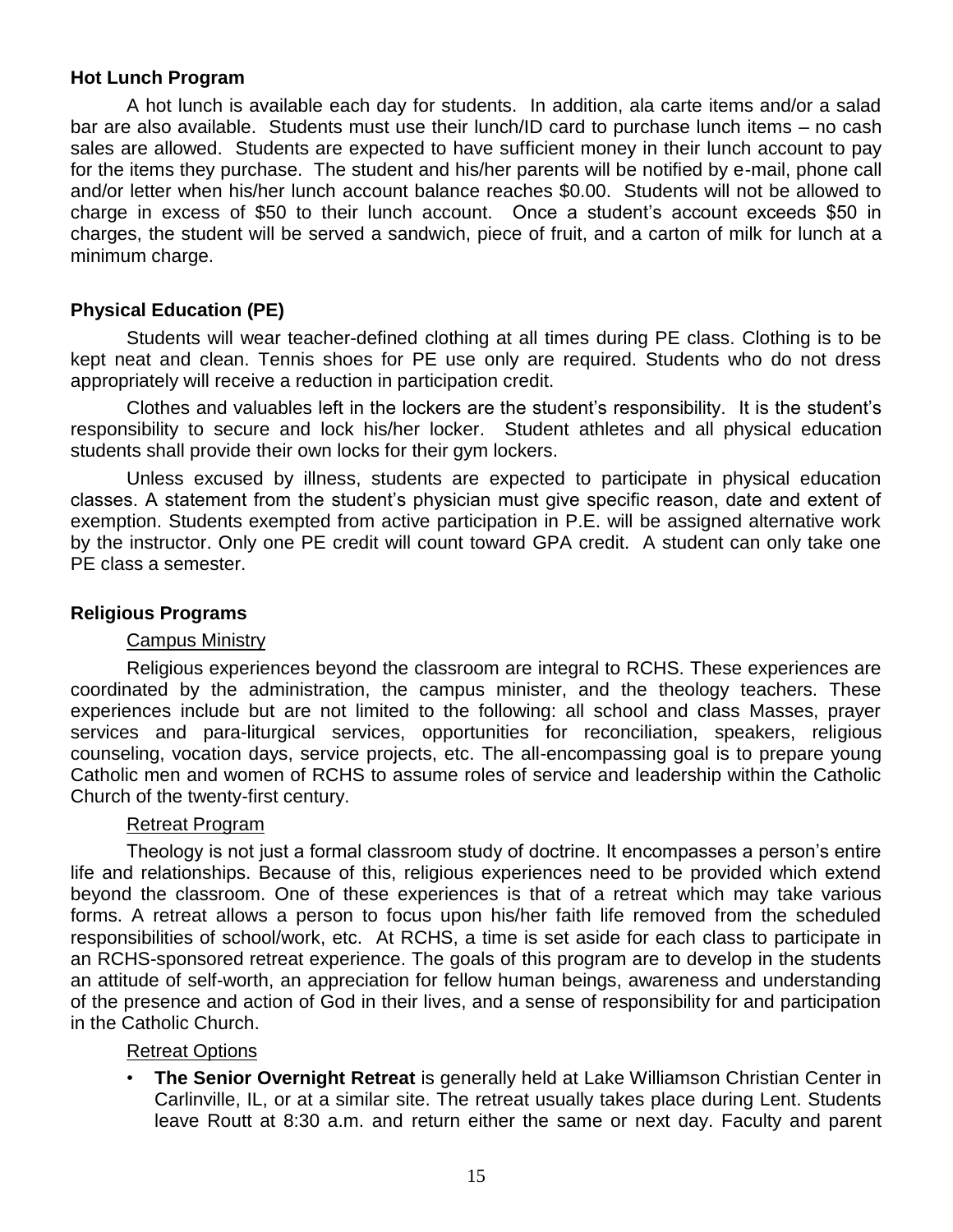chaperones accompany the students. A priest may accompany the group, according to availability.

- **Junior, Sophomore, and Freshman Retreats/Days of Recollection** are held at various locations. Each retreat usually takes place for one school day. Students leave the school at 8:30 a.m. and return prior to dismissal the same day. Faculty and parent chaperones accompany the students. A priest may accompany the group, according to availability.
- **Days of Recollection** are held off campus. It is designed for freshmen, sophomores, and others who do not go on an overnight retreat. The theology staff and lay leaders will plan a day-long retreat experience.
- **• TEC** (Teens Encounter Christ) is offered monthly through the Springfield TEC and Quincy TEC. TEC is an experience in Christian living and begins on Saturday a.m. and continues through Monday p.m. The student is responsible for the TEC fee. Students must provide their own transportation. Applications and more information are available from the theology teachers and students who have been on a TEC weekend.

## **Adults are needed to chaperone all of these retreats. If parents/guardians are willing to give some time or assistance, they are asked to contact the theology teachers or office. Parents willing to chaperone must have taken the Protecting God's Children course offered by the Diocese. Hours serving as a chaperone will count towards the family service hours requirement.**

## ACRE Assessment

The Assessment of Children/ Youth Religious Education, commonly referred to as ACRE, is an integrated assessment tool providing faith knowledge questions (cognitive domain) and questions related to religious beliefs, attitudes, practices and perceptions (affective domain). Six (6) categories of catechesis are assessed, helping Routt Catholic High School to assess what areas students know well and what areas need extra attention. Making decisions with this knowledge leads to wise program development. This assessment is given to our  $12<sup>th</sup>$  grade students.

## **Report Cards**

Report cards are issued quarterly. Provided all fiscal accounts are cleared, report cards are mailed directly to parents. *Academic* and *behavior* grades will be given for each class offered. Access to paper or electronic grade reports will be denied until all outstanding obligations are met. After outstanding obligations are met a Parent/Guardian may come to the office to retrieve a held report card.

## **Schedule/Course Changes**

## Requests for Schedule/Course Changes

Course change requests will be considered, as designated, on the student schedule verification form.

> A student with serious reason may drop a course at the counselor's discretion, provided s/he meets the required credits for the year. If a course is dropped during the first 15 class days or three weeks of the semester, the course will be dropped from the student's record. If a course is dropped after the third week of the semester, the student will receive an "F" for the semester grade and be enrolled in Study Hall; however no student will be allowed to have more than one Study Hall on his/her schedule.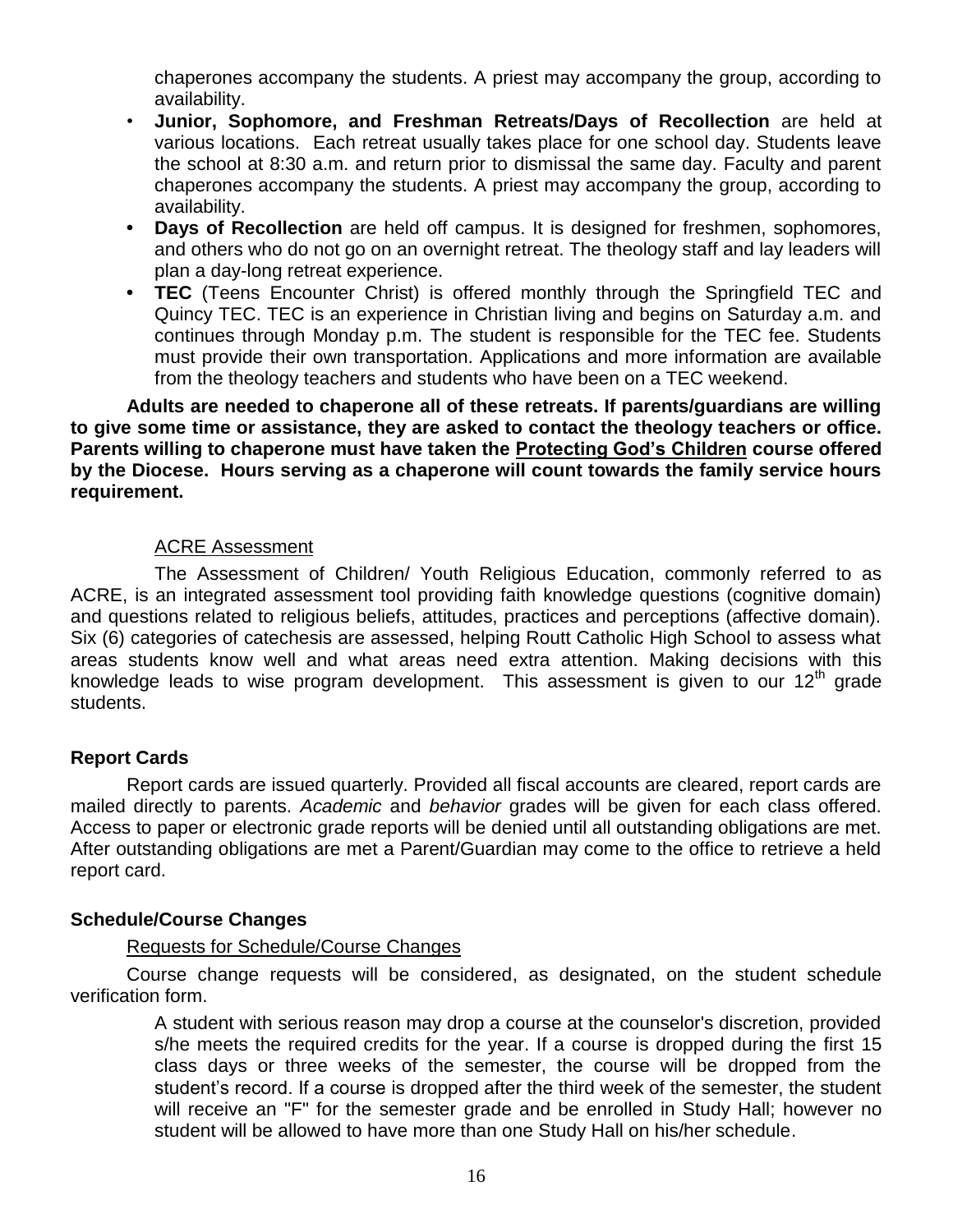After the school year begins, a request to drop a course will be handled on an individual basis. Before any definitive action is taken, the teacher involved will be consulted in person. Written permission from the teacher, principal and the parent or guardian will be required.

If, in the opinion of the school staff, there is no valid reason for dropping the course, the request will be denied. The following reasons are NOT considered adequate for dropping courses:

- Student finds course harder than expected, though s/he is capable of passing.
- Course requires more work (or time) than the student wants to give.
- Remaining in the course would probably lower the student's GPA or class rank.
- Student is no longer interested in the subject matter.
- Student does not get along well with the teacher.
- Student wants to be in classes with friends.
- A change in teacher for the course occurred (e.g., during the summer).

A teacher's request for student course level change will be considered by the guidance department at any time.

A fee of \$25 will be charged for any student-initiated course changes one week after the semester has begun. If any correction is needed due to a school error, no fee will be assessed.

## Procedures for Schedule/Course Changes

- The student files a request for schedule change in the guidance office. Teachers file requests for student course or level changes with the guidance counselor.
- The guidance counselor checks all requests and assesses fees according to school policies.
- If the request is a student request and no school error is involved, the quidance counselor will follow above-mentioned regulations in allowing/disallowing the course change.
- If a change is granted, the guidance counselor is responsible for issuing a schedule change form to the student. The student secures required signatures on this form from all teachers involved, the student's parents and the principal, and then returns it to the guidance counselor.
- The guidance counselor makes the necessary changes in all school records.
- The student follows the new schedule when the guidance counselor gives final approval.

## **Service Hours**

## **Student**

Students attending RCHS are required to serve 15 hours of volunteer service each year as part of their graduation requirement. At least ten hours must be applied to community service, and five hours may be applied to school- or church-related activities. Service hours must be accrued outside of class time. Service hours **must be approved** by the theology teachers, principal, or guidance counselor. Service hours will be reported to parents/guardians quarterly on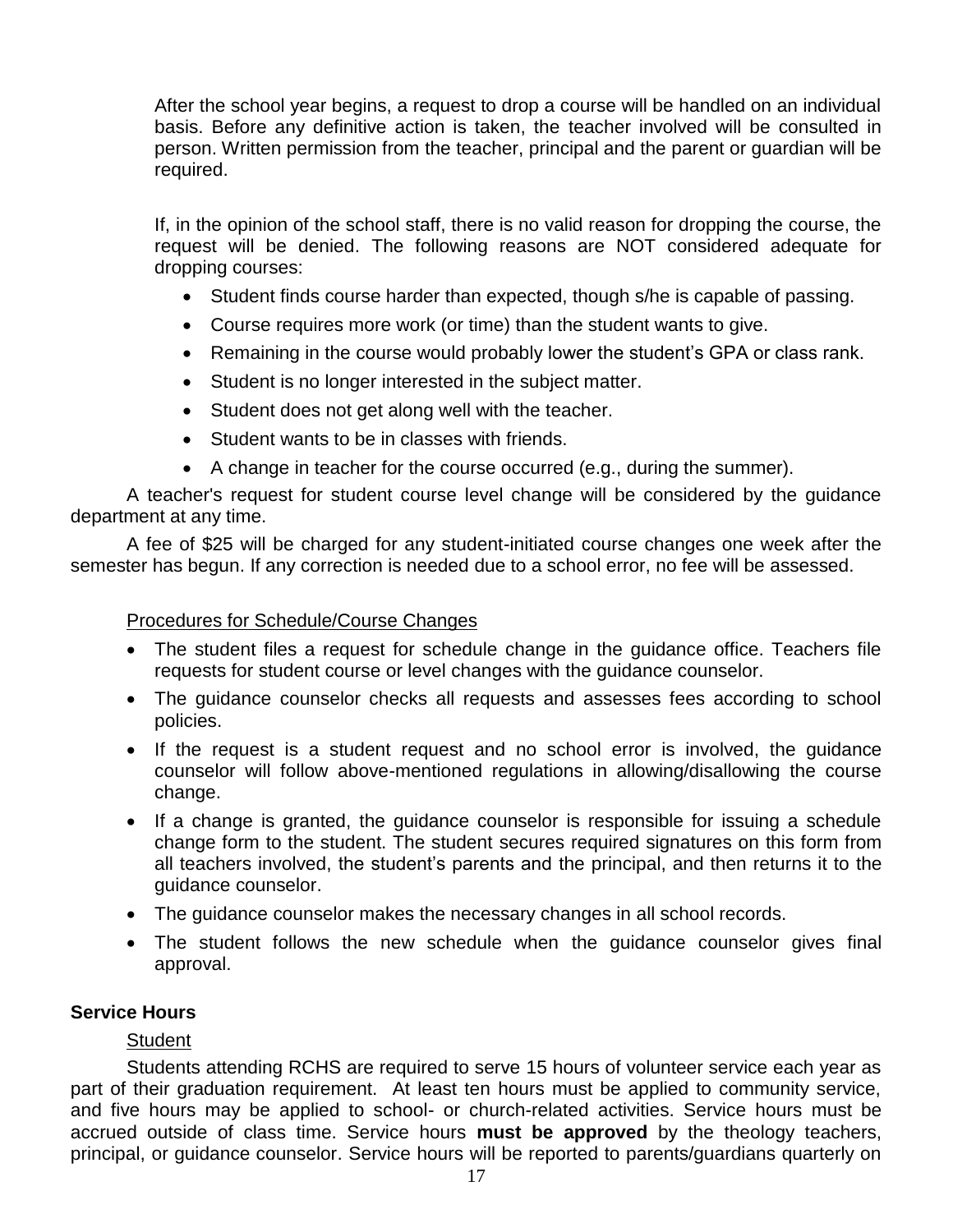the report card. Individuals not completing this requirement will not receive end-of-the-year report cards, transcripts, or graduate, until completed. Service hours are coordinated by the campus ministry. If a student turns in 30 or more of the required, documented service hours by April 1 of the school year, the student is eligible for service hour award recognition. Service hours for senior students must be completed and turned into the Guidance office two weeks prior to the date of the senior trip. **Documented summer service hours must be turned in by September 15. All service hours for the current school year must be turned in by the last day of the second semester classes and before the final exams. Significant number of summer service hours should be pre-approved to ensure they are acceptable**.

### Family

**Each family at RCHS is expected to provide 15 hours of service for Routt Catholic. This service can be provided by parent/guardian. If any family has not completed the required 15 hours of service by the end of the school year, they will be charged at \$10 per hour.** This most definitely is not the preferred method of collection; as we would much rather encourage participation than collect a fee. Family Fun Festival worker, chaperone at a dance or retreat, ticket taker, concession stand worker, and scorekeeper are all examples of school volunteer opportunities. These forms need to be handed into the office by the last day of school. **Students will not receive end-of-the-year report cards, transcripts, or graduate, until his/her family's service hours are completed**.

## **Technology/Internet Policy**

The Internet/technology is a tool available for academic use. The information available on the Internet is varied and variable. However, resources such as disk space and printer capacity are limited. Therefore, there will be conditions to its use at RCHS.

The Internet will only be used for academic purposes.

- Chat rooms, e-mail, games, and e-mail discussion lists will be off-limits.
- Vulgar language will not be allowed.
- Downloading of software or programs will not be allowed.
- The number of users will determine a time limit for use.
- Copyright infringement and/or plagiarism will not be allowed.
- Students may not share their password with other students or use another student's password. (If a student believes that another student knows his/her password, the student should notify the technology teacher.)
- No student will have access to the Internet unless a signed copy of this Technology/Internet Acceptable Use Policy (AUP) Student Agreement is on file at RCHS.

## **Testing Program**

RCHS students are encouraged to take the following exams (\*required of all students):

- Freshmen  $*$  ASPIRE (9<sup>th</sup> grade version)
- Sophomores  $*$  ASPIRE (10<sup>th</sup> grade version)
- Juniors PSAT, ACT and/or SAT
- Seniors ACT, SAT; \* IL/U.S. Constitution exams; \* ACRE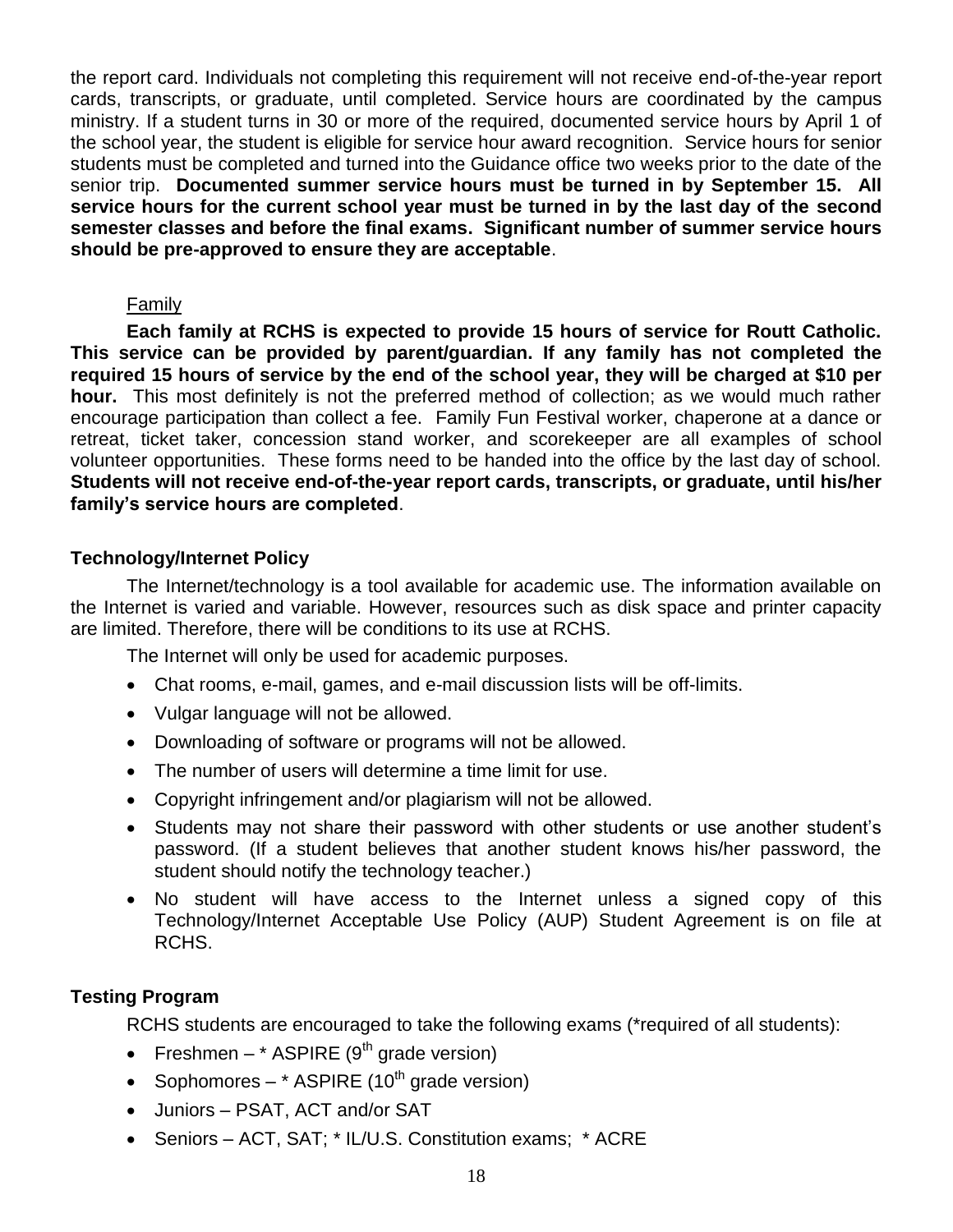#### **ATTENDANCE**

All students who are enrolled at Routt Catholic High School are required to attend school on a daily basis for the entire school term. RCHS has a closed-campus attendance policy. Each student is responsible for attending all scheduled classes and study halls. From the opening bell to the closing bell, students must remain in the building. Students are not allowed to leave campus during the day unless the office has made a parent/guardian contact. Any student in violation of this regulation will be considered truant and subject to appropriate disciplinary action. Early-bird students are not permitted to leave campus after their early bird class before the opening of the regular school day. Only junior and senior students taking early-bird classes may request to be dismissed following  $7<sup>th</sup>$  period. Students may not leave the building and go to the parking lot during school hours or during the lunch period for any reason without prior permission from the office.

Absence from school is always detrimental to the student. Class discussions and lectures cannot be repeated, and make-up tests are very difficult to schedule. Every effort should be made to schedule vacations and appointments to coincide with school vacations.

**As per Board policy, Routt requires a doctor's excuse for each absence after six (6) school days (excused and/or unexcused) missed per semester.** For any subsequent absence beyond the six (6) day limit and without a doctor's excuse, an emergency, or an approved pre-arranged absence the student will be given an unexcused absence.

#### **Absence - Excused**

An excused absence is one due to personal illness, illness of a family member requiring the student's help, death in the family, or some other emergency approved by the principal.

If the absence is unavoidable, a parent or guardian should notify the school office before 9:00 a.m. **Parents or guardians will be called by the school to verify a student's absence if the parent or guardian fails to call the school office before 9:00 a.m.**

On those occasions when parents and students know ahead of time that a student will be absent, the student should bring a note from her/his parents to the office the day before for approval by the principal and should receive a "**pre-arranged absence form**" to submit to teachers for their signatures, and to get their assignments. The completed form must be returned to the office before the student leaves at the end of the day. Assignments will be due the day the student returns to school, unless circumstances warrant a special exception.

**Students will not be allowed to take semester exams early or late due to a vacation. Parents should plan vacation after the last projected emergency day of the school calendar.**

## Make-up Work for Excused Absences

Make-up work is the student's responsibility. It is the student's responsibility for obtaining assignments from his/her teacher. For each day absent, one (1) day will be allowed to makeup assignments. If absent on the day a test is given, or project due, the student should be prepared to take the test or turn in the project on the day he/she returns to class.

If it is necessary for a student to leave school early, s/he should bring a written note from her/his parents. S/he should take the note to the secretary in the main office before school begins. Before leaving the building, s/he should sign out of the office.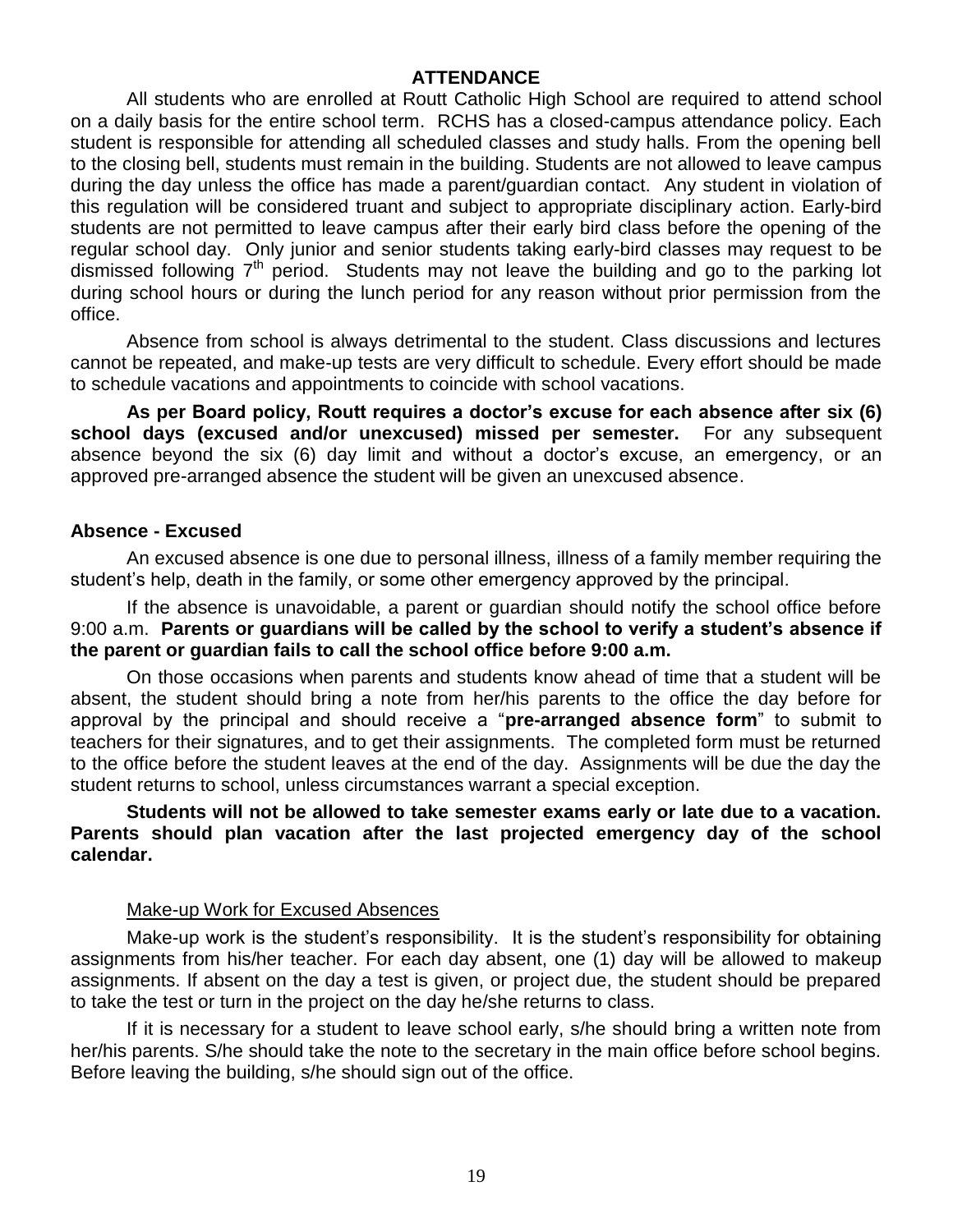## Medical Absence

In the case of illness, a parent or guardian is requested to notify the school office before 9:00 a.m.

If a student becomes ill during the school day, s/he should get a pass from the classroom teacher and report to the office. The office will notify the parent.

All assigned work and tests announced prior to a student's absence are made up the day the student returns. Ordinarily, the number of days for other make-up work equals the number of days absent. It is the responsibility of the student to contact the teacher to arrange for makeup tests and make-up work.

## Infectious and Chronic Communicable Diseases

Any student having or suspected of having an infectious or chronic communicable disease, as defined in the County Health Department Policy for Prevention and Control of Communicable Disease, shall be excluded from school for the period of time designated in the Health Department policy.

The right to privacy of students with infectious or a chronic communicable disease will be respected. Specific information in regard to a student with an infectious disease or chronic communicable disease will be limited to those persons with a direct need to know. Such persons shall be advised of any precautions that may be appropriate to the situation.

RCHS will make every effort to permit a student with a chronic communicable disease to continue class work as long as regular classroom attendance is compatible with the best interest of the student and the school community.

If the Health Department Policy does not mandate exclusion from school in connection with a chronic communicable disease, decisions regarding the education setting for a student with a chronic communicable disease, including Acquired Immune Deficiency Syndrome (AIDS) shall be determined by the administration of Routt in consultation with the Public Health personnel, the student's attending physician, and parents. Each situation will be reviewed on the basis of a number of factors, including but not limited to:

- The nature of the chronic communicable disease.
- The health, safety, and well-being of the student and school community.

## Medical/Dental Appointments

Every effort should be made to schedule appointments outside of school time. Verification of an appointment is expected from the doctor's office.

**Students must submit a doctor's excuse within 2 school days of the absence for it to be recorded as a Doctor's appointment/excuse. Without a doctor's excuse, the absence will be counted as either an excused or unexcused parent call day, depending on how many of these days have been used for that semester.**

## Non-medical/Vacation Prearranged Absence

The school must be notified in writing at least one (1) school day prior for an absence to be excused as prearranged.The school must be notified in writing at least five (5) school days prior to a vacation which exceeds two days. If the school does not receive prior notification of absences for any reason other than sickness or death in the family, the days will be considered unexcused.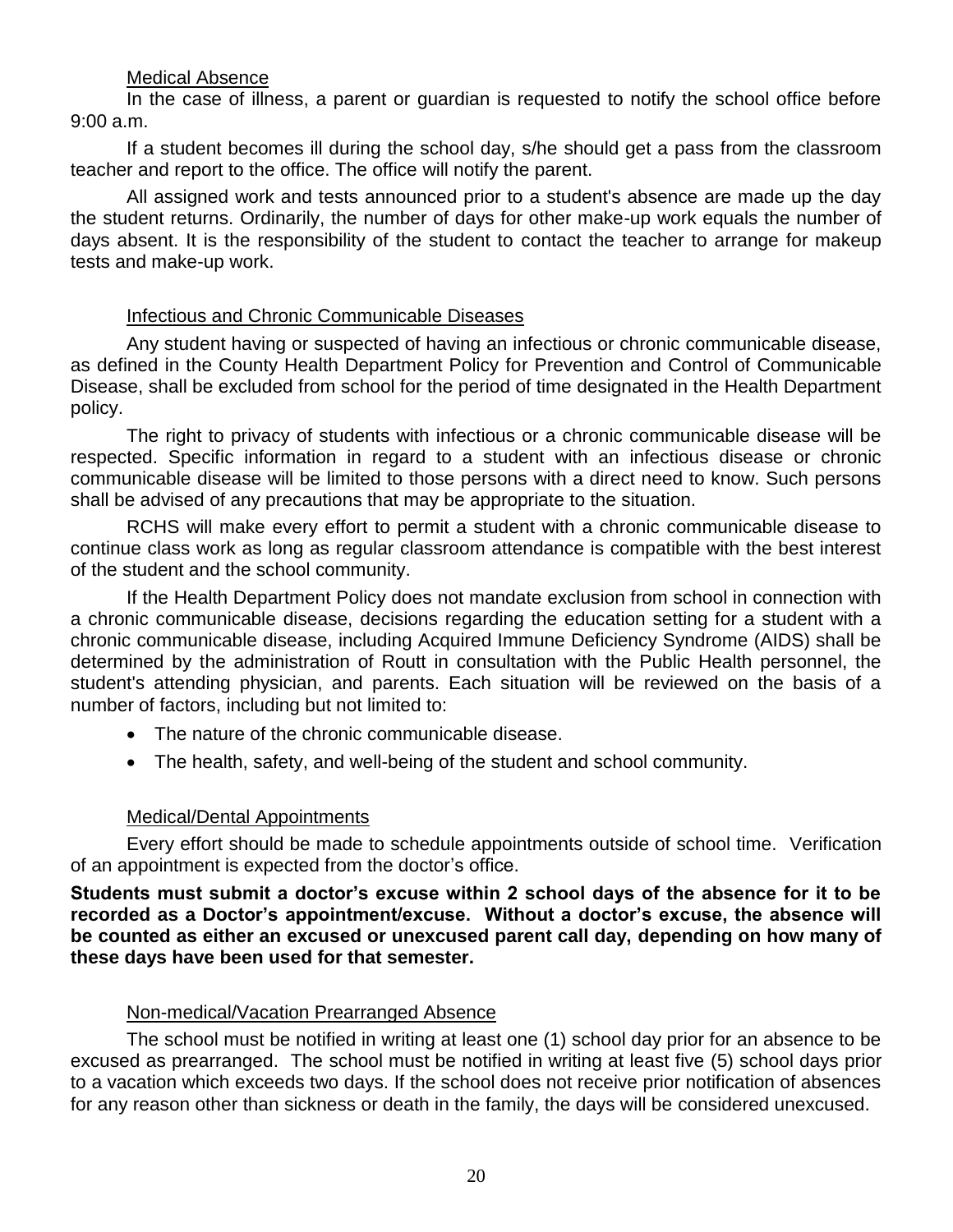Teachers may require that test/quizzes are taken and assignments handed in prior to the student's departure. All long-term assignments must be handed in prior to the student's departure if available by teacher.

#### **No student will be excused from semester exams or final exams for vacation.**

## College Days and School-Sponsored Activities

Juniors and seniors may be allowed two college days per year at the discretion of the counselor and/or principal. College day request forms must be completed and submitted to the main office at least **one week** before the scheduled college day. Written verification from the college admissions office of such visits is required. College visits must be completed by April 30.

College days, retreat days, and school-sponsored field trips are excluded from the six (6) day limit for absences, provided the student has procured and turned in the forms with the proper signatures to the office in the time allowed.

#### Funerals

If a funeral takes place during a school day, RCHS students must abide by the following:

- They have written permission from their parents.
- No student will be allowed to go to the funeral in his or her own vehicle or another student's vehicle, unless s/he has written permission from the parents or a parent phone call and the permission of the administration.
- Students are reminded they are responsible to makeup all work missed during excused absences from school.

#### **Absence – Unexcused**

An unexcused absence indicates that the student is absent from school, with or without the consent of the parents, but for a reason that is not acceptable to the school. Unexcused absences will be marked by teachers as "no credit." Students with an unexcused absence may receive disciplinary action from the principal.

#### **Truancy**

Truancy is leaving the campus or being absent from class, study hall, or Mass without permission. In case of truancy, the student's parents/guardians are notified, and they may be required to meet with the principal before the student will be re-admitted to classes. The student receives no credit for work missed because of truancy. Truancy is recorded on the student's record. A second truancy or a truancy incident in addition to another major violation cancels a student's registration.

#### Suspension

*Out-of-School Suspension:* Depending on the seriousness of a disciplinary offense, the administration may suspend a student from school. During the period of time the student is suspended, s/he receives 50% credit for assignments, quizzes or tests. A student who is suspended is not allowed on school grounds or at any school activity.

*In-School Suspension:* A student may receive an "in-school" internal suspension from the classroom. During the period of time the student is on "internal suspension", s/he receives 75% credit for work turned in at the end of the day. This is for assignments, quizzes or tests. **A student who is in internal suspension is not allowed at any school activity as a participant or spectator nor is the student allowed to practice.**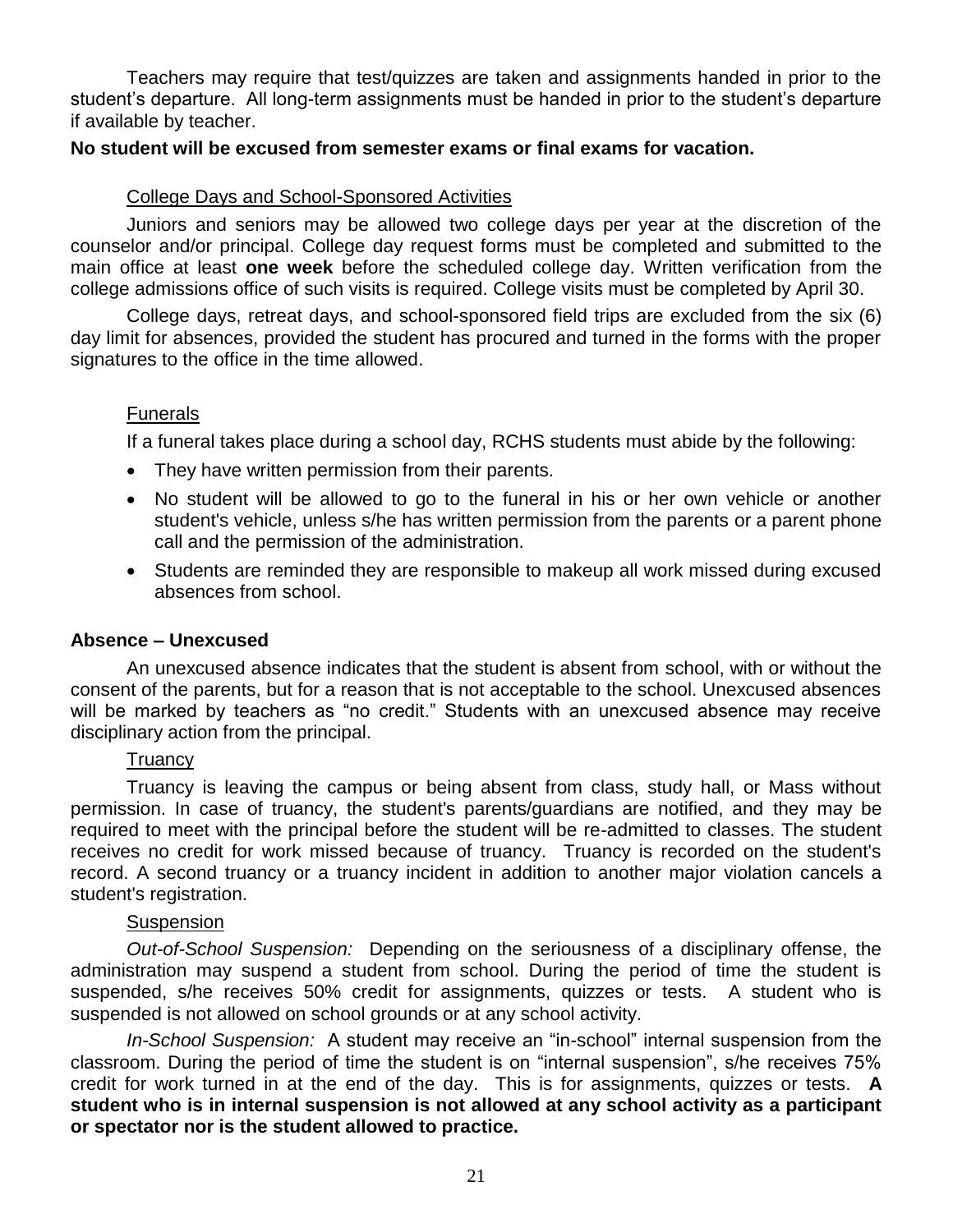## **Tardiness**

Students are expected to be in their desks ready for work when the second bell rings for each class period. Students late for first period are to report to the office. A detention is issued for each unexcused tardy. In case of habitual tardiness, parents will be notified and the student will be placed on disciplinary probation. A parent/guardian may excuse a student tardy to school once per semester by calling the office **before** the student arrives to school that day.

## **CODE OF CONDUCT**

Students who attend RCHS share the responsibility to build a community of faith. In an atmosphere of mutual respect, all are expected to provide an environment which supports the educational process. Through enrollment at RCHS, students agree to abide by the policies of the school and the spirit of its philosophy. The school reserves the right to cancel the registration of any student who fails to meet standards of conduct of the school and to refuse the admission of any student experiencing disciplinary problems at another school.

## **Bullying Policy**

In order to create a safe and secure environment in which all persons can feel happy and able to reach their full potential, all bullying/harassment incidents will be taken seriously. Bullying/harassment is defined as repeated behavior involving deliberate, conscious intent to hurt, threaten, frighten, or humiliate someone. It may include physical and/or verbal intimidation; extortion or taking belongings; oral or written threats; outrageous actions; cruel rumors; suggestive comments; false accusations, and/or social isolation. Bullying behavior shall not be tolerated in any form, and consequences for bullying behavior will be determined by the principal. Students who believe they are victims of bullying, intimidation or harassment or have witnessed such activities are encouraged to discuss the matter with an administrator, guidance counselor, clergy, or classroom teacher. Complaints will be kept confidential to the extent possible given the need to investigate. Students who make good faith complaints will not be disciplined.

## **Cyber Bullying**

Routt Catholic High School attempts to provide a safe environment for all individuals. Verbal or written threats made against the physical or emotional well-being of any individual are taken very seriously. Students making such threats at any time or place (**seriously or in jest, or online**) will face detention, suspension, and/or expulsion. Students and parents need to be aware of all the Federal and state laws that are constantly changing regarding cyber bullying and inappropriate texting.

## **Bus Transportation**

While students are on the bus, they are under the supervision of the bus driver. In most cases, bus discipline problems can be handled by the bus driver. In the case of a written disciplinary referral, student bus problems will be investigated and handled by the building principal. In the interest of the student's safety and in compliance with State law, students are expected to observe the following rules:

- Choose a seat and sit in it immediately upon entering the bus. Do not stand in the entrance or in the aisle.
- Do not move from one seat to another while on the bus.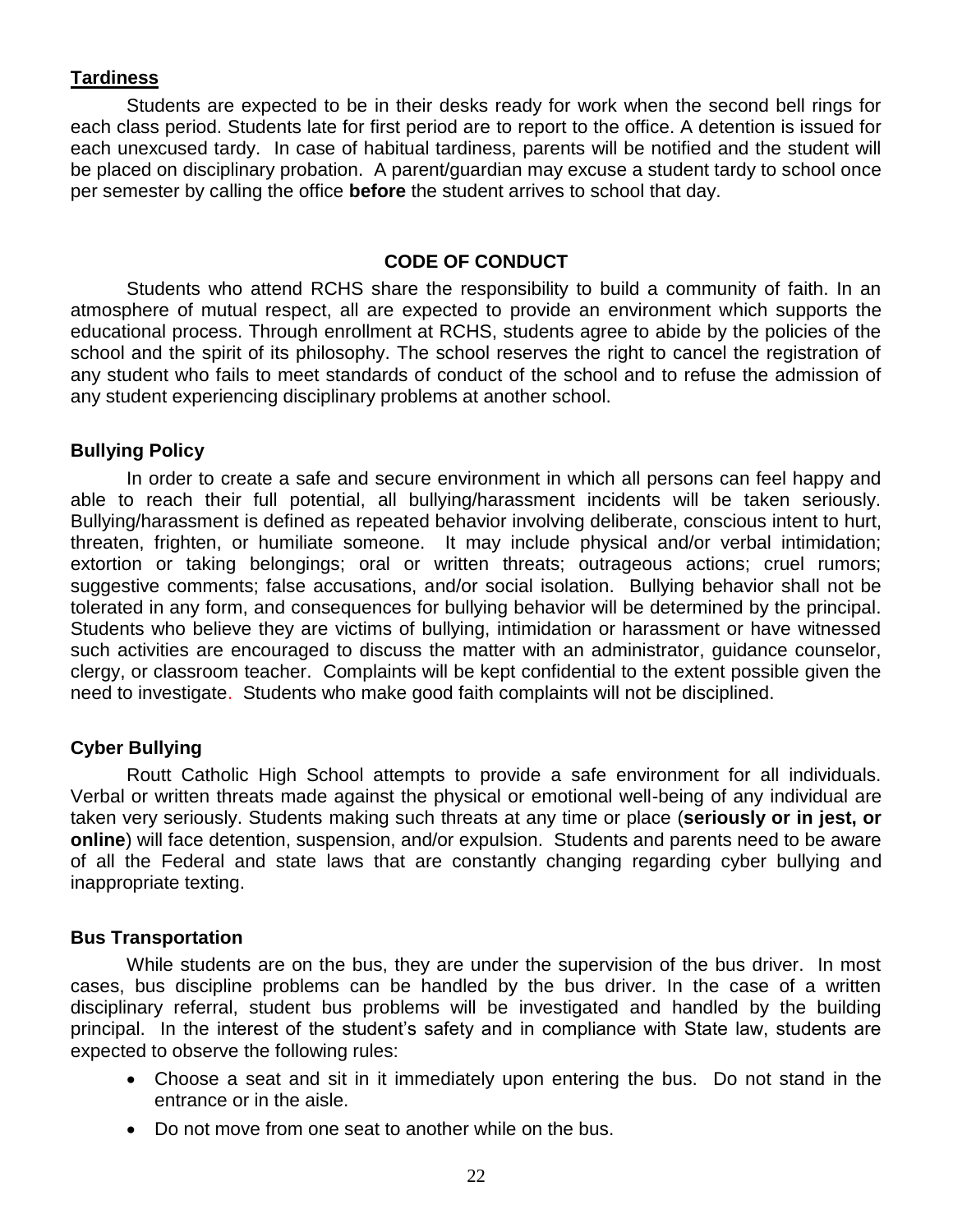- Keep all parts of the body and all objects inside the bus.
- Loud conversation, singing, boisterous conduct, unnecessary noise or profanity is not allowed.
- Enter and exit the bus only when the bus is fully stopped and the driver has given permission.
- All school rules apply while on the bus or waiting for the bus.
- **Use the emergency door only in an emergency.**
- In the event of an emergency, stay on the bus and await instructions from the bus driver.
- Keep the bus neat and clean.
- Athletic footwear equipped with cleats or spikes are not allowed on the bus.
- Do not open windows without permission from the bus driver.
- Parents will be liable for any defacing or damage students do to a bus.

Video cameras may be active on buses to record student conduct and may be used for the purposes of investigation into misconduct or accidents on the bus. All bus infractions will be subject to the school's disciplinary policy.

## **Detentions**

Afterschool detentions are issued by teachers for violation of behavioral guidelines. Examples are lack of homework, boisterous or inappropriate conduct; profane or vulgar language; being tardy, out of dress code or out of class without a pass; running in the halls; littering; eating outside the cafeteria area or chewing gum. An accumulation of detentions is considered a serious matter deserving of further disciplinary action such as a Saturday morning detention.

## Saturday Morning Detention

Saturday morning detention is from 8:30 am until 12:00 pm on a given Saturday morning. Students must report by 8:30 am. Only supervisor-approved material will be allowed. It is the student's responsibility to bring appropriate material. Failure to bring appropriate material will result in material being provided by the supervisor and the student will be required to complete the material until dismissed or require an additional Saturday detention or possible suspension.

Students are not allowed to bring hats, book bags, coats, listening devices such as radios, MP3/IPODs, gum, food, candy or drink to the detention room. All cell phones will be confiscated. No sleeping or talking and students will receive a five-minute break at the supervisor's discretion. All school rules apply during Saturday detention. Any violation of the above guidelines may result in an additional Saturday detention or suspension. If a student misses or skips a Saturday detention, the student may receive a three to five day external suspension. If a student has been assigned three (3) Saturday detentions in a semester, external suspensions will become necessary for further offenses.

## **Discipline Board**

In certain disciplinary circumstances, a student's conduct may be subject to review by a Discipline Board. The principal may convene a Disciplinary Board meeting which may include the principal, counselor, and appropriate staff members. At the discretion of the Discipline Board, attendance at Routt or participation in any school activity may be denied a student for major or reoccurring disciplinary violations.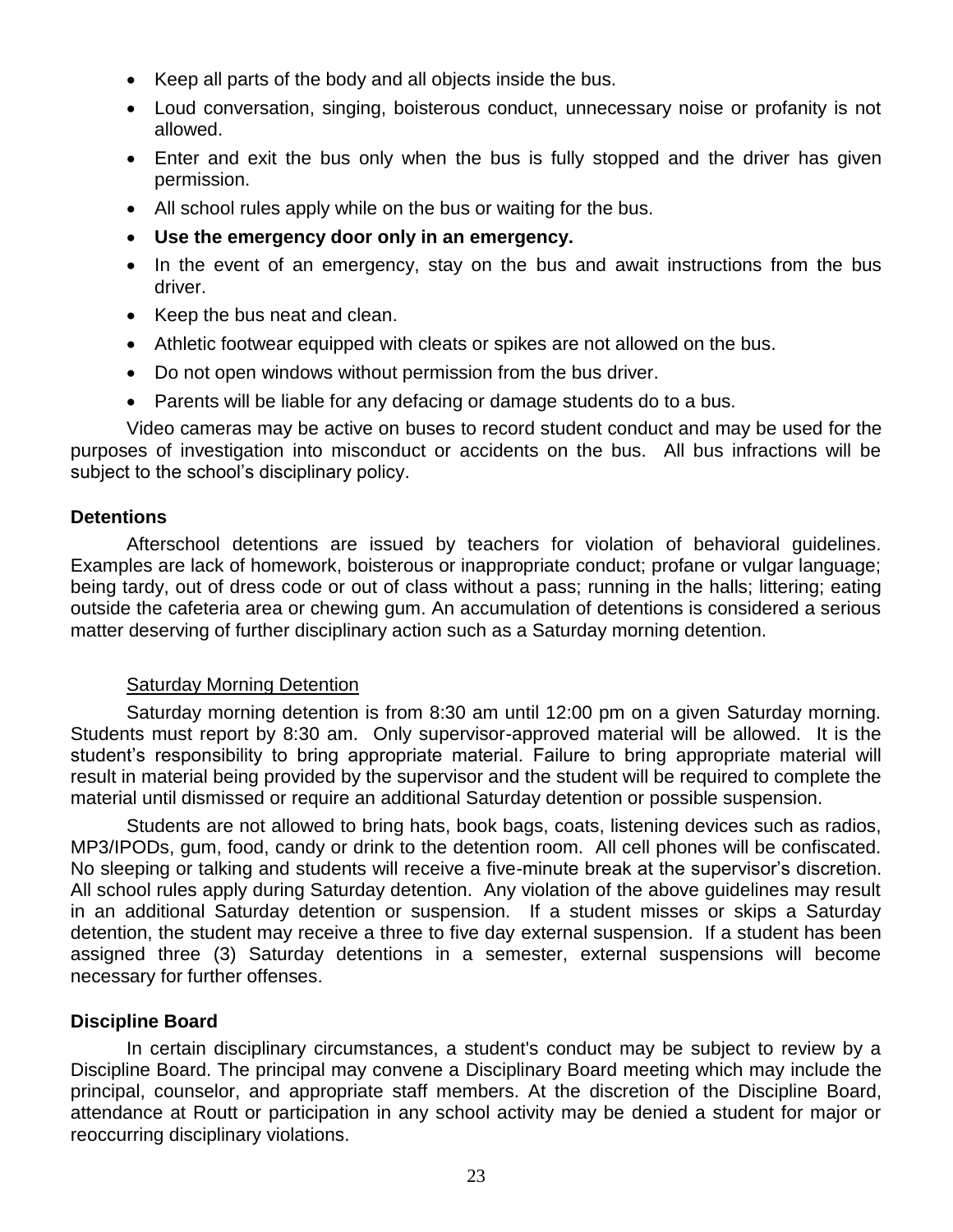## **Discipline Philosophy/Policy Statement**

The discipline philosophy of RCHS stresses the goal of creating a Christian community of students in which respect for the individual and acceptance of one another becomes a reality. Attendance at RCHS is a privilege. As a private Catholic school, RCHS holds its students to a high code of behavior in areas that affect the well-being and reputation of the school. Students are expected to abide by a code of conduct that reflects the Christian principles of the school and to demonstrate respect for the laws of the city, county, state, and country. The use of corporal punishment to discipline students at RCHS is prohibited. The goals of the discipline policy are the following:

- to develop within the individual a sense of Christian moral values;
- to maintain the overall decorum of the school in order to develop an appropriate educational atmosphere;
- to help foster, within each student, maturity and acceptance of responsibility for his/her own actions.

It is expected that those involved in the training and the discipline of students will support and uphold this discipline philosophy and policy. To achieve these goals students, parents, faculty, staff, and administrators must cooperate and work as partners. It is hoped that this cooperative effort will accomplish the type of specific and general behaviors that most enhance the Catholic identity and learning atmosphere of RCHS.

## Discipline Policy - Level I

A Level I infraction involves misbehavior which interferes with orderly classroom procedures or orderly operation of the school. These include but are not limited to such acts of misbehavior as the following:

- 1. Tardiness
- 2. Dress code violation
- 3. Inappropriate behavior in school or at any school function
- 4. Littering on school property
- 5. Gum chewing
- 6. Food or drink in undesignated areas
- 7. Presence in hallway or restroom without a pass
- 8. Wearing a hat or headgear during school hours
- 9. Parking lot violations
- 10. Any other inappropriate behavior

## *Consequences*

Violation of Level I behaviors may result in detentions, administrative involvement, work assignment, parent contact, fine, or any other action deemed appropriate by the administration.

## Discipline Policy - Level II

A Level 2 infraction involves misbehavior so frequent or serious that it disrupts the learning climate of the school. These infractions include but are not limited to such acts of misbehavior as the following:

- 1. Repeated violation of Level I misconduct
- 2. Use of tobacco and/or electronic cigarette products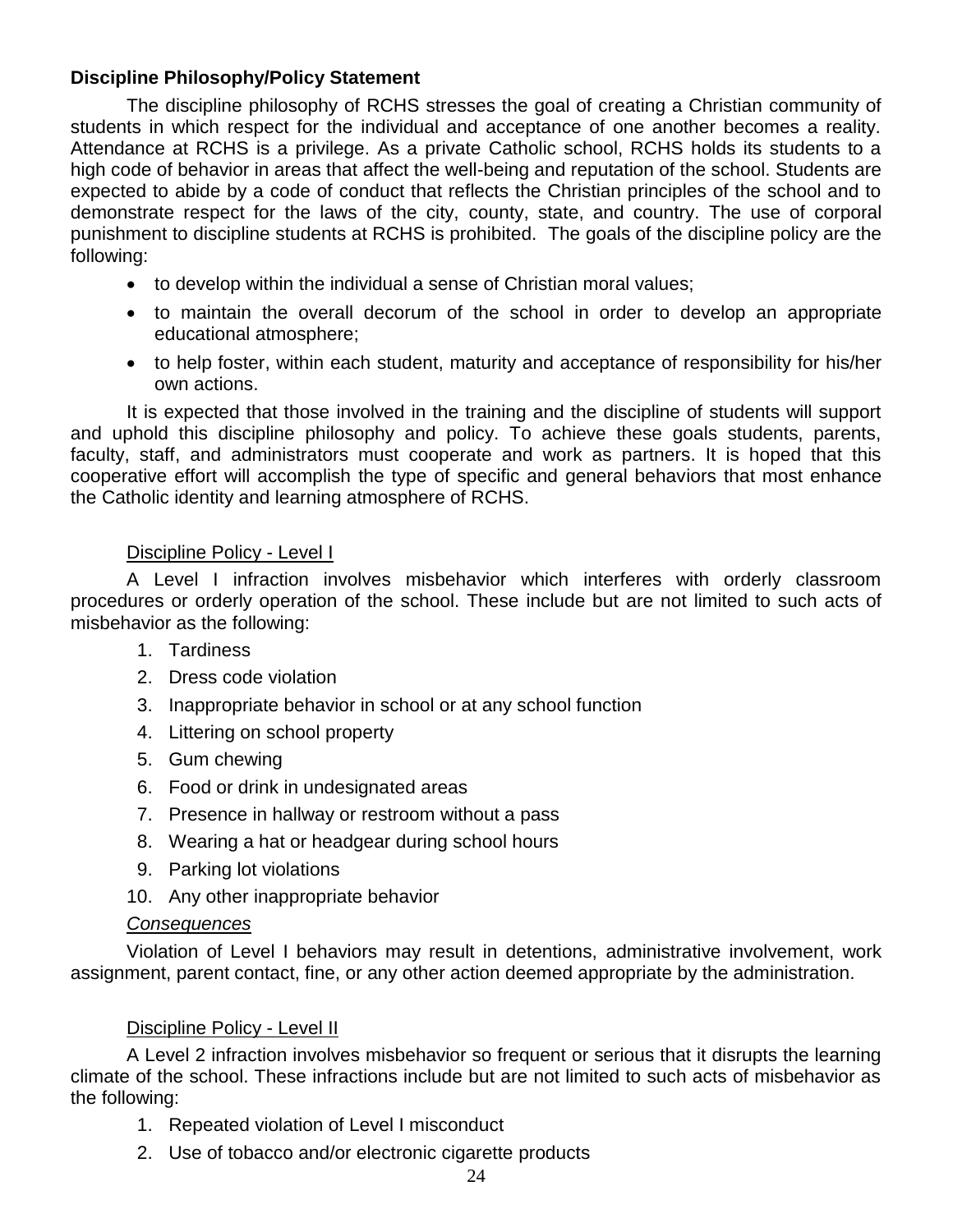- 3. Misuse of school property
- 4. Forging of notes or signatures
- 5. Lying
- 6. Skipping classes, detentions, or school-related activities
- 7. Vulgar, obscene, abusive, or otherwise inappropriate language/actions
- 8. Disrespect, disobedience, or insubordination
- 9. Fighting
- 10. Cell phone/electronic device possession during school time
- 11. Other

## *Consequences*

Violation of Level II behaviors will result in parental contact by written notification. Tobacco/e-cigarette violations will result in an automatic \$25 $^{00}$  fine. In addition, Level II violations may result in any of the following: possible parent/principal conference, school service, restitution for damages, one- to three-day in-school suspension, and suspension of school privileges, Saturday morning detention or any other action deemed appropriate by the administration.

## Discipline Policy - Level III

A Level III infraction involves acts which violate the integrity of the school and which are potentially harmful to other persons or property and, in some cases, against the law. Parental contact will be made and, when appropriate, law enforcement authorities will be notified. These include, but are not limited to, such acts of misconduct as the following:

- 1. Repeated acts of Level II misconduct
- 2. \*Vandalism
- 3. \*Theft
- 4. Verbal or physical intimidation of another person
- 5. \*Initiating a false alarm or bomb threat
- 6. Reckless driving on school property or related activity sites
- 7. Refusal to conform to school authority
- 8. \*Rioting or mob action
- 9. Student initiation or hazing
- 10. \*Assault or battery
- 11. \*Sexting (as defined on page 29 of this handbook)
- 12. \*Other

\* Any student convicted of these offenses off campus is subject to Level III consequences.

## *Consequences*

The consequences of a Level III violation may include a conference with the student, parent and principal, in-school suspension, out-of-school suspension, financial restitution, restriction of student activities, referral for counseling, continuation in school under a probation contract, request to withdraw from school, expulsion or any other action deemed appropriate by the administration.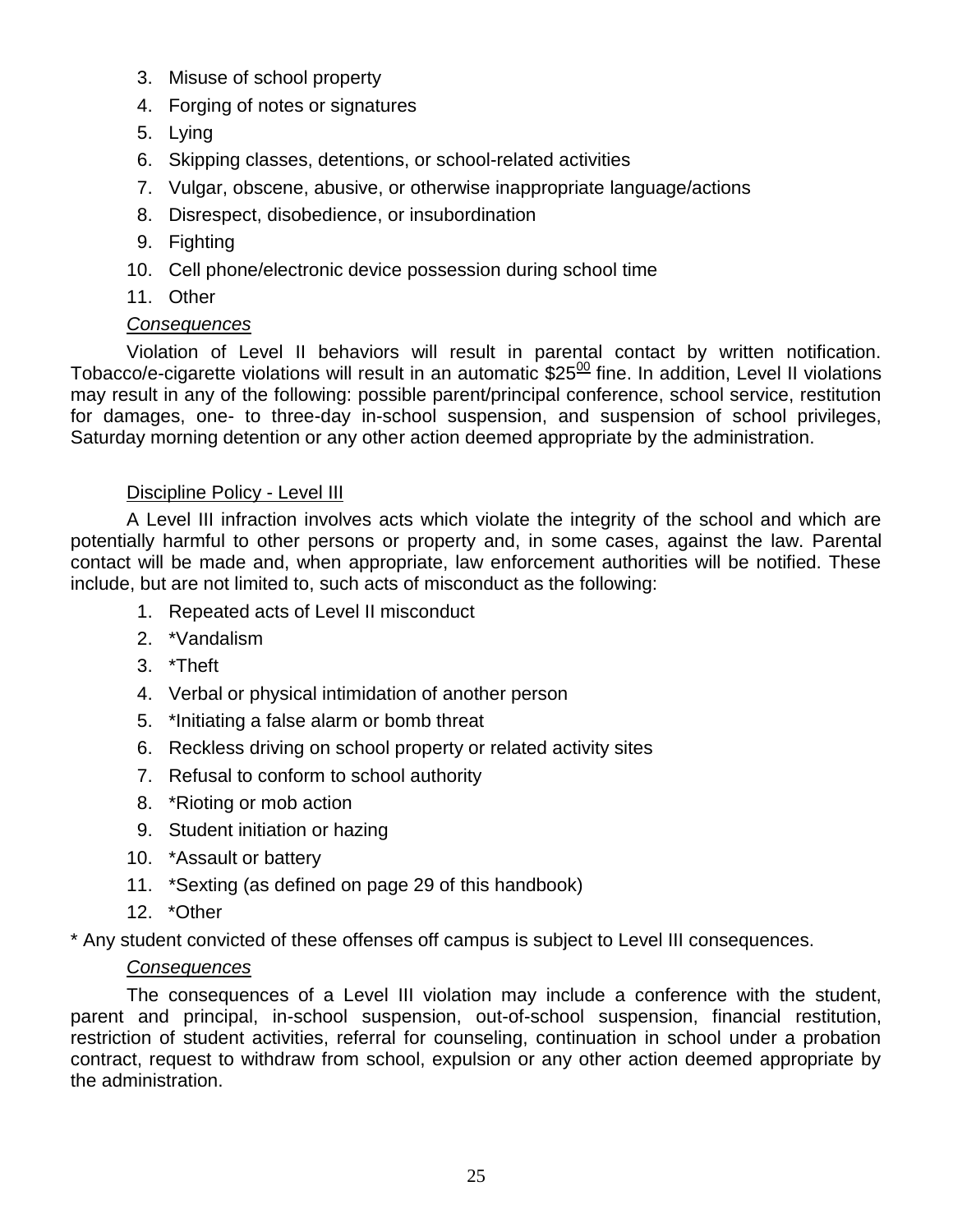## **Disciplinary Probation**

Students who illustrate patterns of irresponsible behavior or who have violated a particularly serious school policy are placed on disciplinary probation. The administration sets the conditions and length of the probation time. During the time of probation, students are denied involvement in extracurricular activities, leadership positions, and any other honors which might be given during that time. The parents are notified when a student is placed on disciplinary probation. Violation of the conditions of the probation will in all likelihood cancel the student's registration.

#### **Dress Code**

Students are expected to always present a neat, clean, and modest appearance, with clothing properly fitted. To maintain an atmosphere that promotes the education process, all students are expected to be in compliance with dress code **as they enter their first class** and at all times during the school day. The dress code will be checked throughout the school day including lunch and exchange of classes. A warning **may** be given for the first dress code violation. If a student is seen later in the day in violation that could have been corrected (i.e. shirttail hanging out or pants worn too low), a level one consequence (as defined in the handbook) will be assessed. No warning will be given for facial hair, inappropriate clothing, shoes or jewelry.

Shirts are to be tucked in at the waist, so the belt or waistband can be seen. Shirts are to be kept buttoned at all times - one (1) button only allowed unbuttoned with appropriate t-shirt underneath). **Jackets, coats, hats, or other such items are not to be taken or worn to class or the lunchroom.**

#### *Dress Code for All Students*

| <b>Shirt</b>       | Oxford dress shirt, with buttoned-down collar, long or short sleeve, in light<br>blue or white. A plain, solid, short-sleeve white t-shirt may be worn under<br>the oxford shirt.                                                                                                                                                                                                                                                                                                                                                                                         |  |
|--------------------|---------------------------------------------------------------------------------------------------------------------------------------------------------------------------------------------------------------------------------------------------------------------------------------------------------------------------------------------------------------------------------------------------------------------------------------------------------------------------------------------------------------------------------------------------------------------------|--|
| Pants              | Dress pants in khaki or navy blue. No jeans or cargo-style pants.                                                                                                                                                                                                                                                                                                                                                                                                                                                                                                         |  |
| <b>Shorts</b>      | Walking-length shorts (just above the knee) in khaki or navy blue. No cargo-<br>style shorts.                                                                                                                                                                                                                                                                                                                                                                                                                                                                             |  |
| <b>Sweaters</b>    | Solid, navy blue, crew neck sweater with length down to waist. Must wear a<br>uniform shirt under sweater. No hoods on the sweater.                                                                                                                                                                                                                                                                                                                                                                                                                                       |  |
| <b>Sweatshirts</b> | School-approved spirit-wear sweatshirts in one of three colors: gray, black or<br>purple, bearing the Routt logo. Hooded sweatshirts are not allowed.<br>Sweatshirts with pockets or pouches are not allowed.                                                                                                                                                                                                                                                                                                                                                             |  |
| <b>Shoes</b>       | <b>Solid</b> black or brown (not two-tone) leather shoe - loafer or lace-up style. No<br>tennis shoe soles. No clogs (shoes must have a back heel).                                                                                                                                                                                                                                                                                                                                                                                                                       |  |
| <u>Socks</u>       | Solid black, gray, white, or navy blue socks (small emblems are allowed) that<br>are visible over the shoes.                                                                                                                                                                                                                                                                                                                                                                                                                                                              |  |
| <u>Belt</u>        | Solid black or brown leather belt; no decorative belt buckles.                                                                                                                                                                                                                                                                                                                                                                                                                                                                                                            |  |
| <b>Hair</b>        | Hairstyles are considered part of the RCHS dress code. No erratic hairstyle<br>(punk, tailed, spiked, multi-colored, grooved, partially shaved, emblems, or<br>stripes) will be allowed. The student's natural hair color is preferred. If hair is<br>dyed, the color must be selected from the spectrum of natural shades<br>(blonde, brown, black, red/auburn). Hair is to be a conventional length, not to<br>exceed the collar nor below the eyebrows, and to be neatly trimmed, not over<br>or tucked behind the ears. The sides of the hair should not fall forward |  |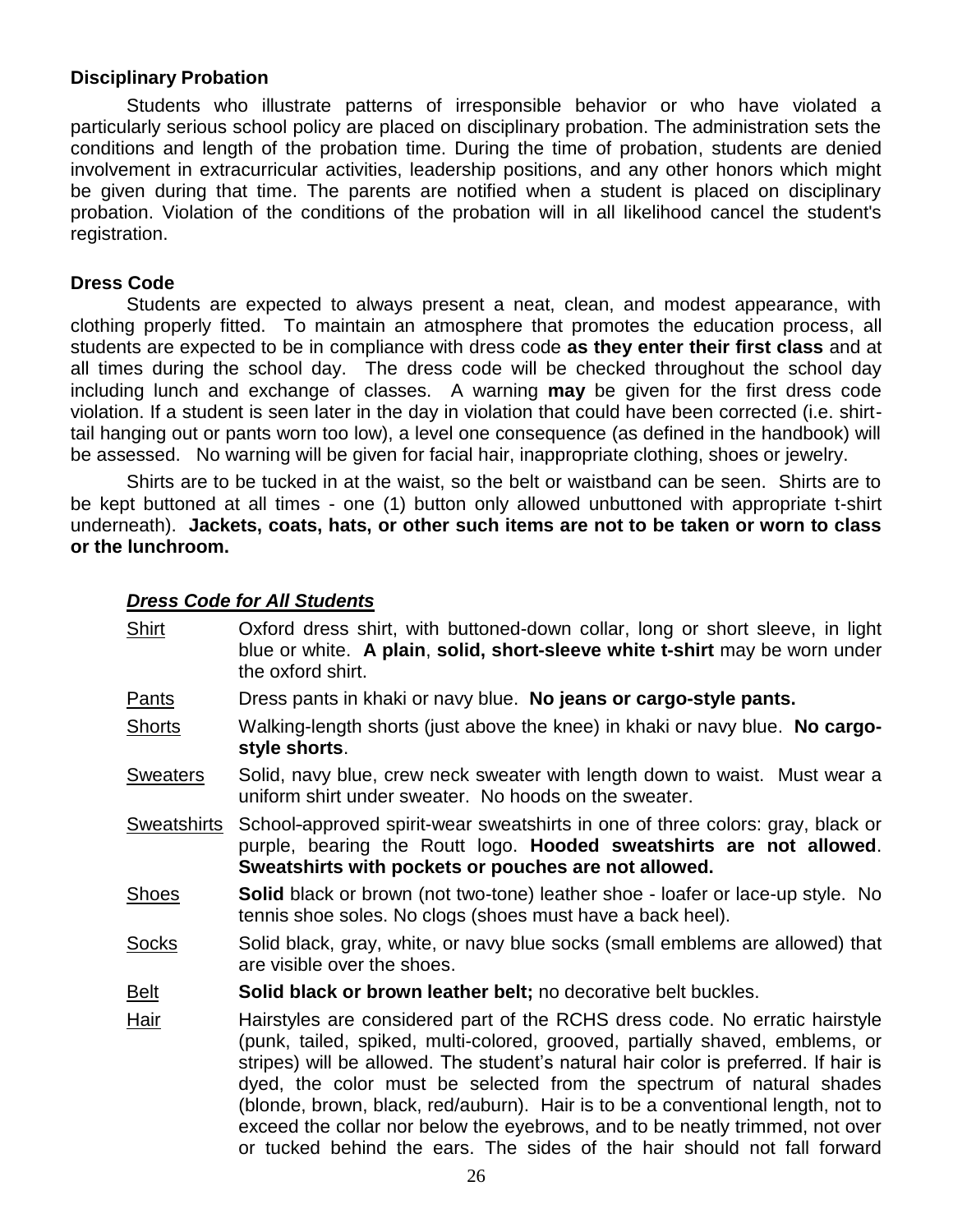covering the student's cheeks, nor should eyes be covered. Kerchiefs, sweat bands, hats, etc., are not part of the RCHS dress code.

Jewelry For Males - Earrings (even if covered), straps, medallions, cultic, gang, and excessive jewelry are prohibited. No visible tattoo or body piercing will be permitted.

> For Females – Earrings are permitted. Straps, medallions, cultic, gang, and excessive jewelry are prohibited. No visible tattoo or body piercing will be permitted.

- Facial Hair Beards, mustaches, and long sideburns (beyond mid-ear) are not permitted. Students are to be clean-shaven daily.
- Cosmetics Makeup should be a clean, natural look.

## Non-Dress Code Days

The dress code will be in effect every day except on special dress code days. On special days, students will be permitted to come to school out of dress code. Jewelry and hair codes remain in effect. T-shirts/sweatshirts with writing or pictures/graphics referring to alcohol, drugs, music groups or things that are contrary to the philosophy of the school are not allowed. The special days are will be announced as scheduled.

*Routt Spirit Days:* In connection with certain school activities, the dress code will be: khaki or blue pants with belt, an approved **Routt** shirt (including a team jersey) or sweatshirt, or sweater and dress shoes.

*Blue Jean Days:* In connection with fund-raising efforts, the dress code on Blue Jean Days will be: clean, nice blue jeans (with no tears, holes, fraying, writing, etc.), gym shoes, and sleeved shirts or sweatshirts with no writing or pictures or graphics referring to alcohol, drugs, music groups or things that are contrary to the philosophy of the school. No hoodies on blue jean days.

*Homecoming Week:* Homecoming Week may have Blue Jean Days. On Friday, the cheerleaders may wear their cheerleading uniforms with matching pants. See approved Student Council list of dress days.

## Special Event Guidelines

Graduation, Honors Night, National Honor Society Induction, Athletic Awards Ceremonies, etc…

Girls – dress or skirt (length must be at the knee or longer), blouse, and **dress** shoes

Boys – dress shirts, slacks, socks, and **dress** shoes

## **Gym shoes, shorts, and flip-flops are inappropriate for these occasions.**

#### **Dances**

Our goal is to insure a safe and healthy dance environment that honors the values of Routt Catholic High School. These policies emerge from our shared mission in promoting Catholic values that recognize the dignity and self-worth of all people. Dress for formal events, such as Prom, Homecoming, and the Christmas dance should serve as a means to emphasize the beauty and dignity of the whole person. Within this setting, dances are viewed as an opportunity for students to socialize in a supervised and safe environment. Student behavior and manner of dress should reflect this guiding principle.

Girls – Dress/outfit should reflect modesty and be appropriate for the Routt Catholic High School setting. The following guidelines are suggested: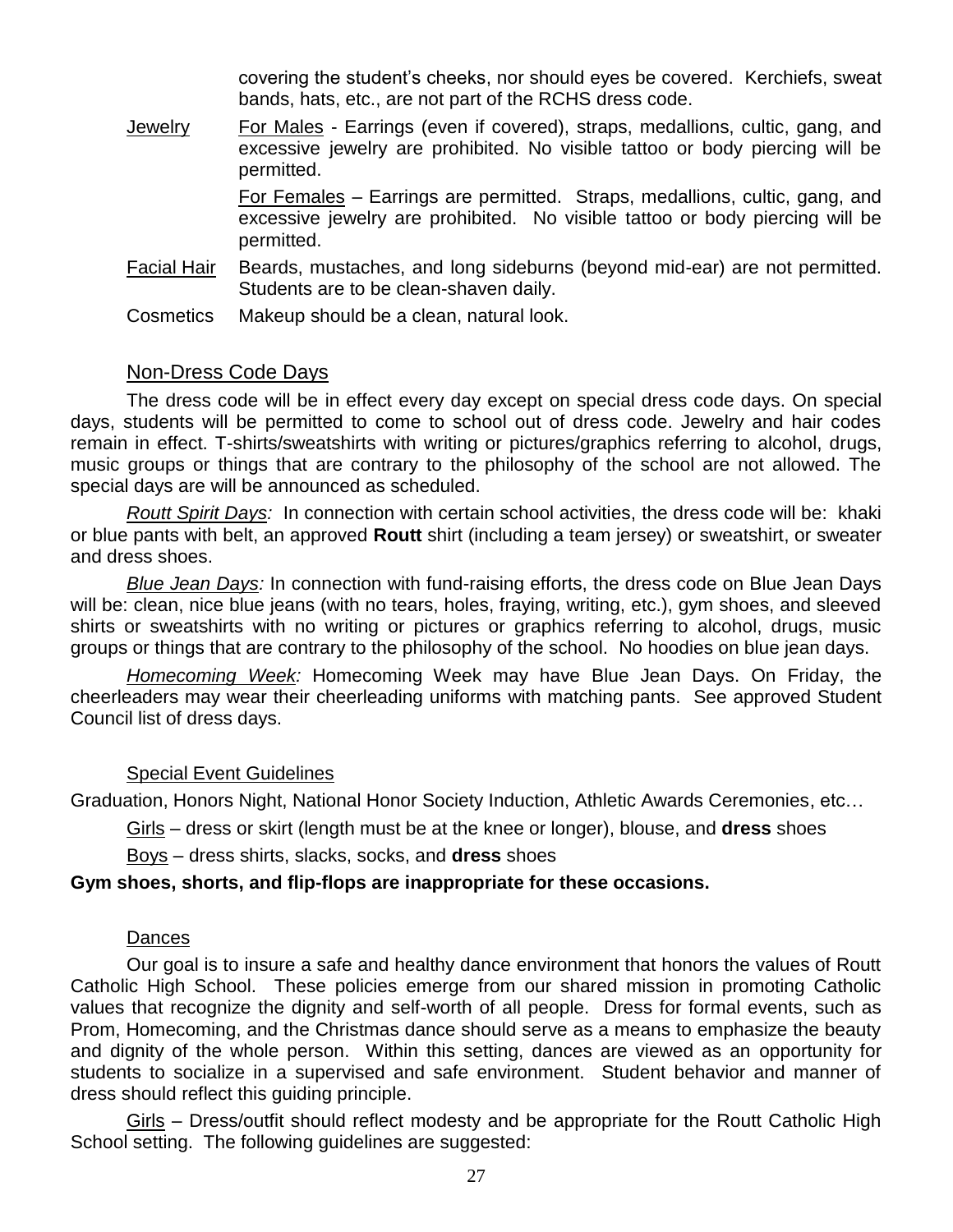- Dress, skirt, blouse/top or pants outfit should be formal in nature.
- Appropriate LENGTH not more than three (3) inches above the knee as well as the slit of the skirt or dress should be no shorter than three (3) inches above the knee in front and back
- Appropriate FIT the whole dress should not be so tight as to show all contours of the body. Also the dress should not rise up (past the length requirements) during dancing.
- Appropriate CUT the top may be strapless or have spaghetti straps, but not low cut. Dresses should not have cutout areas on the sides or front, but small cutouts on the back are permissible.
- Dress should not be see-through and may not expose the midriff or cleavage at any time.

Boys – Men too, should dress in a dignified manner

 Dress pants (no jeans or sweats); long sleeved, collared shirt with tie or bow tie; formal jackets for Prom; and belt and dress shoes (no sandals or athletic shoes).

## **Expulsion**

The expulsion of a student from a Catholic school is so serious that it should be invoked rarely and then only as a last resort. The general situations which demand removal of a student from the school can be reduced to two:

- Delinquency and immorality which warrant commitment to a correctional institution or which constitute a definite menace to other students.
- Chronic and incorrigible misbehavior which undermines classroom discipline and impedes the academic progress of the entire class.

Causes and procedures for permanent dismissal from the school are to be clearly delineated in writing by the principal. (Diocesan Policy 4803)

## **Gangs**

RCHS will have absolutely no tolerance for negative gang membership and gang activities and/or behavior. The school administration reserves the right to suspend and/or expel any student involved with gangs. Gang-related activities and/or behaviors may include but are not limited to the following: gang clothing, colors, gang charms, tattoos, names, signs, gang action and/or specific physical behaviors.

#### **Respect for Others**

Respect for all individuals is a primary component of our community of faith. Students are expected to display Christian values and attitudes in their treatment of others. Disrespectful behavior will not be tolerated in any way.

Blatant disrespect to a staff member, including profane language or gestures, merits suspension/expulsion. Consent of the staff member involved and an apology are required before re-admission will be considered by the principal.

Verbal or physical disrespect to fellow students is unacceptable. The level of responsibility for and involvement in student altercations determines the level of consequences including detentions and/or suspension/expulsion.

Any action which interferes with the safe functioning of the school or student body, including the carrying of a weapon, could result in suspension or expulsion.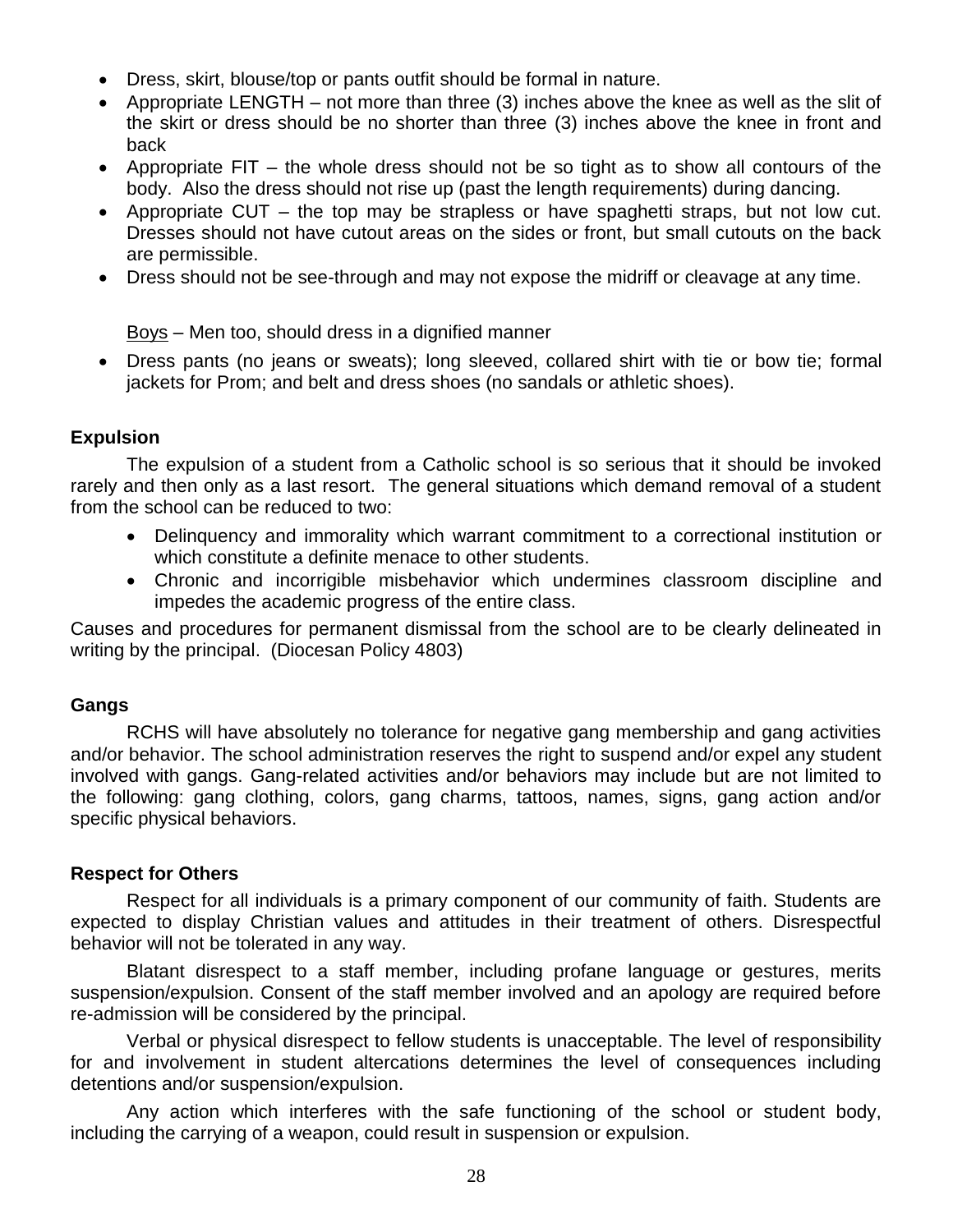## **Respect for Property**

Students are responsible for the proper care of all books, supplies, materials, uniforms and furniture supplied by the school. Deliberate destruction, defacement, damage, or lost items is cause for detention, restitution, and/or out-of-school suspension. Students take pride in their school and, as a matter of justice, leave it in good condition for the students who follow them. Vandals are responsible for repair/replacement of property. Stealing from the school or other students will not be tolerated. A student guilty of stealing is subject to expulsion.

### **Sexting**

Sexting is a term coined by the media that generally refers to sending, receiving, or forwarding sexually suggestive nude or nearly nude photos or sexually suggestive messages through text message or email.

#### **Sexual Harassment and Sexual Violence Policy**

It is the policy of Routt Catholic High School (hereinafter "School") to maintain a working and learning environment that is free from sexual harassment. Sexual harassment is deemed unacceptable conduct in the employment and educational environment and will not be tolerated. It shall be a violation of this policy for any student, employee or agent of the School to harass another student, employee or agent of the School through conduct or communications of a sexual nature, as defined below. It is no defense to a claim of sexual harassment that the alleged harasser did not intend to harass. For the purposes of this policy, staff-to-student "sexual harassment" is defined as any welcomed or unwelcome sexual advances, requests for sexual favors, and/or other verbal, visual, written or physical conduct of a sexual nature.

A substantiated charge against an employee or agent of the School shall subject such employee or agent to disciplinary actions, which may include but are not limited to, verbal warnings, letters of reprimand, transfers, suspension with or without pay and dismissal.

II. Behaviors That Constitute Sexual Harassment

Sexual harassing behaviors, as defined above, may include but are not limited to the following actions:

- A. Verbal harassment or abuse;
- B. Pressure for sexual activity;
- C. Repeated remarks to a person with sexual and demeaning implications;
- D. Unwelcome touching;
- E. Suggesting or demanding sexual involvement accompanied by implied or explicit threats concerning one's employment, grades, honors, programs or activities available at or through the School;
- F. Display of sexually suggestive objects or pictures.
- III. Reporting
	- A. Students and School employees should report alleged violations of this policy to the School principal or if the alleged violation relates to the principal then the report should be made to the President of the School's Board of Directors.
	- B. School employees and agents are responsible for reporting alleged violations of this policy to the school principal or if the alleged violation relates to the principal then the report should be made to the President of the School's Board of Directors.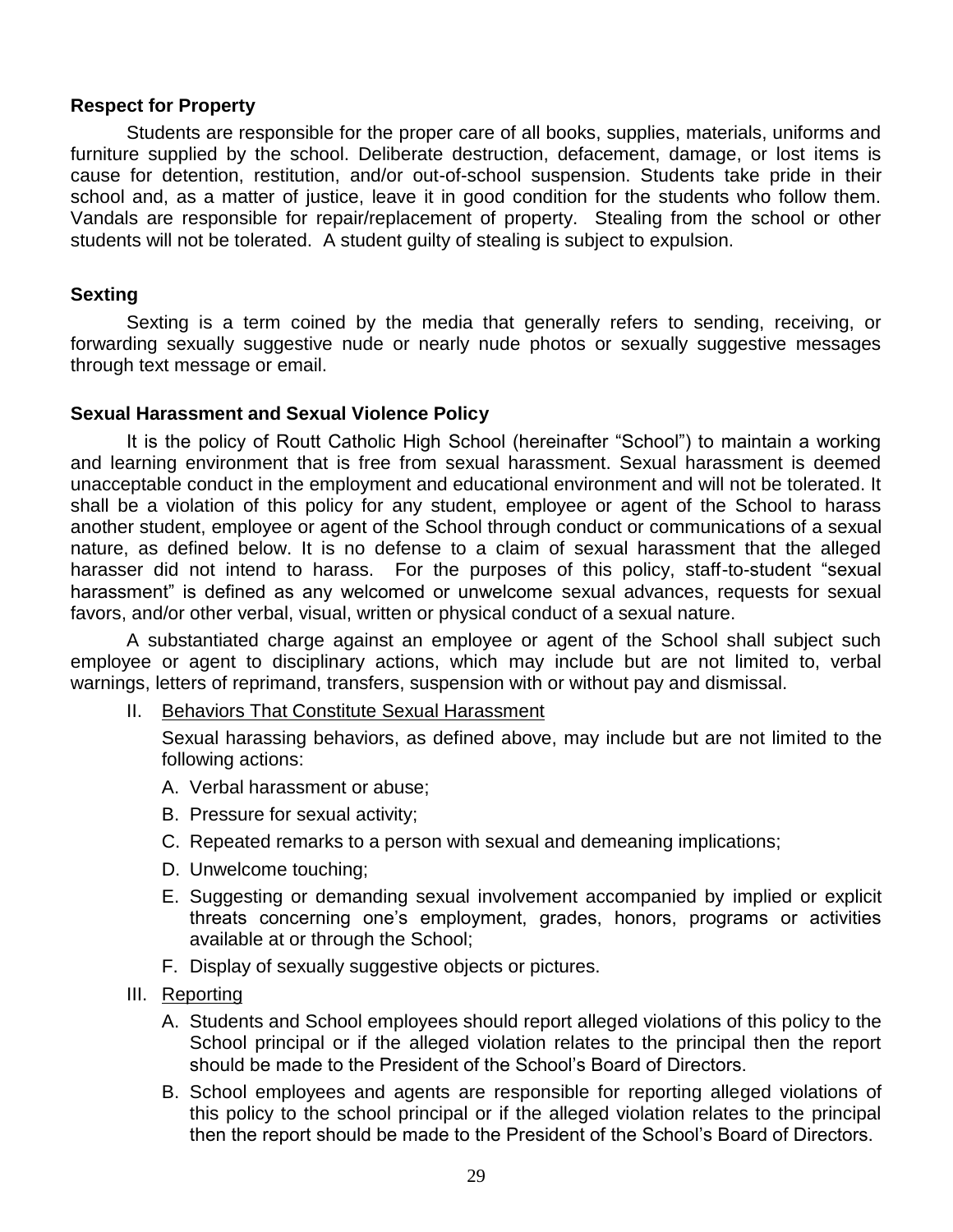- C. In all cases, and regardless of the individual remedial measures that have been undertaken, the principal or the President of the Board of Directors shall provide a complete written report of each complaint to the Board of Directors
- IV. Investigations

Whenever possible, information concerning any sexual harassment complaint will be treated as confidential, consistent with the School's legal obligations, the need to investigate, and the need to take disciplinary action if it is found that sexual harassment has actually occurred.

V. Coverage

This policy applies to all students, to all School employees, including administrators, teachers, coaches, and support staff, and to all School contractors, consultants and volunteers.

- VI. Retaliation Prohibited
	- A. The School will discipline any individual who retaliates against any person who reports alleged sexual harassment or who retaliates against any person who assists in an investigation or proceeding relating to a sexual harassment complaint.
	- B. Retaliation includes, but is not limited to, any form of intimidation, reprisal or harassment.

## **Spectator Conduct and Sportsmanship for Athletic and Extracurricular Activity**

Any person, including an adult, who behaves in an unsportsmanlike manner during an athletic or extracurricular event where Routt Catholic High School is participating, may be ejected from the event that person is attending and/or denied admission to school events for up to one calendar year. Body painting by Routt spectators is unacceptable at Routt sporting events. Shirts must be worn at all times.

Examples of unsportsmanlike conduct include:

- Threatening, harassing, or intimidating a student, staff member, sports official, coach or any other person;
- Using vulgar, obscene, or inappropriate language or gestures;
- Possessing or being under the influence of any alcoholic beverage or illegal substance;
- Possessing a dangerous device or weapon;
- Fighting or otherwise striking another person;
- Failing to obey the instructions of a security officer or school employee; and
- Engaging in any activity which is illegal or disruptive.

The principal (or his designee) may deny future admission to games/events sponsored by Routt Catholic High School to any person who is in violation of this policy.

The principal shall provide a written notice to the person in violation of this policy regarding the date(s) of the suspension and the person's right of an appeal to the Executive Committee of the RCHS Board of Directors.

## **Substance Abuse Policy**

Routt Catholic High School is painfully aware of the ever-present danger in the illegal use of alcohol and drugs by high school students. As a Catholic school, we strive to provide preventative education and a drug-free climate for all of our students. RCHS opposes students'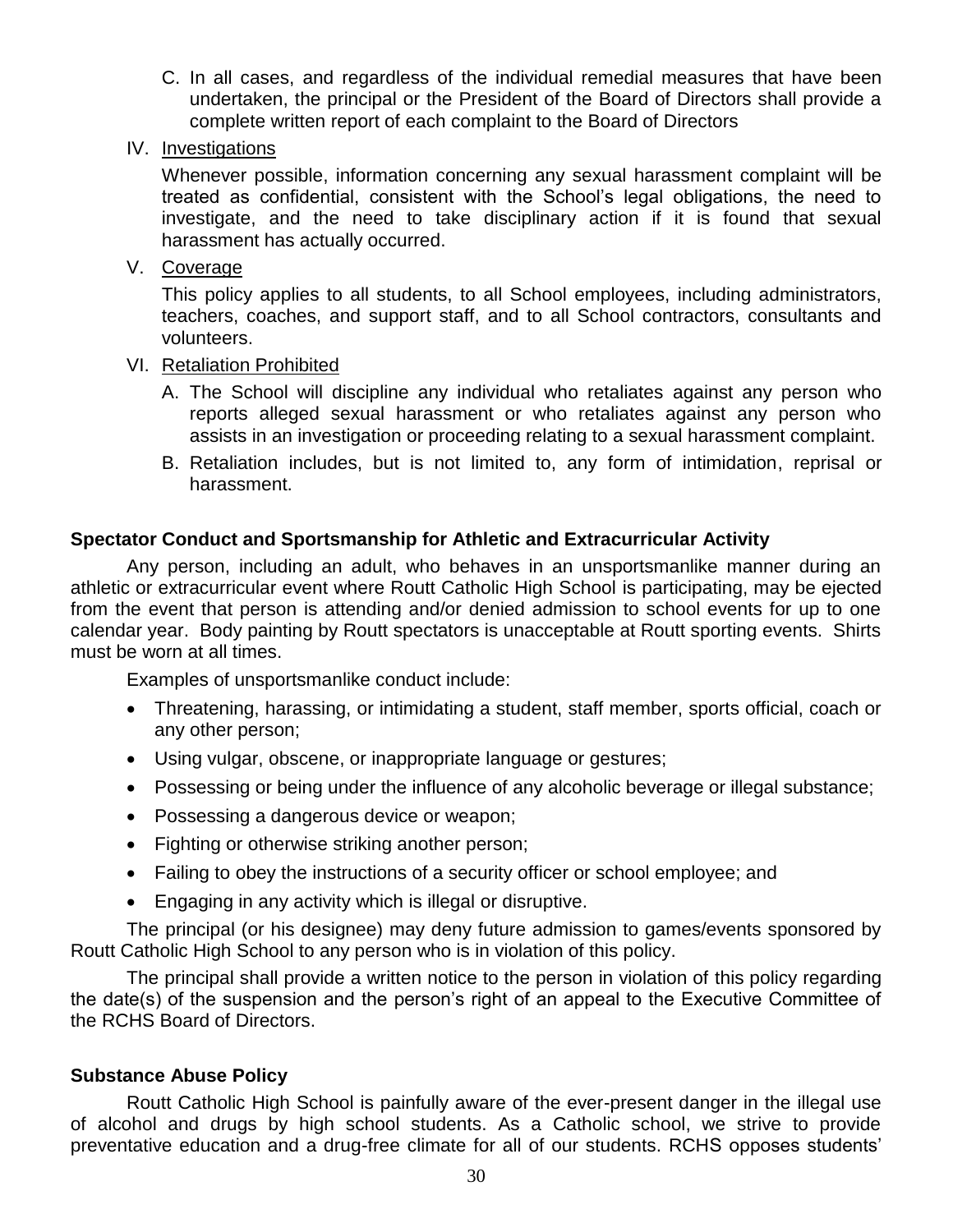actions which encourage or involve illegal use of drugs or alcohol, including the presence of students in situations where there is use of alcohol or drugs.

The definition of 'caught' in the substance abuse policy means: 1) a student is observed violating the policy by a member of the Routt staff; 2) the student is convicted of or pleads guilty to breaking drug and alcohol laws; 3) the student and/or parent/guardian admit to violating the policy.

RCHS will not compromise the safety of our student body. Attendance at this school is not a right, but a privilege for students. Therefore, the possession, use, consumption or distribution of alcohol or drugs (including medical marijuana), at any time or place is a violation of this Substance Abuse Policy, except at a traditional family function or at a religious ceremony. The possession of drug paraphernalia or synthetic drug at any time or place is also a violation of this Substance Abuse Policy.

**The Substance Abuse Policy is in effect and cumulative for the student's entire career at Routt Catholic High School.**

**In all violations of the Substance Abuse Policy (self-reported or otherwise), the required substance abuse rehabilitation program must be completed by the student and parent before the student regains his/her eligibility to participate in a contest.**

For purposes of this Substance Abuse Policy a drug is defined as the following:

- A. Any illegal substance that is not prescribed for a student by his or her physician; or
- B. Any substance that is not legally possessed by a student under the laws of the State of Illinois, which includes but is not limited to, cannabis (including medical marijuana) as defined in the Cannabis Control Act, Illinois Compiled Statues, Chapter 720, Section 550, et seq., a controlled substance or a look-alike substance as those terms are defined in the Illinois Control Substances Act, Illinois Compiled Statues, Chapter 720, Section 570, et seq.; or
- C. Any substance, which, while legally possessed by a student, is used by the student for a purpose inconsistent with its intended use.

For purposes of this Substance Abuse Policy, the definition of drug-related paraphernalia shall be identical to the definition of drug-related paraphernalia in the Illinois Drug paraphernalia Control Act, Illinois Compiled Statues, Chapter 720, Section 600, et seq.

#### Self-Reports

Routt Catholic High School supports parents in their role of parenting and students in their role of making healthy decisions. If a student (or parent of that student) self-reports to a representative of the school before the school is notified of a violation, it will not be treated the same as a violation. A representative of the school is considered to be the principal, athletic director, or guidance counselor. Consequences for a student who self-reports a violation are as follows:

- Required completion, with a parent, of an approved substance abuse rehabilitation program at the family's expense.
- Suspension from extra-curricular activities (as a participant or spectator) for a period equal to 50% of the length of time for the same non-self-reported violation.
- The school may also require additional community service hours.

However, any occurrence thereafter (self-reported or otherwise) will be treated as a violation. For any incident that is first reported in the public media, the self-reporting procedure is nullified and will be treated as a violation.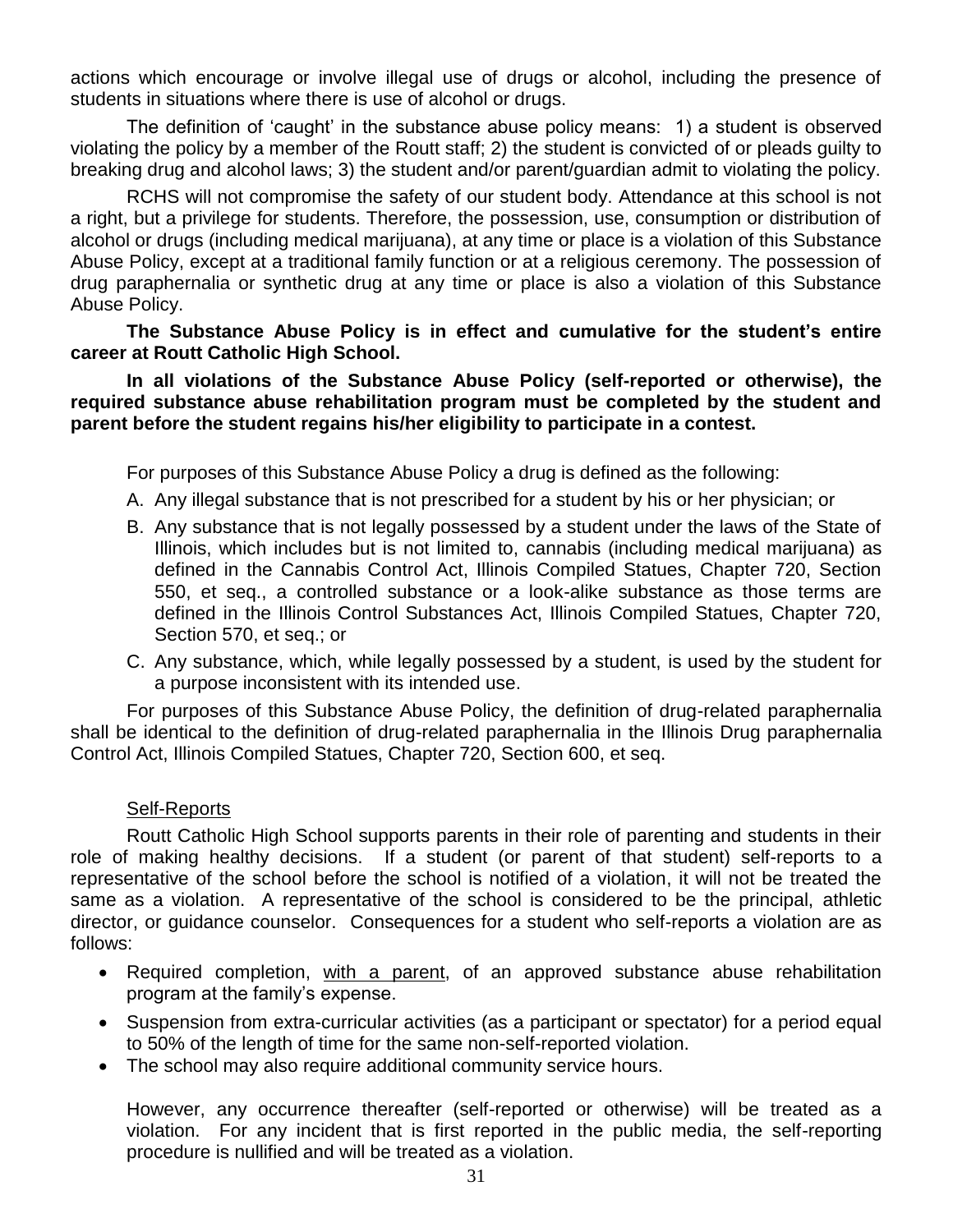## Substance Abuse Violation On School Grounds

Students caught in violation of this policy while on school grounds, at any Routt event, or that of any other school will receive the following consequences:

- Automatic 5 (five) day external suspension from school.
- Required assessment from an outside agency recommended by the school at the family's expense.
- Required completion, with a parent, of an approved substance abuse rehabilitation program at the family's expense.
- Suspension from extracurricular activities for 12 (twelve) weeks.
- Elected student leader (e.g. student council member and officer, team captain, class officer, club officer) will be removed for the remainder of the term. Student with membership in National Honor Society will be denied membership in the organization.
- Appearance before the discipline board which will determine the status of the student's registration including the possibility of expulsion.

*Second Violation*: A second violation will be referred to the Board of Directors to approve the cancellation of the student's registration.

## Substance Abuse Violation Off School Grounds

Students caught in violation of the school substance abuse policy while off school grounds or those in attendance at an event where illegal drugs and/or alcohol are present will be in violation of this policy. This includes students who are present beyond the time when they could reasonably know that illegal drugs and/or alcohol are present, beyond the time when they could reasonably depart from the illegal activity, or at the time when law enforcement officials arrive. Consequences include:

- Automatic three (3) day in-school suspension.
- Required completion, with a parent, of an approved substance abuse rehabilitation program at the family's expense.
- Suspension from extracurricular activities for 4 weeks. (contests and/or practices)

*Second Violation*: A second violation results in the same consequences as if the violation occurred on school grounds the first time.

*Third Violation*: A third violation will be referred to the Board of Directors to approve the cancellation of the student's registration.

## Tobacco Products

Routt Catholic High School provides a smoke free/tobacco free environment. Students found to be in possession of or using any tobacco product or e-cigarette device on or near school grounds, or at any Routt activity, or any activity of any other school are considered in violation of this policy. This includes students in possession of chewing tobacco, tobacco paraphernalia and/or e-cigarette paraphernalia. Students in violation of this policy will receive the following consequences:

• Automatic 2 (two) day external suspension from school.

*Second Violation*: A second violation results in the same consequences as any substance abuse violation that occurs on school grounds.

*Third Violation*: A third violation will be referred to the Board of Directors to approve the cancellation of the student's registration.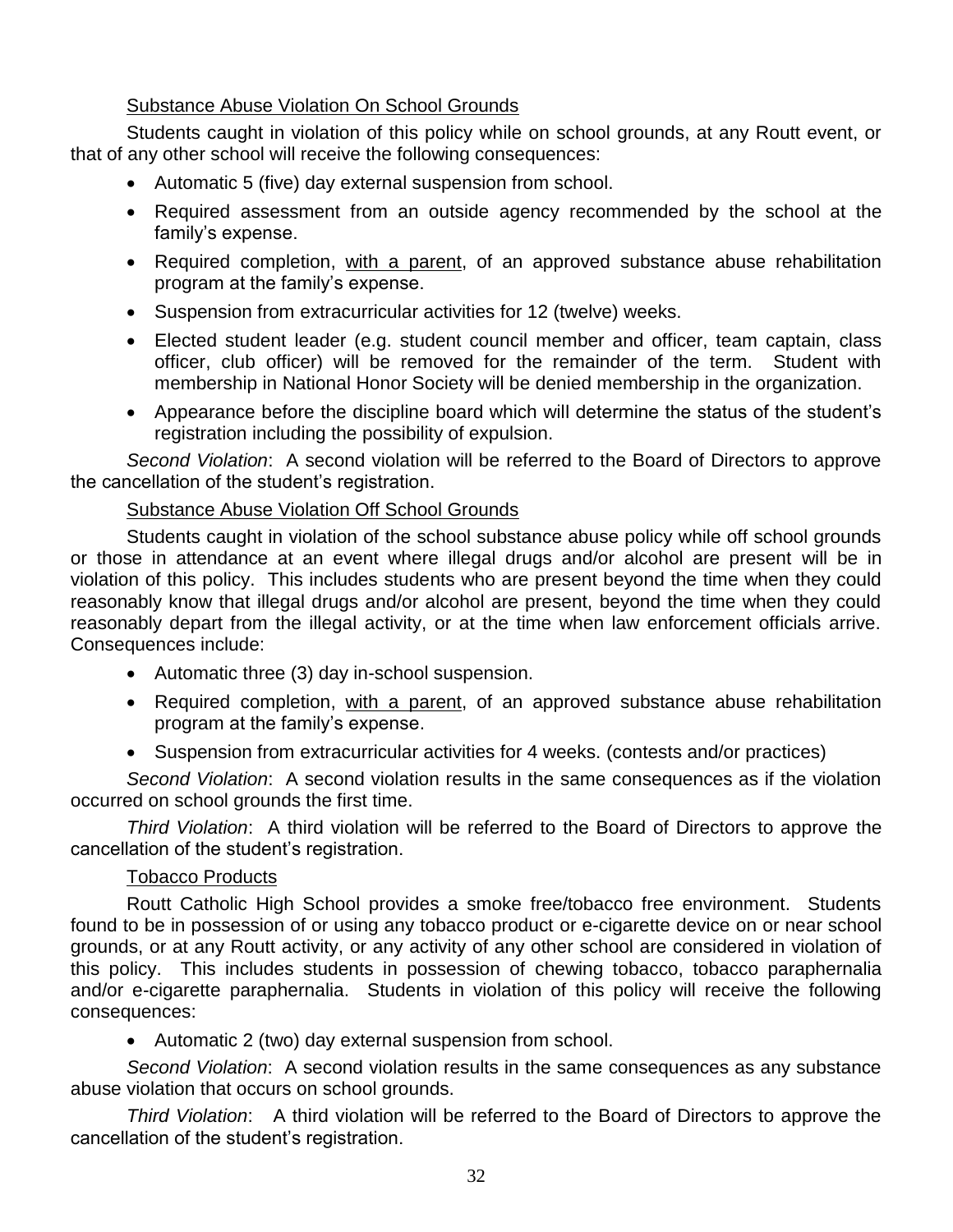#### **Suspensions**

A student should not be suspended by the principal until there has been a conference with the parent(s) or guardian(s). The time period of suspension may not exceed five (5) school days. The date of the suspension and a summation of the parent conference shall be kept on file. (Diocesan Policy 4802)

### **Weapons Policy**

An item viewed in the eyes of the school administrator as a *weapon*\* shall be confiscated, and the student will be subject to disciplinary action and/or expulsion from school.

*\*A weapon could be any instrument, tool, or device that can cause bodily harm to an individual and/or cause damage to personal property.*

#### **SCHOOL IN GENERAL**

#### **Announcements**

The *Pledge of Allegiance* and student prayer will be held each morning at 8:12 on the PA system. Announcements will be made over the PA at the beginning of third period. Anyone wanting an announcement made is to submit it in writing to the office before  $2<sup>nd</sup>$  period.

#### **Backpacks**

All backpacks are to be placed in the student's locker at the beginning of the day and are to remain there until the end of the day at dismissal bell.

## **Cafeteria • Lunch • Student Lounge**

The student lounge and cafeteria are areas for student enjoyment. Students are expected to keep these areas free of litter and in proper condition for other students' use. **No food or drinks are allowed outside the cafeteria during lunch time.**

All students must remain on campus for lunch. Leaving campus for lunch is considered truancy and will be penalized as such. Students are not allowed to go to their lockers or be outside of the cafeteria during their lunch period without permission.

The cafeteria and student lounge are to be left neat and clean. All trash should be disposed of properly and dishes returned to the dishwashing area. Chairs are to be pushed back into place and are not to be moved from table to table.

Food deliveries are not accepted at the school during the lunch hours. However, classes/students with the permission of the administration may use the cafeteria for such deliveries at other times with proper supervision.

## **Closed Campus**

From the opening bell to the closing bell, students must remain in the building. No one may leave the building until scheduled to leave. Any student in violation of this regulation will be considered truant and subject to appropriate disciplinary action. Students may not leave the building and go to the parking lot during school hours or during the lunch period for any reason without prior permission from the office.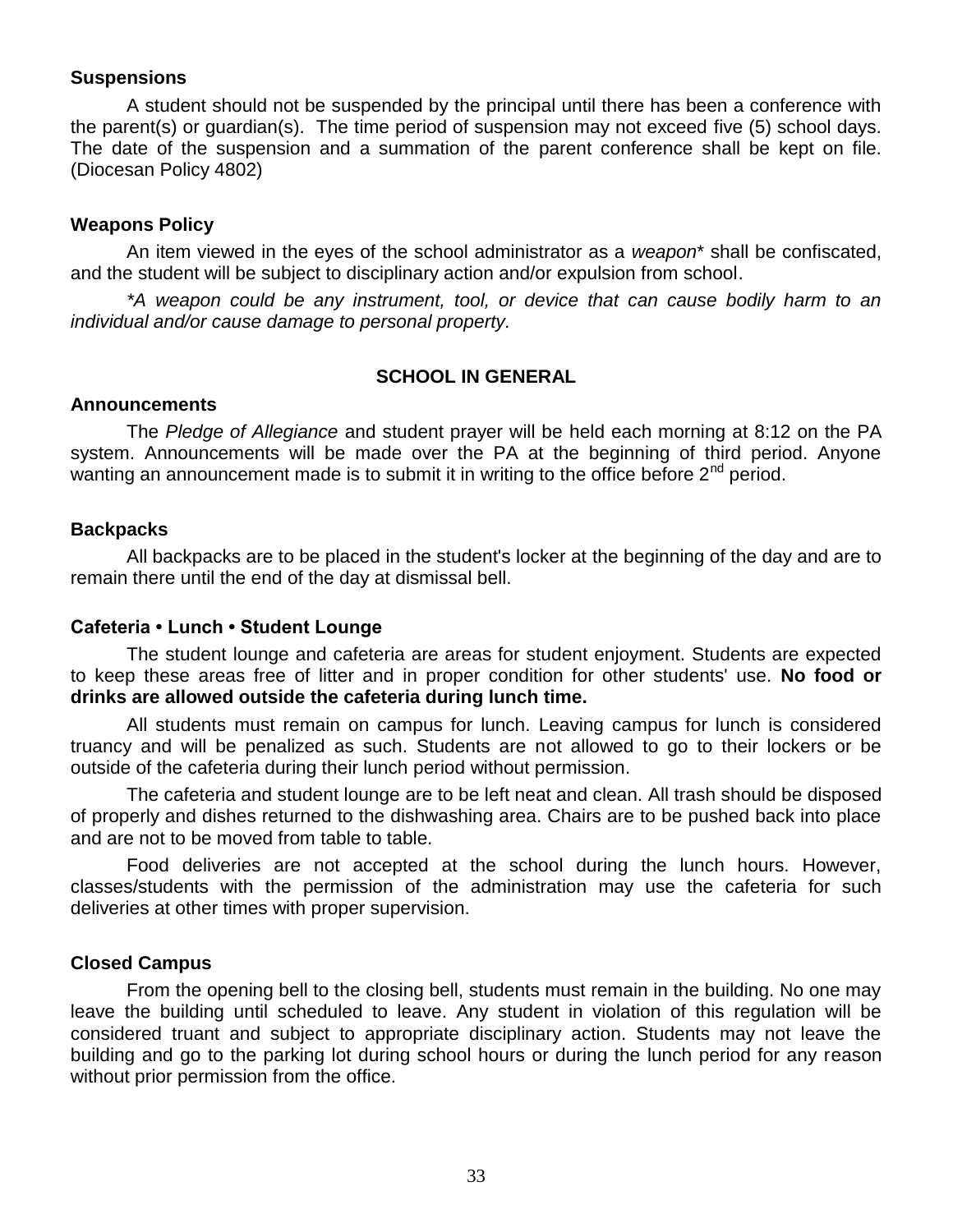### **Dances**

Students are required to arrive no later than 30 minutes after the dance is scheduled to begin. Once a student leaves a dance, s/he is not allowed to return. If a student chooses to leave before the last half-hour, s/he will be asked to sign out. The sign-out sheet will be used to verify the time a student left the dance for parents who inquire.

Pre-sale tickets will ordinarily be required for dances to assure that a sufficient number of students plan to attend. If enough tickets are not sold, the dance will be canceled. Students may also pay admission at the door. Dances will usually be scheduled from 8 to 11 p.m. Homecoming and Prom may be from 8:30 to 11:30 p.m.

Routt students may bring one guest from outside the school to any dance. The guest must be under 21 years of age on the date of the dance. A guest/escort permission slip must be signed by the parent of the Routt student requesting permission for the guest/escort to attend. The permission form is due into the office one week prior to the dance. Each guest from outside the school must arrive at the dance with the RCHS student who has invited him/her and provide photo identification. Dances are open to high school students only, unless a special invitation is extended to eighth graders by the administration. Guests who are not considered "in good standing" by their home school will not be allowed to attend RCHS dances (including Prom). **Any student who desires to leave any RCHS dance more than 30 minutes prior to the scheduled ending time MUST have a parent contact the dance supervisor or the principal.**

#### **Electronic Devices (including Cellular Telephones)**

During school hours students are not allowed to have communications equipment (e.g., cell phones, camera phones pagers, etc.), personal audio equipment (e.g., radios, CD players, MP3 players, I-pods, headphones, etc.), video games (e.g., Game Boys), hand held electronics (e.g., PDAs, voice recorders, etc.), photographic and video equipment (cameras, camera phones, digital cameras, camcorders, etc.) or laser items. Such items are inappropriate for school hours and distract from the educational process. Permission to use any equipment for classroom use only must be given by the administration.

During school hours, all electronic devices must be turned off and locked in their lockers or locked in their vehicles. **Such devices may be used before and after school only**.

*1 st infraction –* device will be taken away and given back to the student at the end of the next school day plus a one hour detention will be assigned.

*2 nd infraction* – device will be taken away and given back to parents in person at the end of the next school day plus a Saturday morning detention will be assigned.

 $\overline{3}$ <sup>rd</sup> *infraction* – device will be taken away and given back to parents one week later plus a Saturday morning detention will be assigned.

## **Emergency School Closing**

School closings will be announced over all local radio stations. Students/parents are requested not to call the school. The School Messenger system will be used to notify parents about school closings.

Bad weather school closing and emergency bus route information: During the winter months, snow or icy road conditions may cause the closing of District 117 Public Schools and RCHS or the use of emergency snow routes in the rural areas.

On those days when it may be necessary to close schools or to run the emergency snow routes, the information will be forwarded to the local radio stations and TV channel 20 as early as possible. The radio stations will make periodic public announcements throughout their early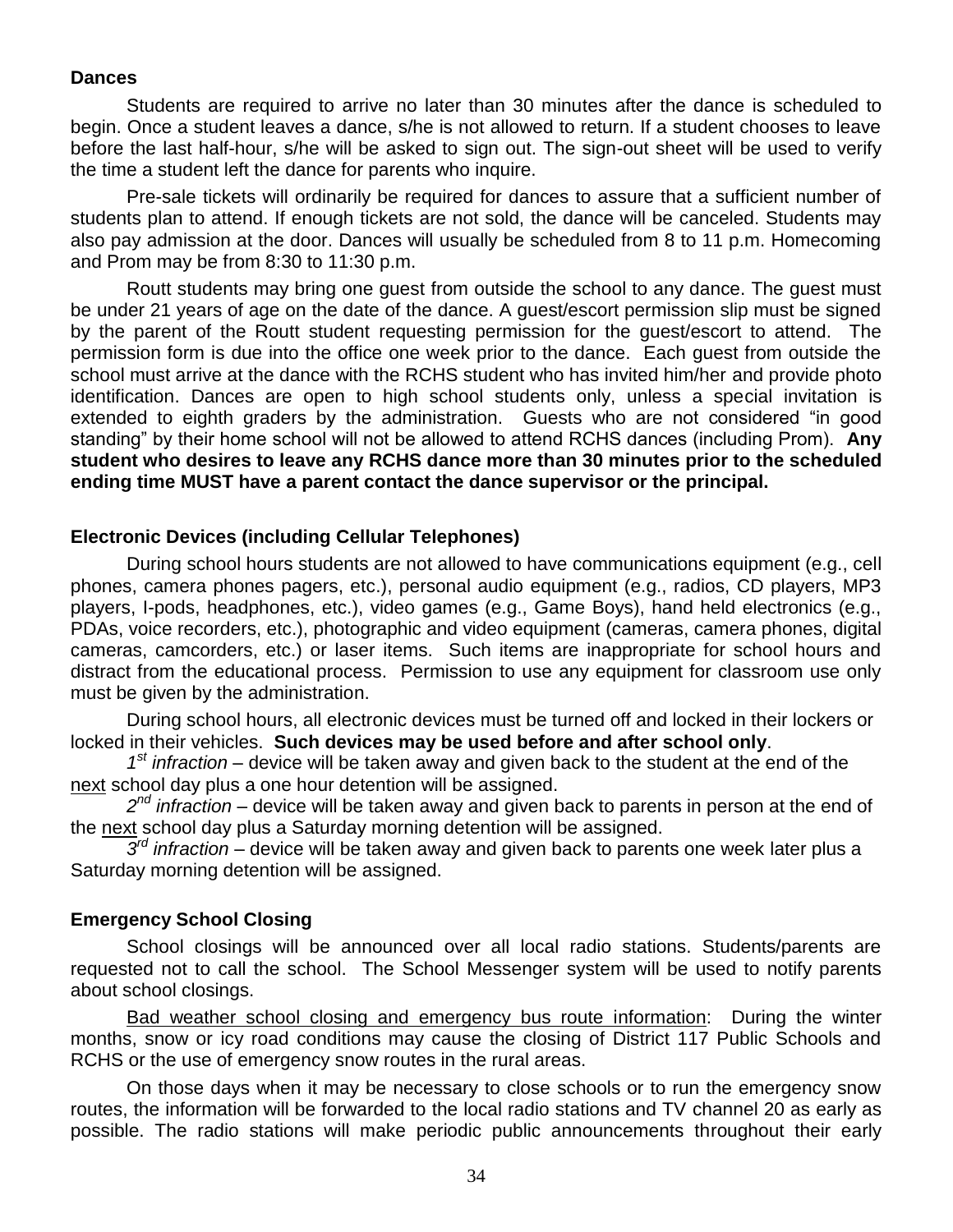morning programming. School officials request that parents listen for the radio reports and do not try to call the radio stations.

## **Fire and Disaster Drills**

The normal signal for a fire drill will be the sounding of the fire alarm. Upon hearing the signal, the following action should be undertaken:

- $\triangleright$  Evacuate the building as quickly as possible.
- $\triangleright$  Move in an orderly fashion, so that directions can be heard.
- Charts for fire and disaster drill procedures are posted in each classroom with directions as to which exit to use.
- $\triangleright$  The best route is the quickest route. The posted directions should be followed. If congestion occurs, teachers may use their discretion as to which is the quickest route.
- $\triangleright$  Doors and windows should be closed.
- $\triangleright$  Move away from the building once the exit has been made during fire drills.
- $\triangleright$  During disaster drills remain in the building in a protected area. For a disaster drill, students will be alerted over the PA.

## **Food**

No food or beverage will be allowed near a computer or other electronic equipment. Parties are never held during class time without prior permission of the principal. Open food and beverages are not allowed in the lockers or hallways.

## **Gym**

## **No food or drinks are allowed in the gym or locker rooms.**

Clothes and valuables left in the lockers are the students' responsibility. Anyone leaving articles on the floor will have those articles thrown away. Students are responsible for the neat and orderly appearance of the locker rooms and weight room after each use.

Any damage to equipment or structures in the gym or locker room is the responsibility of the student(s) involved. Students must wear clean gym shoes on the gym floor. All students in PE classes and all athletes must remove muddy shoes or cleats before entering the building.

## **Activities in the gym or fitness center must always be under the supervision of an approved staff member or coach.**

## **Health Services • Injury • Illness**

All students MUST complete a physical examination, including current immunization records prior to entering Illinois schools for the first time and prior to entering ninth  $(9<sup>th</sup>)$  grade. Students participating in athletics must have a current physical on file.

All students enrolling for the first time in Illinois MUST have an eye examination.

**Those students who do not have their proof of physical exam, eye exam, and/or immunization forms submitted to the school may be excluded from school after October 15.**

If a student becomes ill during the school day, s/he is to report to the office. The office will contact the parents. If the student is too ill to remain in school, s/he will be sent home.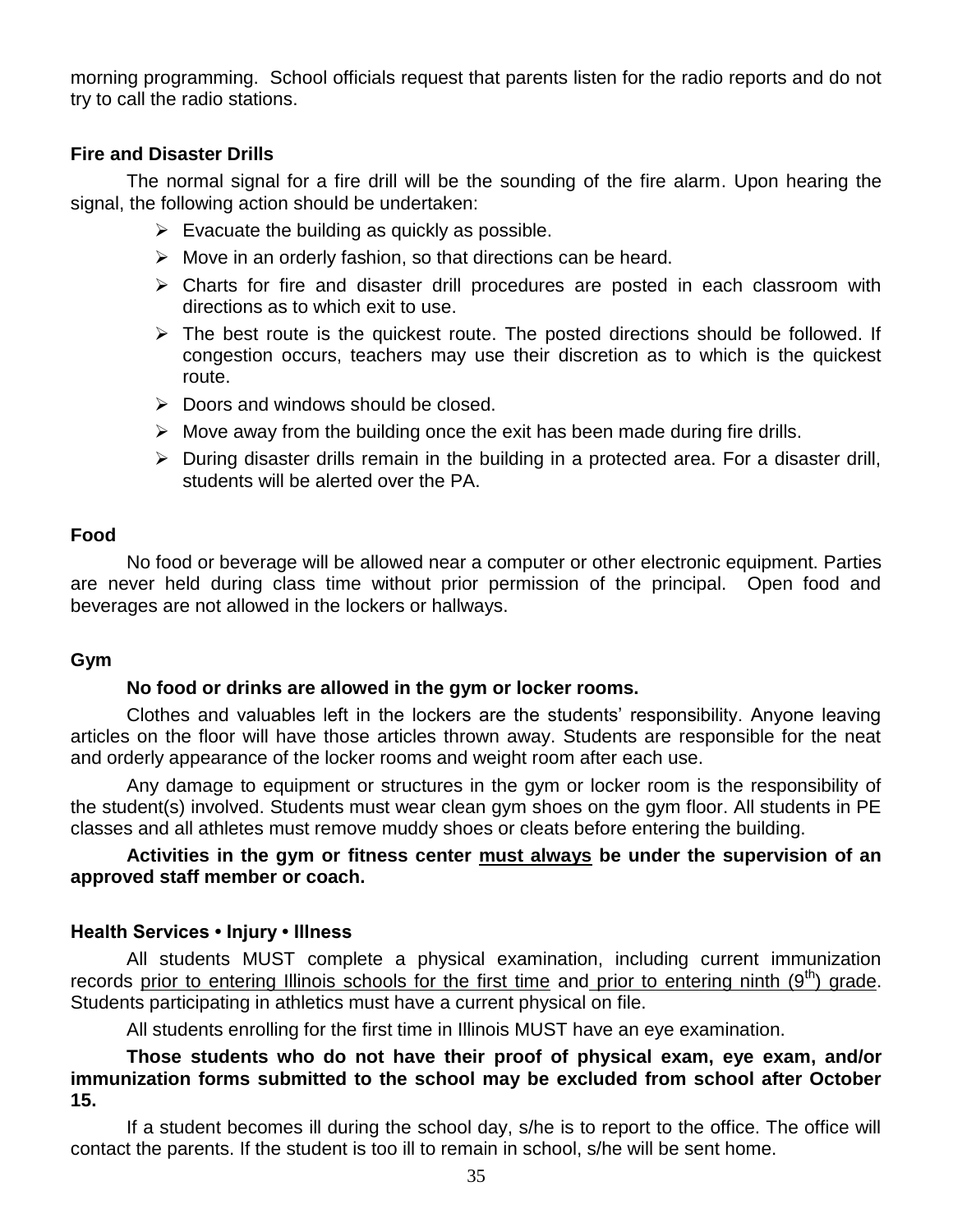Any student who is injured during the school day while on school property should report such injury to the main office as soon as possible. A parent/guardian will be contacted by the office. If it is determined that the injury is covered by school insurance, the student should obtain an insurance form from the main office. If the student does not have a school insurance policy, all bills related to the injury are the responsibility of the family through its own insurance coverage.

Injuries sustained while participating in athletics either at practice or in competition should be reported immediately to the coach of the team. In case of injury, no student is to leave the campus without first checking out through the main office or through the coach.

If any injury is deemed serious, an ambulance will be called and parent/guardian will be contacted. The faculty/staff person apprised of the accident is responsible for giving this information to the secretary.

#### **Library/Media Center**

**Students must be supervised by an adult at all times while in the library/media center.** No material is to be taken from the library unless it has been checked out. If material is lost or severely damaged, the student will pay for its replacement.

A printer is available for student use in the library with black and white ink. The color printer is off limits to students unless given permission by an instructor.

#### **Lockers**

Students are responsible for the lockers assigned to them. Lockers should be locked at all times. Students keep their coats and extra books in their lockers. The school assumes no responsibility for lost and missing items. Lockers are the property of the school, and as such, administrators and designated personnel have access to them at all times. Lockers are also subject to searches for any item(s) the possession of which violates school policy. **No food or beverages, other than water in a clear, capped bottle will be allowed in student lockers or hallway.**

## **Medication Policy**

As a general principle, medications will not be given at school. Acutely ill students will be sent home. Students convalescing from an acute illness should remain at home until the need for medication no longer exists.

Students will not be allowed to have any drugs in their possession on the school grounds.

When special circumstances exist for a health problem that can be expected to be of a long duration, the following policy will be adhered to.

## Prescription Medication:

To assure school attendance for students who must use medication in the treatment of chronic disabilities or illness-

Any student who is required to take medication during the regular school day must comply with school regulations. These regulations must include at least the following:

- 1. Written orders from a physician\* detailing the name of the drug, dosage, and time interval medication is to be taken.
- 2. Written request and permission\* from the parent/guardian of the student requesting that the school comply with the physician's order.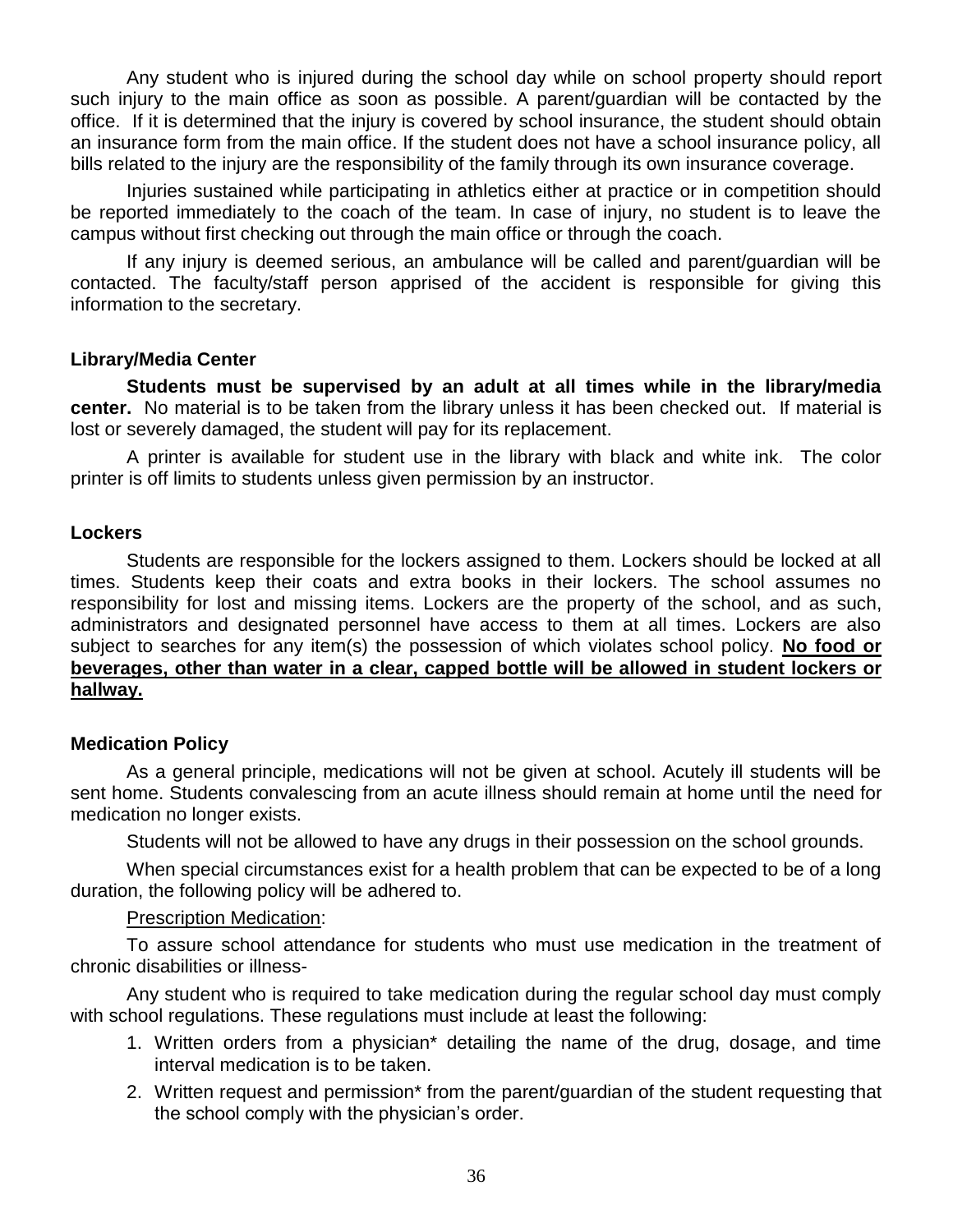- 3. Medication must be brought to school in a container appropriately labeled by the pharmacy or physician.
- 4. Each medication given must be recorded on a medication log that includes date, time, dosage, and signature of person giving medication.
- 5. If a student needs prescription medication and the above instructions have not been fulfilled, the parent will be called and s/he will assume the responsibility to bring the student medication or take the student home.

#### \***Parent/Guardian should obtain a "Request for Administering Medication at School and Release from Liability" form and "Physician Statement" form from the school office should a student require medication during the school day.**

The following policy pertains to non-prescription medication:

- 1. Non-prescription medication will be dispensed in our school under the same procedures as prescription medicine only. Students *will not* dispense non-prescription medication in our school.
- 2. Non-prescription medication includes aspirin, ibuprofen, acetaminophen, antacids, antihistamines, or any other over-the-counter medication.
- 3. No topical application of alcohol, peroxide, Calamine lotion or any other such medication will be used.
- 4. If injury occurs, we will use soap and water and inform the parent if the student needs further treatment or needs to be sent home.
- 5. If a student needs non-prescription medication and the above instructions have not been fulfilled, the parent will be called and s/he will assume the responsibility to bring the student medication or take the student home.

#### **Messages**

Every effort is made not to interrupt the educational process. Messages and deliveries, except in emergency, are held for the students until the end of the day. **Parents, please do not contact your child electronically during the school day.**

#### **Notification of School Asbestos Management Plan**

Allen Service Corporation, Springfield, Ill., has prepared the School Asbestos Management Plan required by the federal government. Recommendations in the plan have been accepted, and each year a report is forwarded to the state. A copy of the Asbestos Management Plan is on file in the office for public review, upon request.

#### **Personal Belongings**

A faculty member may confiscate any objects that are inappropriate to the place or time that a student possesses or uses the object. Arrangements for reclaiming the object will be determined according to the type of object and circumstances leading to confiscation.

## **Pregnancy/Parenting Policy**

Routt Catholic High School affirms the moral teaching of the Catholic Church including the teaching of holiness and the giftedness of life. RCHS equally asserts the values of forgiveness and compassion. Believing that the truly Christian response to an adolescent boy/girl facing adult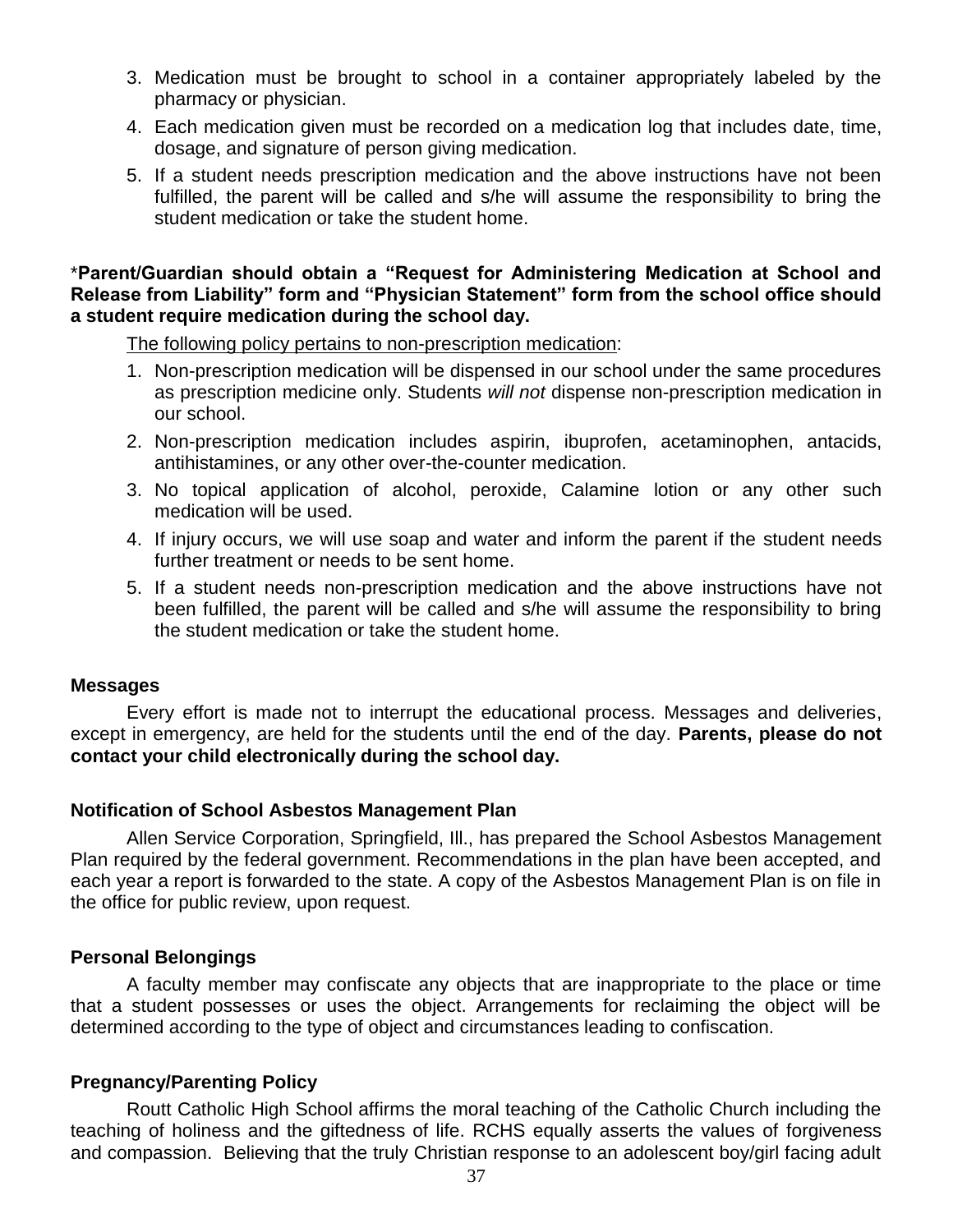situations and decisions is focused on the person, the administration will deal with each boy/girl involved in pregnancy/parenting in a sensitive and Christian manner on an individual basis. A conference will be held with the student, his/her parent, the principal, and the counselor to determine arrangements for the student's completion of his/her education and maintenance of his/her health and well-being. Counseling regarding curricular and extracurricular endeavors will be ongoing. Married students will not be permitted to attend RCHS.

#### **Release of Information Policy**

The parent(s) or guardian(s) have the right of access to their child's school records. For students of parents who are separated or divorced, a copy of separation or divorce papers must be on file in the child's temporary file indicating the terms of guardianship and the rights of the parents. Upon request, information regarding a student at RCHS can be given/sent only to a parent/legal guardian. For any other person/agency to receive information, a signed consent\* must accompany a request for release of information for the student's records. (\*Parents should obtain a "Parental Request/Release Form" from the school office.) In the absence of a court order, what is said in this handbook of policies applies to any parent or legal guardian, including non-custodial parent, whether or not that student lives with the parent. (Diocesan Policy 4213)

## **Security Monitoring System**

A video and/or audio monitoring system may be in use on school buses and in public areas of the school building. These systems have been put in place to protect students, staff, visitors and school property. If a discipline problem is captured on videotape, these recordings may be used as the basis for imposing student discipline. If criminal actions are recorded, a copy of the tape may be provided to law enforcement personnel. All video and/or audio recordings are the property of Routt Catholic High School.

## **Selling on School Grounds**

The selling of items or marketing for causes outside of RCHS is not permitted within the school without the explicit permission of the administration.

## **Student Parking**

All students who drive to school may be required to register their cars with the office. If students change their license plate or car during the course of the year, they are to notify the office.

Seniors are to park in the lot directly north of RCHS and may be assigned a parking space. Seniors who do not receive parking spaces on this lot will receive a map indicating the street areas available to them for parking. Seniors who have received three (3) parking lot violations will lose their on-campus parking privileges for the remainder of the year.

Juniors are to park in the lot directly east of RCHS and may be assigned a parking space. Juniors who have received three (3) parking lot violations will lose their on-campus parking privileges for the remainder of the year.

Sophomores are to park in the lot across College Street from RCHS at the corner of Hardin and College Streets and may be assigned a parking space. Sophomores who have received three (3) parking lot violations will lose their on-campus parking privileges for the remainder of the year.

Cars are to be locked during the day. Students may not, at any time, go to their cars or sit in them during the school day.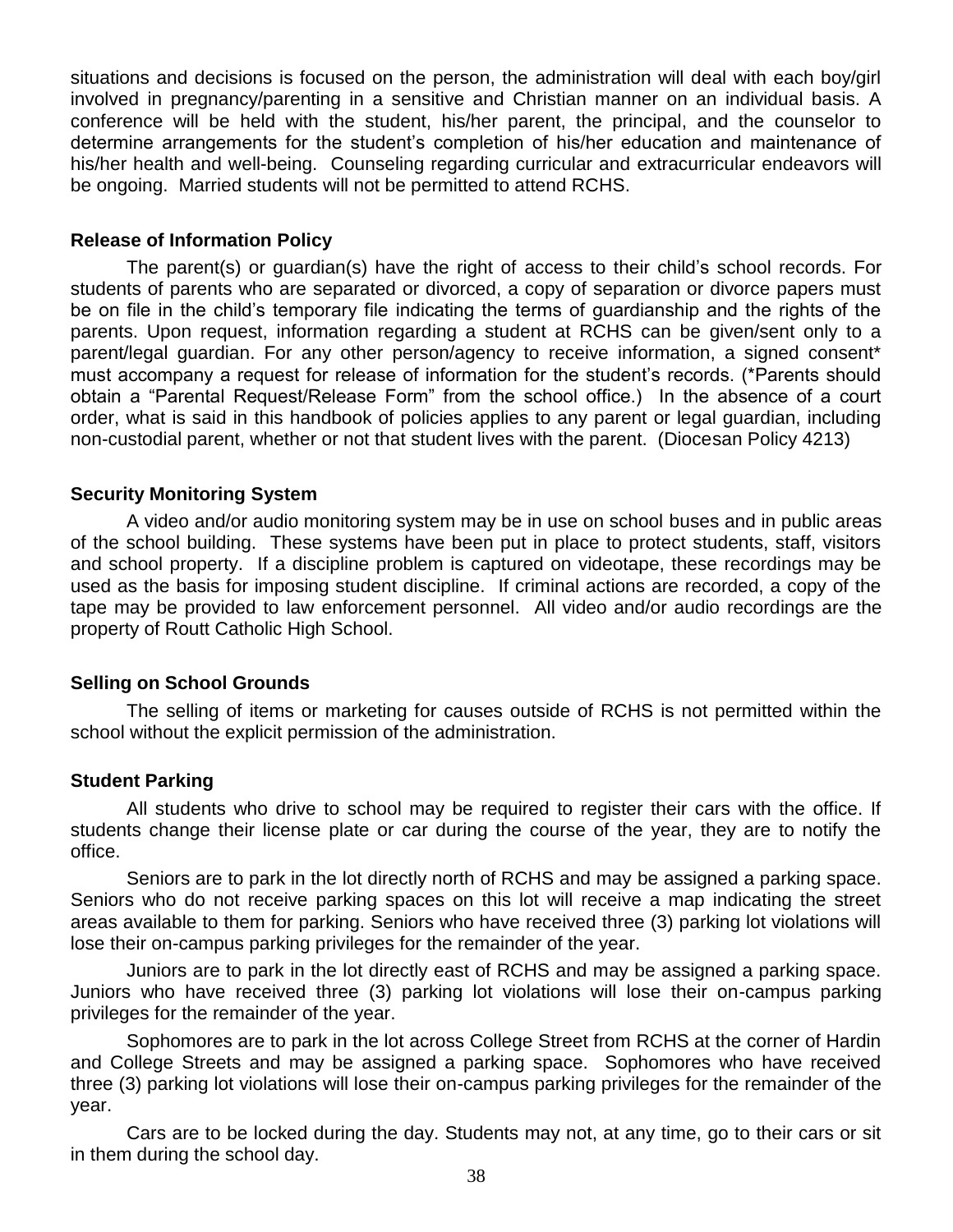Students who fail to comply with the parking lot regulations are subject to disciplinary measures including the loss of on-campus parking privileges.

## **Student Planner/Hall Pass**

RCHS provides a student planner (assignment book/calendar) so each student can coordinate his/her assignments and other activities that place demands upon his/her time. It is also used as a hall pass. A student may not be in the halls during class time without his/her school planner, signed by a teacher/administrator. **If a student loses his/her planner, the student must purchase another planner/hall pass from the office**.

## **Study Hall**

The study hall is a place of quiet study. A student usually is not scheduled with more than one study hall in a given year. There will be no talking after the bell. All studying will be done independently. Any student who finds it necessary to be excused from the study hall must present a pass previously signed by a teacher. The study hall moderator cannot write passes for students to go anywhere except the restroom, locker, guidance office, or main office. Passes to use a school computer to complete an assignment should be written by the teacher who issued the assignment. The study hall moderator presents guidelines to the students the first day of the semester. These guidelines are posted in the study hall.

## **Textbooks**

The following rules apply to loan/rental textbooks:

- 1. The book is to be returned to RCHS at the end of the course, or the day the student withdraws from the course, in as good condition as when received, allowance being made for wear caused by careful usage.
- 2. If the book is lost or seriously damaged, the student will pay RCHS the actual value of the book as coded (see below) when received by student.
- 3. Student assumes full responsibility for the care and condition of loan/rental textbooks and agrees to pay RCHS a reasonable fine for any careless misuse of the book. A failure to comply with these regulations will warrant the holding of student's credits. The following terms will be used for determining the condition of books:

| Code | Condition        | Value      |
|------|------------------|------------|
|      | <b>Excellent</b> | 100%       |
| 2    | Superior         | 75%        |
| 3    | Good or Rebound  | 50%        |
|      | Average          | <b>25%</b> |

4. Book covers are to be on all books at all times.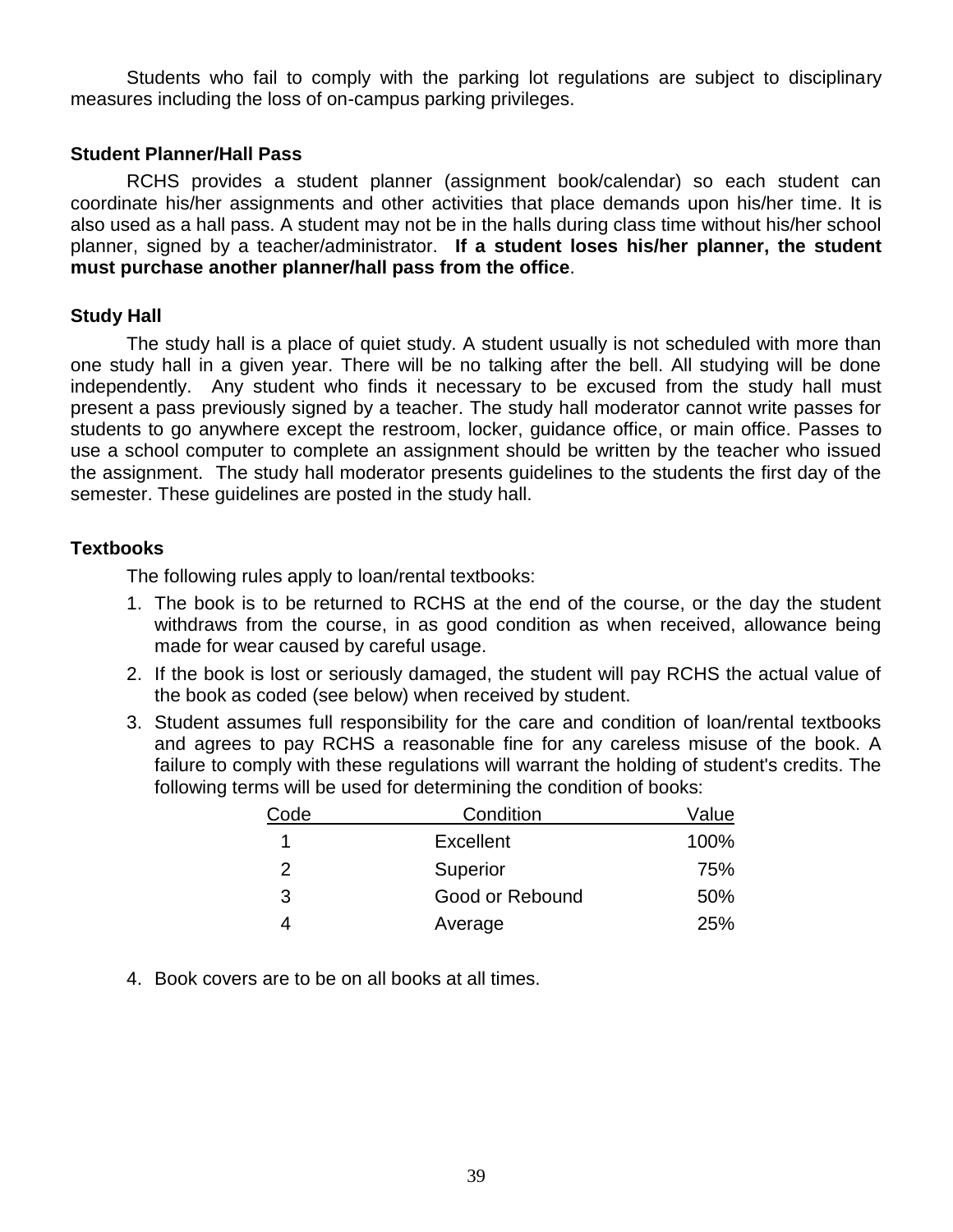## **Tuition and Fees, Tuition Assistance and Nonpayment of Tuition and Fees Policy**

- 1. Routt Catholic High School seeks to admit all students without regard to their ability to pay tuition and fees.
- 2. All students are required to pay tuition and fees in whole, or in part, or in some form. Students will not be allowed to participate in extracurricular activities if tuition has not been paid (unless arrangements have been made with the principal).
- 3. RCHS will retain a separate organization to assist in determining the financial assistance needs of prospective students. All students seeking financial assistance in the payment of tuition and fees shall be required to provide all financial information requested by the evaluation entity. The financial information provided by a prospective student seeking financial assistance shall be kept confidential. The evaluation conducted by the evaluation entity shall be used by the corporation as it determines in its sole discretion in the awarding of financial assistance to a prospective student.
- 4. There is a tuition assistance fund to provide need-based financial assistance to students. The funds in this account shall be used solely for the purpose of providing tuition assistance for needy students attending RCHS. Any funds received by the corporation for the purpose of tuition assistance shall be placed in the tuition assistance fund.
- 5. A student withdrawing from attendance at RCHS shall not be refunded any fees. A student withdrawing from attendance at RCHS shall be refunded any prepaid tuition on the following basis:

A student who withdraws his/her registration prior to the first day of student attendance shall receive a full refund of tuition.

A student who withdraws from attendance at RCHS after the first day of student attendance shall receive a refund of any prepaid tuition based upon a prorating of the tuition due based on the actual days of school attended as applied against the daily tuition rate (annual tuition divided by number of days in the school year). **No financial assistance shall be included in the calculation used to arrive at a refund due on tuition.** Once the prorated tuition has been calculated, that sum shall be applied against the actual amount paid by the student to date.

Any sum paid by a student in excess of the prorated tuition shall be refunded to the student upon confirmation that the student has no sums due to RCHS for any other reason.

If it is determined after the prorated tuition has been calculated, that the student has not paid that amount of tuition owed, the parents/guardians will be notified, and all official transcripts/documents will be held until the amount due is paid in full.

Any refund of prepaid tuition due to a student expelled from RCHS shall be determined in the same manner as a student who withdraws from RCHS.

6. The Board of Directors shall establish various options for the payment and collection of tuition and fees. All students shall be required to participate in the options established by the Board of Directors. A failure to make a payment as agreed under the terms of the payment plan selected by a parent/guardian may result in such a student being prohibited from attendance at RCHS until all past due payments have been paid in full. As an exception to this provision, the Board of Directors may waive a payment or payments based upon new, special circumstances which warrant the waiver of such payment or payments. The Finance Committee of the Board of Directors shall appoint a subcommittee to implement and to monitor the collection of tuition and fees.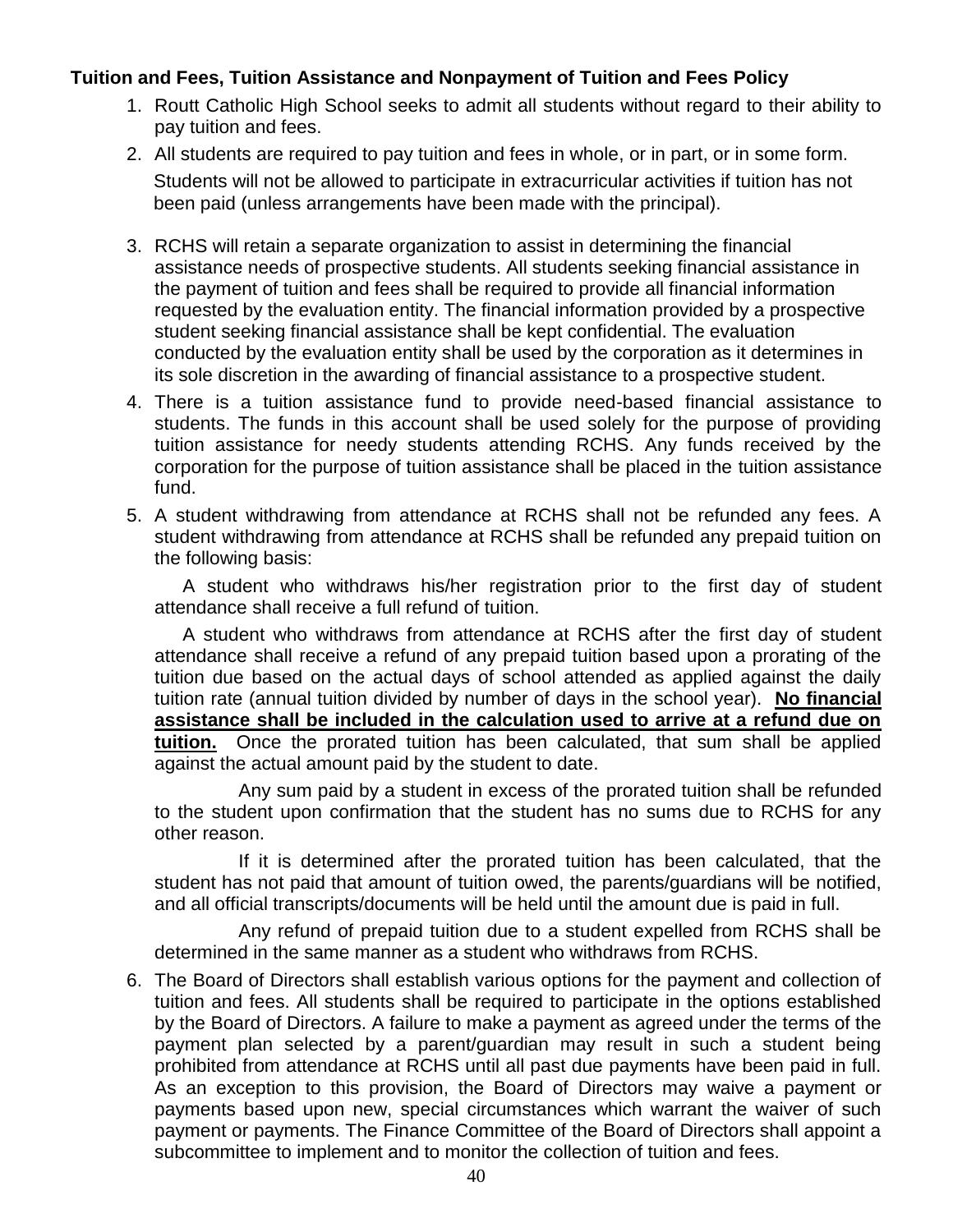## **Use of School Grounds**

The school grounds are reserved for the use of school or parish sponsored activities. The school principal must approve any other use.

## **Vision and Hearing Screening**

Vision and hearing screening is mandatory for all new students to Routt, all students with an IEP and in cases where requested by a teacher or parent. Vision screening is not a substitute for a complete eye and vision evaluation by an eye doctor. A student is not required to undergo this vision screening if an optometrist or ophthalmologist has completed and signed a report form indicating that an examination has been administered within the previous 12 months and that evaluation is on file at the school. State law also makes it mandatory that hearing screening be done on children with a known hearing loss, new students to Routt, all students with an IEP and at any teacher's request.

The screenings are conducted in late October or early November. **The nominal cost of the screening is to be paid by the parent and submitted to the office prior to the date of the screening.**

## **Immunization**

All freshman and transfer students enrolled at Routt Catholic High School must show proof of their immunization according to state law. All immunizations must be up to date. Students found in non-compliance on October 15 of the current academic year will be excluded from attendance until compliance is met.

## **Visitors**

All visitors must report to the office upon entering the building by gaining access through the North doors. All persons wishing to visit classrooms (adult and/or student) while school is in session must be preapproved by the Principal.

## **Student Withdrawals**

School transfer requests are taken to the principal. No transcript or transfer documents will be issued or recommendations given by the school until all obligations, financial and otherwise, are met. Provided all obligations are met, the permanent record of the transferring student will be forwarded within ten days of written request. Interim grades may be provided where appropriate. All students withdrawing from Routt Catholic High School will be cross-checked on the National Center for Missing and Exploited Children website and the proper authorities contacted when warranted.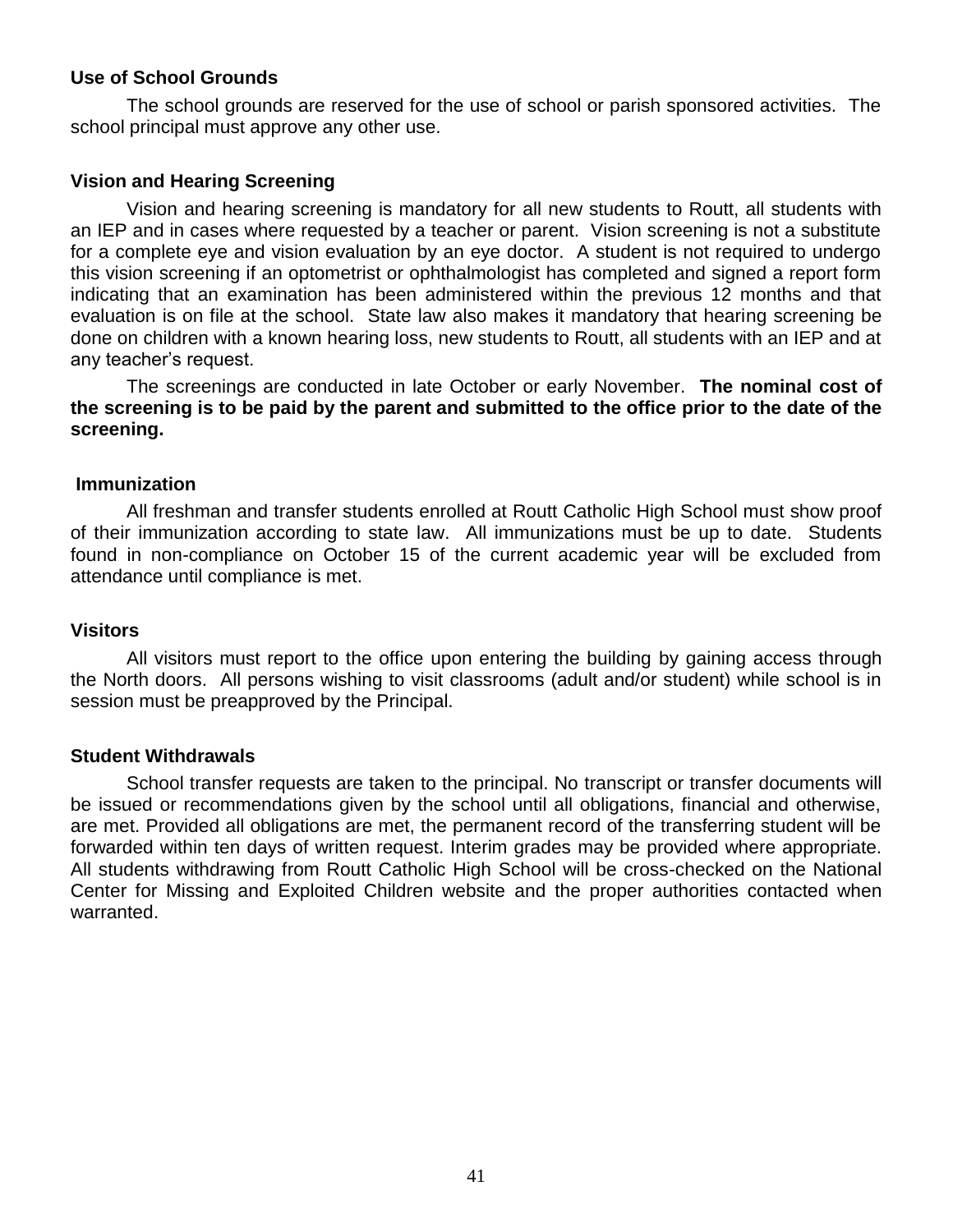## **ROUTT CATHOLIC HIGH SCHOOL Fundraising Policy 2016-2017 School Year**

## **Purpose**

Routt Catholic High School's fundraising policy provides athletic teams, activities and clubs the opportunity to raise funds within a framework of fairness and fiscal responsibility. This policy must be followed when any athletic team, club or activity plans to raise money on behalf of the school or any of its affiliated programs. Fundraisers are used to meet reasonable expenses during the year, not to build up excessive reserves.

## **Fundraising Requirements**

Before soliciting, all fundraising must be pre-approved through the Development Office and Principal using the RCHS Fundraising Request Form. Plans/ideas must be submitted to the Development Office no later than one month prior to the beginning of the event/campaign. Groups can expect a response within one week of submission. Once the event/campaign is approved by the Development Office and Principal, a copy of the approved form will be returned to the organizer and should be retained throughout the event/campaign.

The fundraiser will be analyzed upon the four (4) following criteria:

– The fundraiser must not detract from or conflict with the greater fundraising efforts of the school. (Dreams, Annual Fund, Capital Campaign, etc.)

– The fundraiser does not take too much student, parent, faculty, or administrative time.

– The fundraiser is for a purpose that is not covered through the annual operating budget of the school.

– The fundraiser shall have a specific purpose. Extra funds raised for items to be determined will not be allowed, nor will excessive funds.

Students may be encouraged but not required to participate in fundraising. Students cannot be required to raise a certain amount or sell a certain number of items. No penalties may be levied for non-participation.

All fundraising activities must not be in conflict with the mission of Routt Catholic High School and the teachings of the Catholic Church.

## **Reporting Requirements**

A fiscal report for each fundraising event must be submitted to the bookkeeper at the conclusion of the fundraising. The report must include dollar amount collected, costs incurred and net proceeds.

If a fundraiser exceeds the specific goal, include a statement as to how the additional funds will be used.

All funds generated from any fundraiser must be deposited with the Routt Catholic High School bookkeeper and need to be turned in no later than a week after the conclusion of the fundraiser.